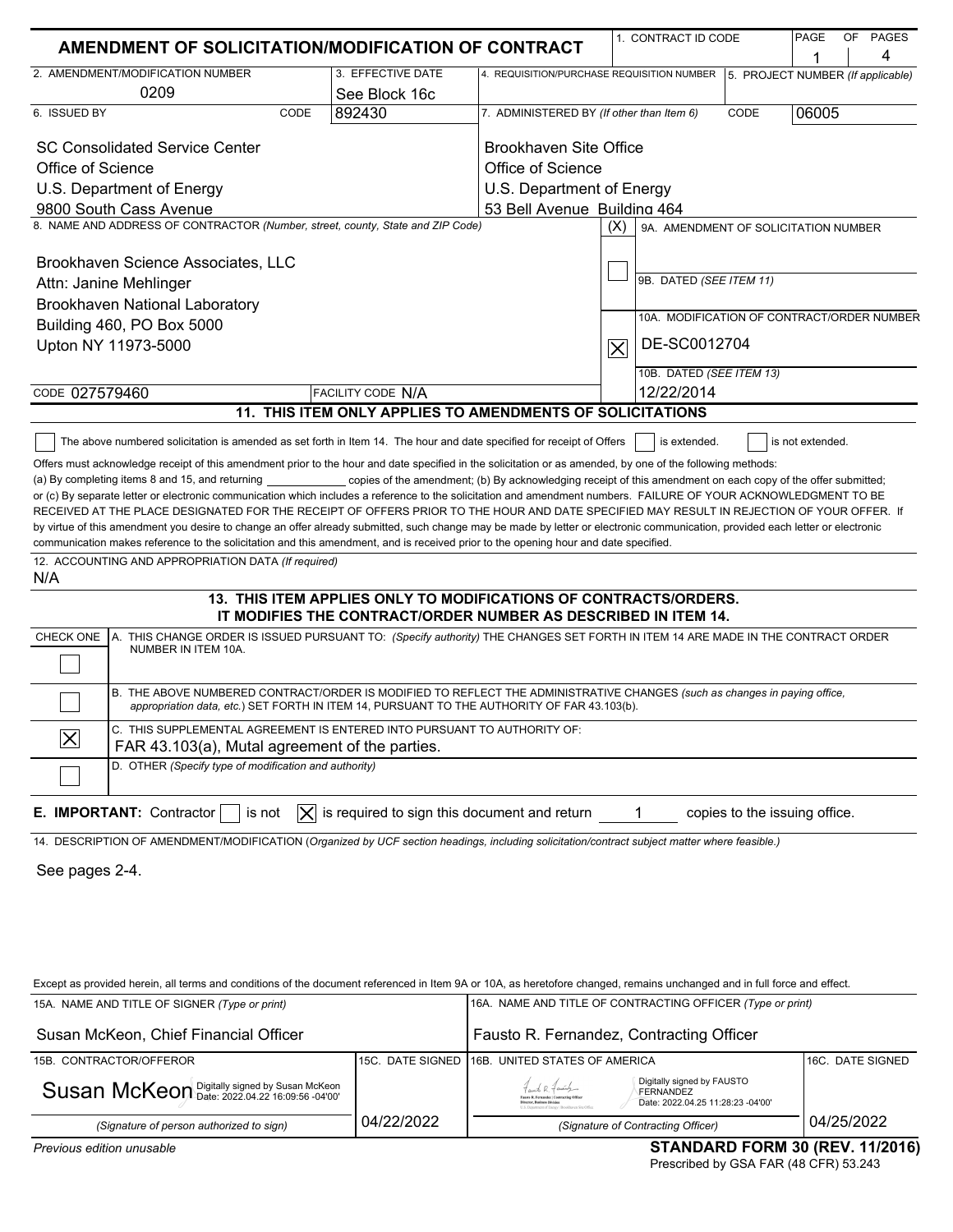Page **2** of **4**

### **14. DESCRIPTION OF AMENDMENT/MODIFICATION** continued.

**A.** This modification is issued to update the following contract section:

- a. Part I, Section H. Special Contract Requirements
	- H.21
- b. Part II, Section I—Contract Clauses
	- $\bullet$  1.139 DEAR 970.5227-3
	- I.144 DEAR 970.5227-10
- c. Part III—List of Documents, Exhibits, Attachments Section J
	- Appendix H
	- Appendix I
- **B.** Table of Changes

## **PART I, SECTION H — SPECIAL CONTRACT REQUIREMENTS**

| <b>Clause</b><br>No. | Title                                      | <b>Change &amp; Explanation</b>                                                                                                                                                                                                                                                                                                                                                                                                                 |
|----------------------|--------------------------------------------|-------------------------------------------------------------------------------------------------------------------------------------------------------------------------------------------------------------------------------------------------------------------------------------------------------------------------------------------------------------------------------------------------------------------------------------------------|
| H.21                 | Employee Compensation: Pay<br>and Benefits | Change:<br>Revise clause on contractual requirements related to<br>the Employee Compensation: Pay and Benefits<br>Corporate H Clause, and to require Heads of<br>Contracting Activities to establish local procedures to<br>manage newly implemented flexibilities.<br><b>Explanation:</b><br>This clause is revised IAW PF 2022-15, Revisions to<br>the Employee Compensation: Pay and Benefits<br>Corporate H Clause dated December 16, 2021. |

## **PART II, SECTION I — CONTRACT CLAUSES**

| <b>Clause</b><br>No. | Title                                                                                                               | <b>Change &amp; Explanation</b>                                                                                                                                                                                                                                                                                                                                                                                                                                                            |
|----------------------|---------------------------------------------------------------------------------------------------------------------|--------------------------------------------------------------------------------------------------------------------------------------------------------------------------------------------------------------------------------------------------------------------------------------------------------------------------------------------------------------------------------------------------------------------------------------------------------------------------------------------|
| I.139                | DEAR 970.5227-3,<br><b>Technology Transfer Mission</b><br>(Aug 2019) (Alternate I) (Aug<br>2002) (Deviation) (2021) | <b>Description of Change:</b><br>Amend the clause to add new language authorized by<br>the S&E DEC to the DEAR solicitation provisions and<br>contract clauses that have technology transfer as part<br>of the mission of the contract for contracts subject to<br>the "Department of Energy Determination of<br>Exceptional Circumstances under the Bayh-Dole Act to<br>Further Promote Domestic Manufacture of DOE<br>Science and Energy Technologies" (S&E DEC) issued<br>June 7, 2021. |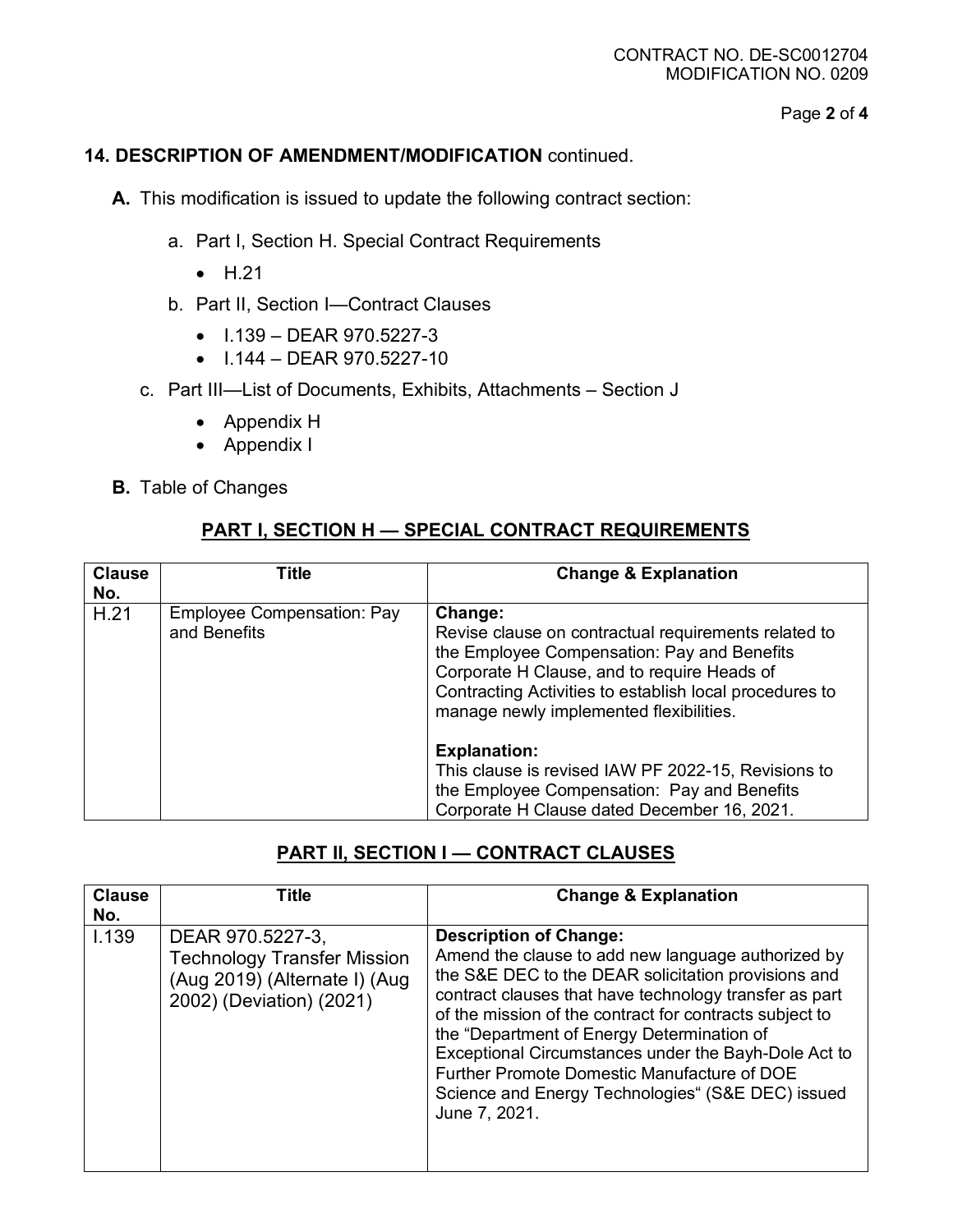#### CONTRACT NO. DE-SC0012704 MODIFICATION NO. 0209

Page **3** of **4**

|       |                                                                                                                                                                                           | <b>Explanation:</b><br>This clause is updated IAW to the prime contract IAW<br>PF 2022-20 Class Deviation for Revised DEAR<br>Solicitation Provisions and Contract Clauses for<br>Technology Transfer dated January 18, 2022, and AL-<br>2022-01, Class Deviation for Revised DEAR Solicitation<br>Provisions and Contract Clauses for Technology<br>Transfer dated January 18, 2022.                                                                                                             |
|-------|-------------------------------------------------------------------------------------------------------------------------------------------------------------------------------------------|---------------------------------------------------------------------------------------------------------------------------------------------------------------------------------------------------------------------------------------------------------------------------------------------------------------------------------------------------------------------------------------------------------------------------------------------------------------------------------------------------|
| 1.144 | DEAR 970.5227-10, Patent<br>Rights - Management and<br><b>Operating Contracts, Nonprofit</b><br><b>Organization or Small Business</b><br>Firm Contractor (Dec 2000)<br>(Deviation) (2021) | <b>Description of Change:</b><br>Amend the clause to add new language authorized by<br>the S&E DEC to the DEAR solicitation provisions and<br>contract clauses that have technology transfer as part<br>of the mission of the contract for contracts subject to<br>the "Department of Energy Determination of<br>Exceptional Circumstances under the Bayh-Dole Act to<br><b>Further Promote Domestic Manufacture of DOE</b><br>Science and Energy Technologies" (S&E DEC) issued<br>June 7, 2021. |
|       |                                                                                                                                                                                           | <b>Explanation:</b><br>This clause is updated IAW to the prime contract IAW<br>PF 2022-20 Class Deviation for Revised DEAR<br><b>Solicitation Provisions and Contract Clauses for</b><br>Technology Transfer dated January 18, 2022, and<br>AL-2022-01, Class Deviation for Revised DEAR<br>Solicitation Provisions and Contract Clauses for<br>Technology Transfer dated January 18, 2022.                                                                                                       |

# **PART III, SECTION J — LIST OF DOCUMENTS, EXHIBITS, ATTACHMENTS**

| Appendix | Title                                               | <b>Change &amp; Explanation</b>                                                                                                                                                                                                                                               |
|----------|-----------------------------------------------------|-------------------------------------------------------------------------------------------------------------------------------------------------------------------------------------------------------------------------------------------------------------------------------|
| H        | <b>Small Business</b><br><b>Subcontracting Plan</b> | Change:<br>Revise FY 2022 Plan.                                                                                                                                                                                                                                               |
|          |                                                     | <b>Explanation:</b><br>This appendix is revised to update the FY 2022 plan<br>goals IAW DOE Memorandum from Ron Pierce,<br>Director, OSDBU, Subject: Set-aside Request and<br>Fiscal Year 2022 DOE/NNSA Small and Disadvantaged<br>Business Utilization dated March 16, 2022. |
|          | DOE Directives/List B                               | Change:<br>Update the following directives:<br>150.1B<br>205.1C<br>243.1C<br>471.7                                                                                                                                                                                            |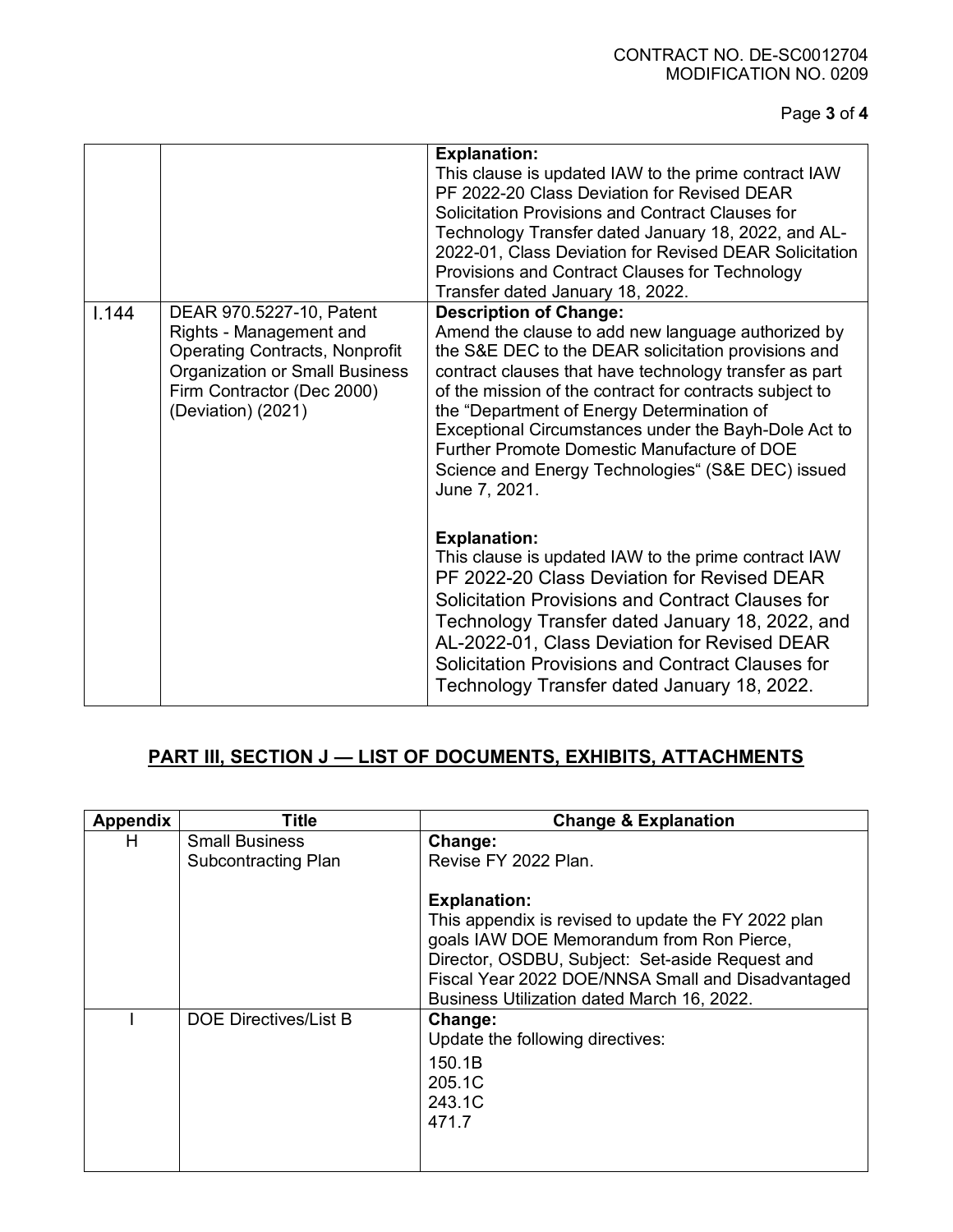Page **4** of **4**

|  | <b>Explanation:</b>                                      |
|--|----------------------------------------------------------|
|  | This appendix is replacing the prior version with the    |
|  | attached Appendix I identified as Modification No. 0202. |

# **C. ALL OTHER TERMS AND CONDITIONS REMAIN UNCHANGED.**

# **END OF MODIFICATION**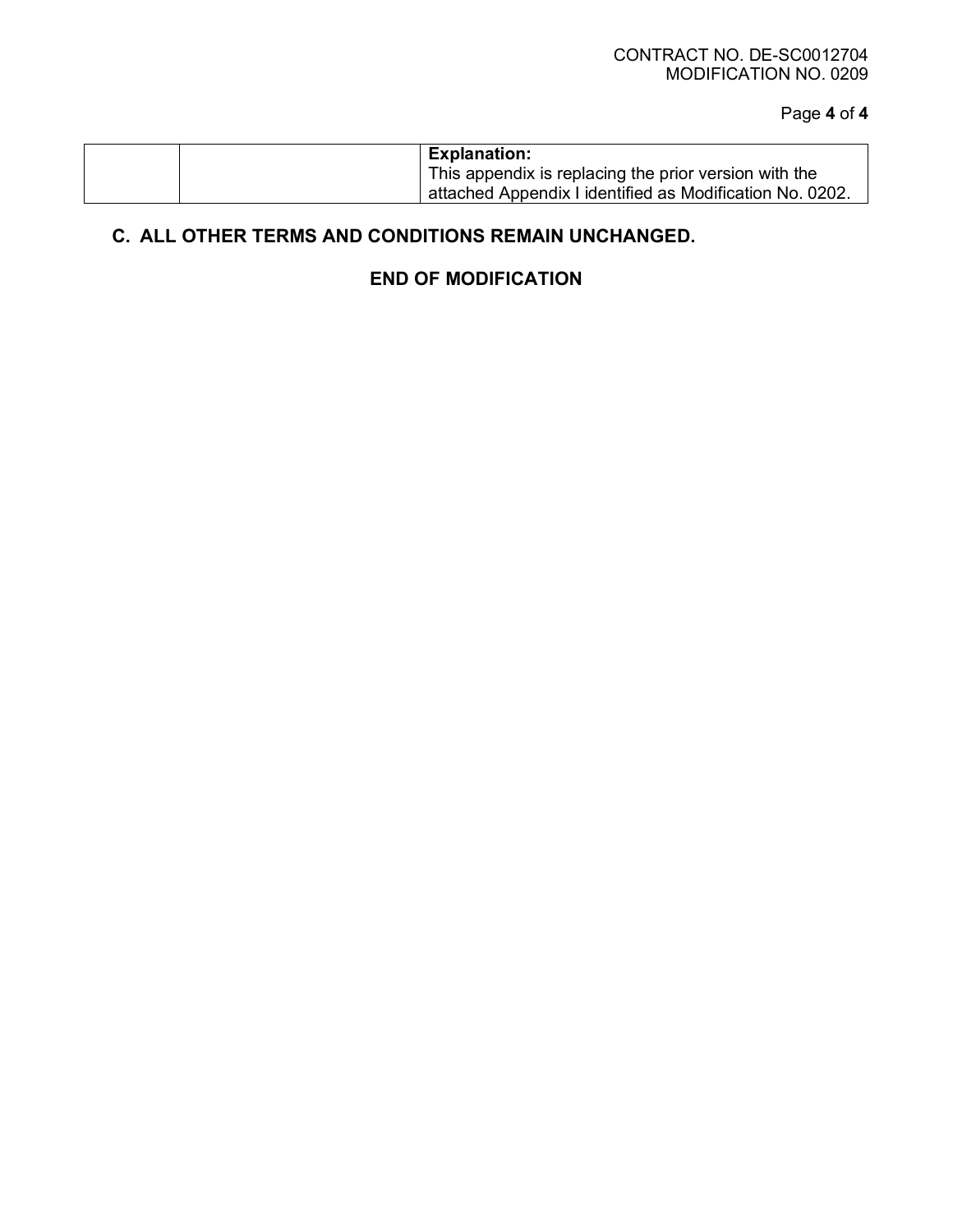### **CLAUSE H.21 – EMPLOYEE COMPENSATION: PAY AND BENEFITS**

#### (a) Contractor Employee Compensation System

The Contractor shall develop, implement and maintain formal policies, practices and procedures to be used in the administration of its compensation system consistent with FAR 31.205-6 and DEAR 970.3102-05-6; "Compensation for Personal Services". DOEapproved standards, if any, shall be applied to the Total Compensation System. The Contractor's Total Compensation System shall be fully documented, consistently applied, and acceptable to the Contracting Officer. Periodic appraisals of contractor performance with respect to the Contractors' Total Compensation System will be conducted. Costs incurred in implementing the Total Compensation System shall be consistent with the Contractor's documented Contractor Employee Compensation Plan as approved by the Contracting Officer.

- (1) The description of the Contractor Employee Compensation Program should include the following components;
	- (A) Philosophy and strategy for all pay delivery programs.
	- (B) System for establishing a job worth hierarchy.
	- (C) Method for relating internal job worth hierarchy to external market.
	- (D) System that links individual and/or group performance to compensation decisions.
	- (E) Method for planning and monitoring the expenditure of funds.
	- (F) Method for ensuring compliance with applicable laws and regulations.
	- (G) System for communicating the programs to employees.
	- (H) System for internal controls and self-assessment.
	- (I) System to ensure that reimbursement of compensation, including stipends, for employees who are on joint appointments with a parent or other organization shall be on a pro-rated basis.

#### (b) Reports and Information

The Contractor shall provide the Contracting Officer with the following reports and information with respect to pay and benefits provided under this Contract:

(1) An Annual Contractor Salary-Wage Increase Expenditure Report to include, at a minimum, breakouts for merit, promotion, variable pay, special adjustments, and structure movements for each pay structure showing actual against approved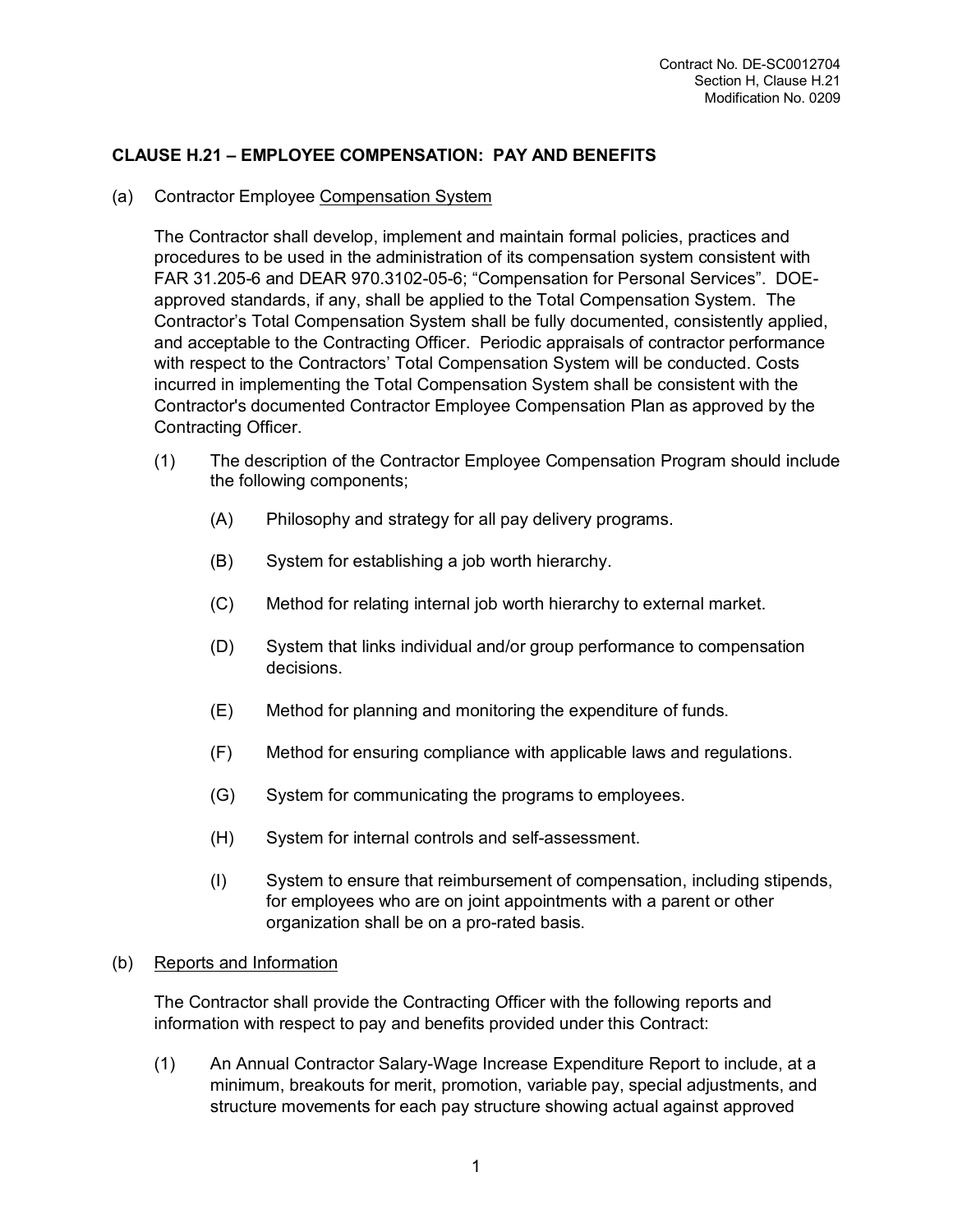amounts and planned distribution of funds for the following year.

- (2) A list of the top five most highly compensated executives as defined in FAR 31.205-6(p)(4)(ii) and their total cash compensation at the time of Contract award, and at the time of any subsequent change to their total cash compensation.
- (3) An Annual Compensation and Benefits Report no later than March 15 of each year.

#### (c) Pay and Benefit Programs

The Contractor shall maintain pay and benefit programs for its employees; provided, however, that employees scheduled to work fewer than 20 hours per week receive only those benefits required by law. Employees are eligible for benefits, subject to the terms, conditions, and limitations of each benefit program.

- (1) Cash Compensation
	- (A) The Contractor shall submit the following, as applicable, to the Contracting Officer for a determination of cost allowability for reimbursement under the Contract:
		- (i) Any proposed major compensation program design changes prior to implementation.
		- (ii) Variable pay programs/incentives. If not already authorized under Appendix A of the contract, a justification shall be provided with proposed costs and impacts to budget, if any.
		- (iii) A Compensation Increase Plan (CIP). A Contractor that meets the criteria, as set forth below, is not required to submit a CIP request to the Contracting Officer for an advance determination of cost allowability for a Merit Increase fund or Promotion/Adjustment fund unless Departmental policy exists to the contrary (.e.g. Secretarial Pay freeze):
			- (1) The Merit Increase fund does not exceed the mean percent increase included in the annual Departmental guidance providing the WorldatWork Salary Budget Survey's salary increase projected for the CIP year. The Promotion/Adjustment fund does not exceed 1% percent in total.
			- (2) The budget used for both Merit Increase funds and Promotion/Adjustment funds shall be based on the payroll for the end of the previous CIP year.
			- (3) Salary structure adjustments do not exceed the mean WorldatWork structure adjustments projected for the CIP year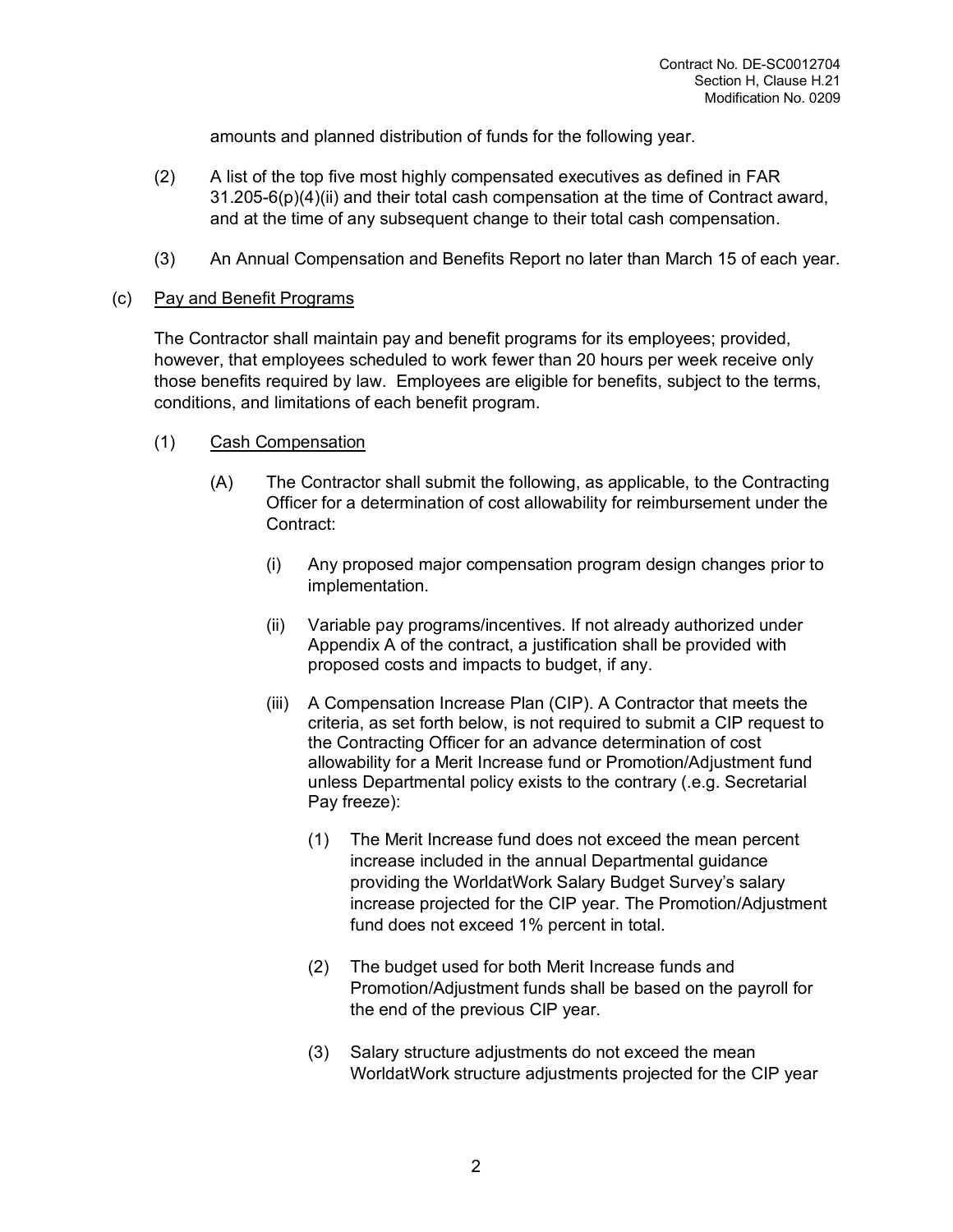and communicated through the annual Department CIP guidance.

Please note: No later than the first day of the CIP cycle, Contractors must provide notification to the Contracting Officer of planned increases and position to market data by mutually agreed-upon employment categories.

 $(iv)$  If a Contractor does not meet the criteria included in (iii) above, a CIP must be submitted to the Contracting Officer for an advance determination of cost allowability, unless the Contracting Officer, in accordance with subparagraph (m) obtains an audit of the Contractor's compensation and benefits system and of its incurred costs from either DCAA, or an independent public accounting firm under the DOE contract for such services.

Otherwise, the CIP should include the following components and data:

- (1) Market analysis summary, including a comparison of average pay to market average pay.
- (2) Information regarding surveys used for comparison.
- (3) Aging factors used for escalating survey data and supporting information.
- (4) Projection of escalation in the market and supporting information.
- (5) Information to support proposed structure adjustments, if any.
- (6) Analysis to support special adjustments or promotions that exceed the 1% Promotion/Adjustment fund authorized under Section 3, titled Compensation of Appendix A.
- (7) Funding requests for each pay structure to include breakouts of merit, promotions, variable pay, special adjustments, and structure movement for each Employee Group (i.e., S&E, Administrative, Technical, Exempt/Non-Exempt). (a) The proposed plan totals shall be expressed as a percentage of the payroll for the end of the previous CIP year. (b) All pay actions granted under the compensation increase plan are fully charged when they occur regardless of time of year in which the action transpires and whether the employee terminates before year end. (c) Specific payroll groups (e.g., exempt, nonexempt) for which CIP amounts are intended shall be defined by mutual agreement between the Contractor and the Contracting Officer. (d) The Contracting Officer may adjust the CIP amount after approval based on major changes in factors that significantly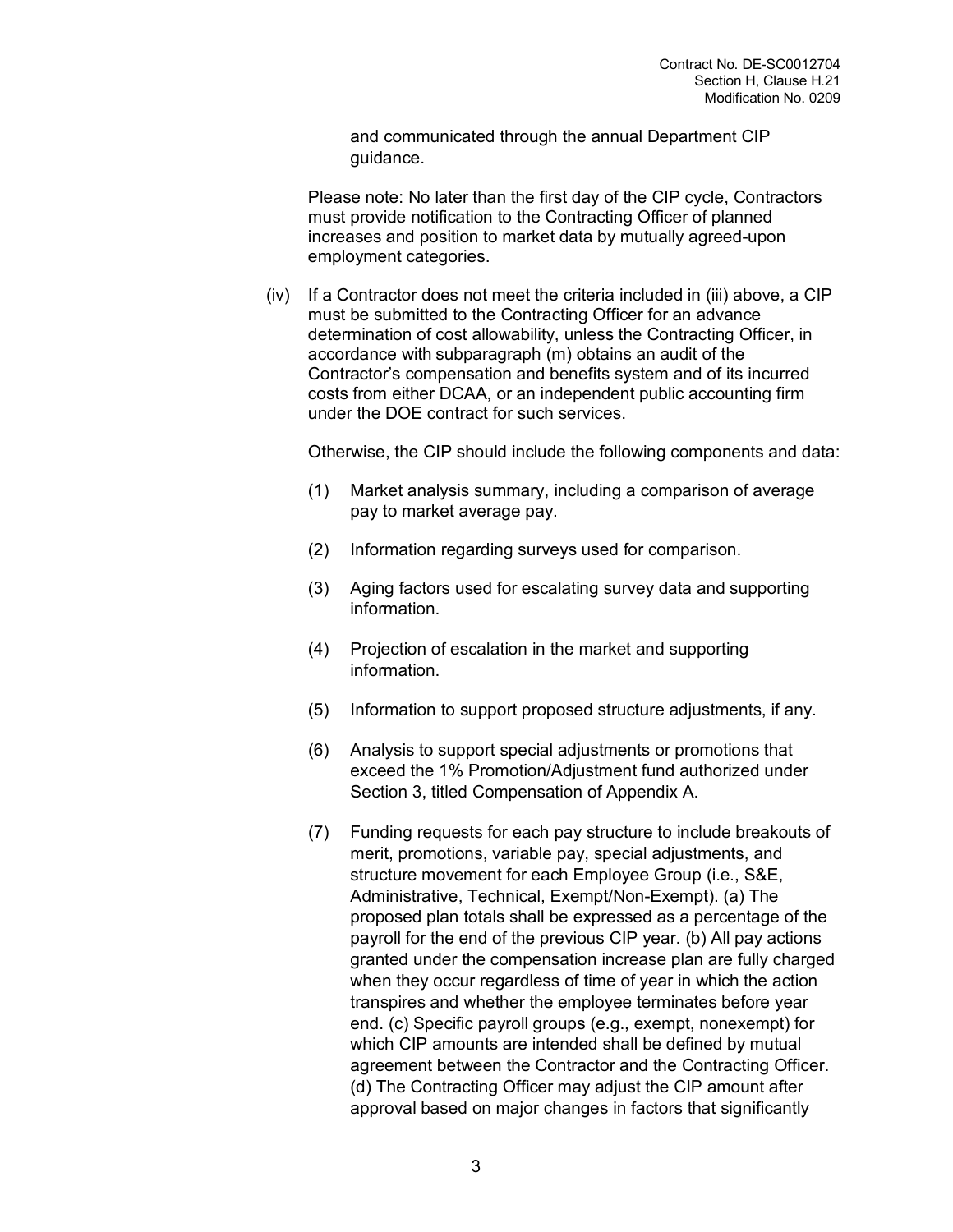affect the plan amount (for example, in the event of a major reduction in force or significant ramp-up).

- (8) A discussion of the impact of budget and business constraints on the CIP amount.
- (9) Comparison of pay to relevant factors other than market average pay.
- (10) Discussion of recruitment/retention issues (e.g., turnover and hiring) relevant to the proposed increase amounts.
- (v) The Contractor may make, without CO Approval, minor shifts of merit funds between Merit and Promotion/Adjustment funds after approval of the CIP or if criteria under (c)(1)(A)(iii) was met, in order to meet the compensation requirements of its organization, subject to the following guidelines:
	- (1) Minor shift is defined as up to 25% of the specific fund from which funds are being transferred, the contractor may, with CO approval, shift additional funds in justified instances.
	- (2) Contractors will notify the Contracting Officer that funds have been shifted.
- (vi) Individual compensation actions for the top contractor official (e.g., laboratory director/plant manager or equivalent) and Key Personnel not included in the CIP. For those Key Personnel included in the CIP, DOE will approve salaries upon the initial contract award and when Key Personnel are replaced during the life of the contract. DOE will have access to all individual salary reimbursements. This access is provided for transparency; DOE will not approve individual salary actions (except as previously stated).
- (B) The Contracting Officer's approval of individual compensation actions will be required only for the top contractor official (e.g., laboratory director/plant manager or equivalent) and Key Personnel as stated in (c)(1)(A)(vi) above. The base salary reimbursement level for the top contractor official establishes the maximum allowable salary reimbursement under the contract. The contractor shall not be reimbursed for the top contractor official's incentive compensation. The base salary reimbursement level for the top contractor official establishes the maximum allowable salary reimbursement under the contract when compared to subordinate compensation, which would include base salary and any potential incentive compensation under an incentive compensation agreement. Unusual circumstances may require a deviation for an individual on a case-by-case basis. Any such deviations must be approved by the Contracting Officer.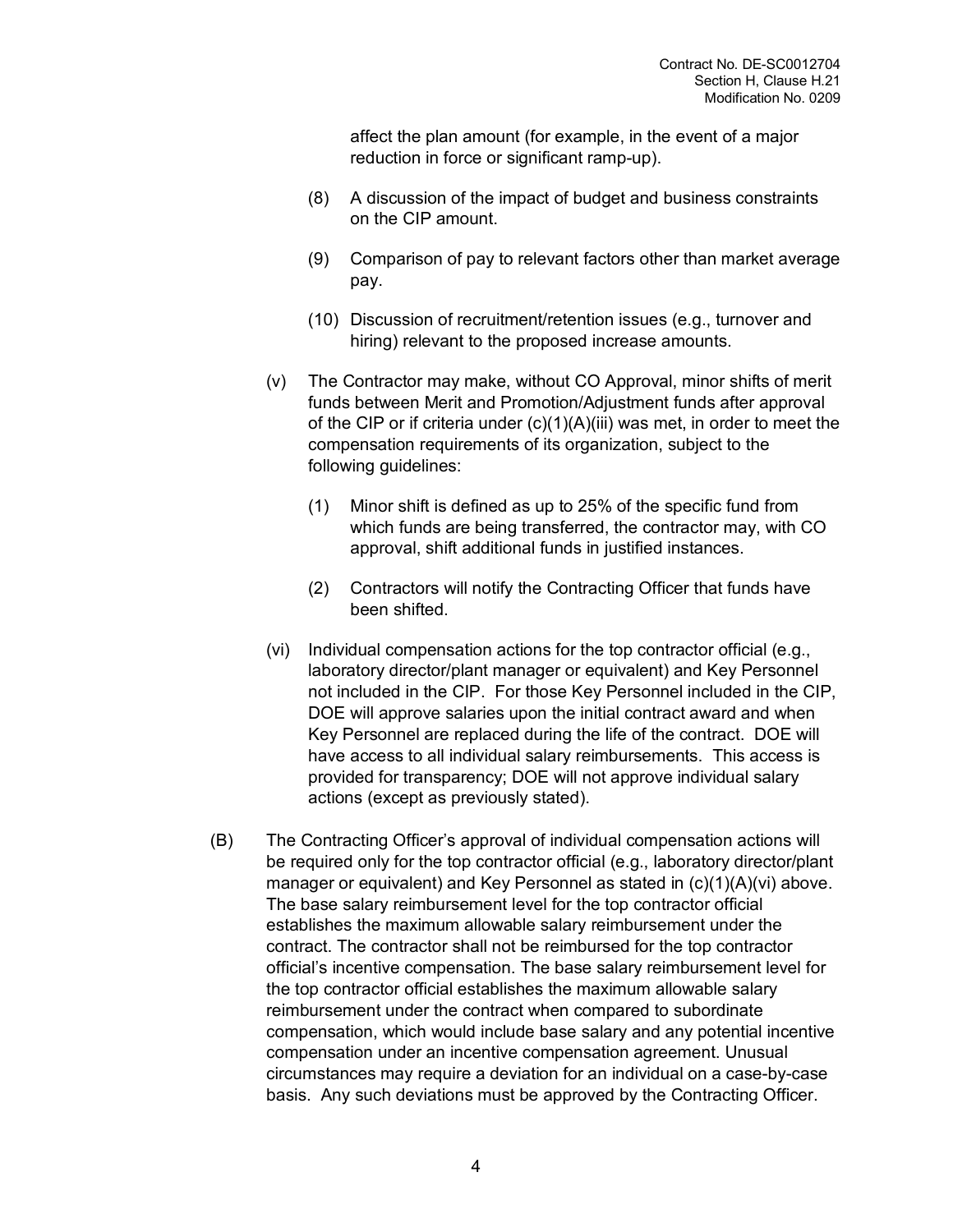- (C) Severance Pay is not payable to an employee under this Contract if the employee:
	- (i) Voluntarily separates, resigns or retires from employment, (unless associated with a workforce restructuring action in accordance with Appendix A, Section entitled Reductions in Contractor Employment)
	- (ii) Is offered employment with a successor/replacement Contractor,
	- (iii) Is offered employment with a parent or affiliated company, or
	- (iv) Is discharged for cause.
- (D) Service Credit for purposes of determining severance pay does not include any period of prior service for which severance pay has been previously paid through a DOE cost-reimbursement contract.

#### (d) Pension and Other Benefit Programs

- (1) No presumption of allowability will exist when the Contractor implements a new benefit plan, or makes changes to existing benefit plans, and the Contractor has not provided the Contracting Officer the opportunity to review the allowability of the changes prior to implementation. The Contractor shall submit for prior approval any benefit plan changes not associated with pensions that result in increases in costs if the value of the change is \$250,000 or greater. Notification is only necessary for those benefit plan changes (excluding pension changes) valued at \$250,000 or less. The Contractor shall submit for prior approval benefit changes that result in increases to the Department's long-term pension and other actuarial liabilities that are reported in the Department's financial statement, including increases in employer contributions for defined contribution pension plans regardless of dollar value. Examples of benefits changes that increase the Department's long-term liabilities include defined benefit pension plan changes and postretirement benefits other than pensions. Any changes made by the Contractor shall be in accordance with and pursuant to the terms and conditions of the contract. Advance notification, rather than approval, is required for changes that do not increase costs and are not contrary to Departmental policy or written instruction.
- (2) Cost reimbursement for Employee pension and other benefit programs sponsored by the Contractor will be based on the Contracting Officer's approval of Contractor actions pursuant to an approved "Employee Benefits Value Study" and an "Employee Benefits Cost Survey Comparison" as described below, unless the Contracting Officer, in accordance with subparagraph (m) obtains an audit of the Contractor's compensation and benefits system and of its incurred costs from either DCAA, or from DOE's independent public accounting firm (under contract with DOE).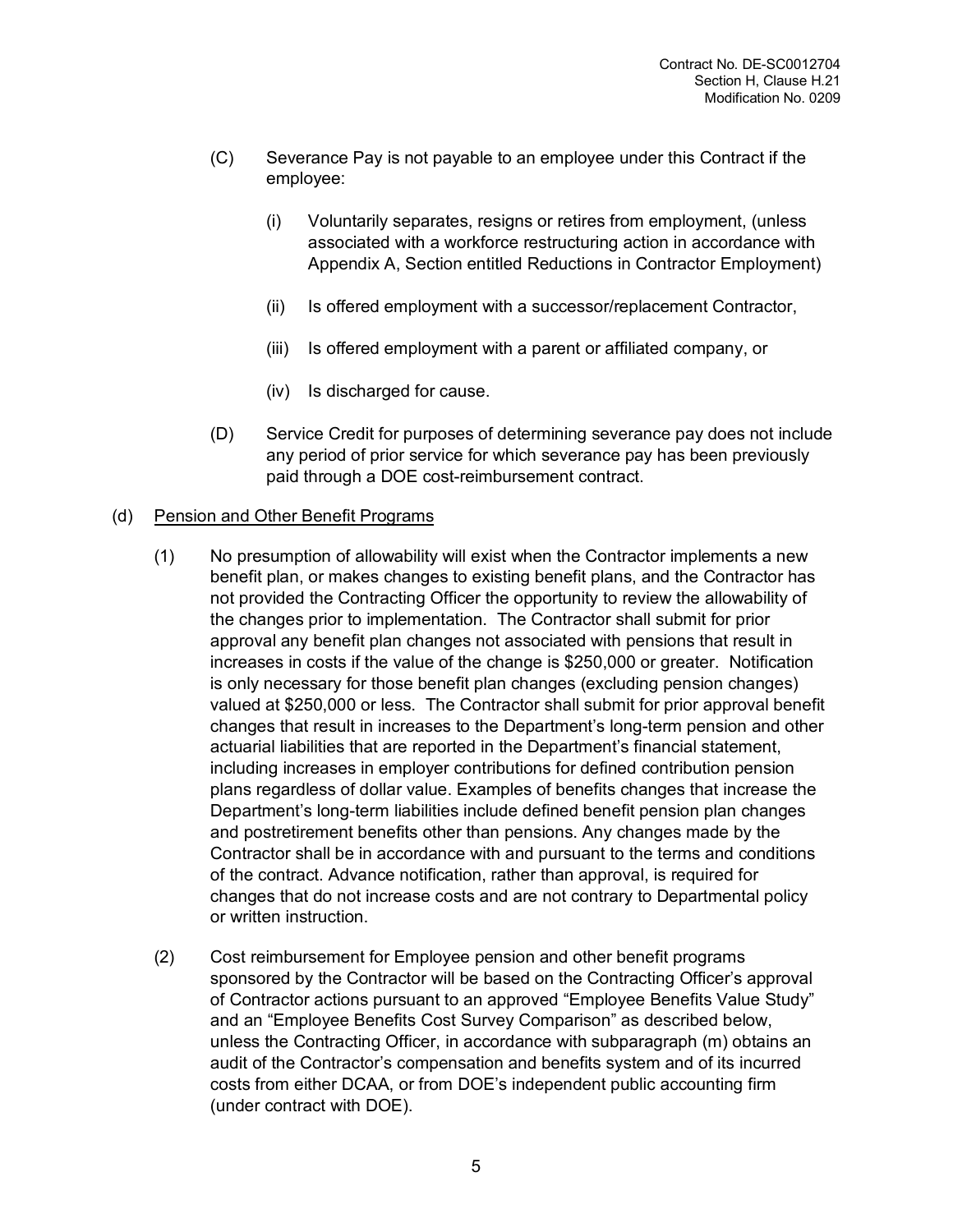- (3) Unless otherwise stated, or as directed by the Contracting Officer, the Contractor shall submit the studies required in paragraphs (A) and (B) below. The studies shall be used by the Contractor in calculating the cost of benefits under existing benefit plans. An Employee Benefits Value (Ben-Val) Study Method using no less than 15 comparator organizations and an Employee Benefits Cost Survey comparison Method shall be used in this evaluation to establish an appropriate comparison method. In addition, the Contractor shall submit updated studies to the Contracting Officer for approval prior to the adoption of any change to a pension or other benefit plan which increases costs.
	- (A) The Ben-Val, every three years for each benefit tier (e.g., group of employees receiving a benefit package based on date of hire), which is an actuarial study of the relative value (RV) of the benefits programs offered by the Contractor to Employees measured against the RV of benefit programs offered by the Contracting Officer approved comparator companies. To the extent that the value studies do not address post retirement benefits other than pensions, the Contractor shall provide a separate cost and plan design data comparison for the post retirement benefits other than pensions using external benchmarks derived from nationally recognized and Contracting Officer approved survey sources.
	- (B) An Employee Benefits Cost Study Comparison, annually for each benefit tier that analyzes the Contractor's employee benefits cost for Employees as a percent of payroll and compares it with the cost as a percent of payroll, including geographic factor adjustments, reported by the U.S. Department of Labor's Bureau of Labor Statistics or other Contracting Officer approved broad based national survey. Alternatively, in accordance with subparagraph (m) the Contracting Officer may obtain an audit of the Contractor's compensation and benefits system and of its incurred costs from either DCAA or from DOE's independent public accounting firm (under contract with DOE), and not require the submission of an Employee Benefits Cost Study.
- (4) When the net benefit value exceeds the comparator group by more than the percentage threshold established by the Head of the Contracting Activity the Contractor shall submit a corrective action plan to the Contracting Officer for approval, when and if requested in writing by the Contracting Officer.
- (5) When the benefit costs as a percent of payroll exceed the comparator group by more than the percentage threshold established by the Head of the Contracting Activity, when and if required by the Contracting Officer, the Contractor shall submit an analysis of the specific plan costs that result in or contribute to the percent of payroll exceeding the costs of the comparator group and submit a corrective action plan if directed by the Contracting Officer.
- (6) Within two years, or longer period as agreed to between the Contractor and the Contracting Officer, of Contracting Officer acceptance of the Contractor's corrective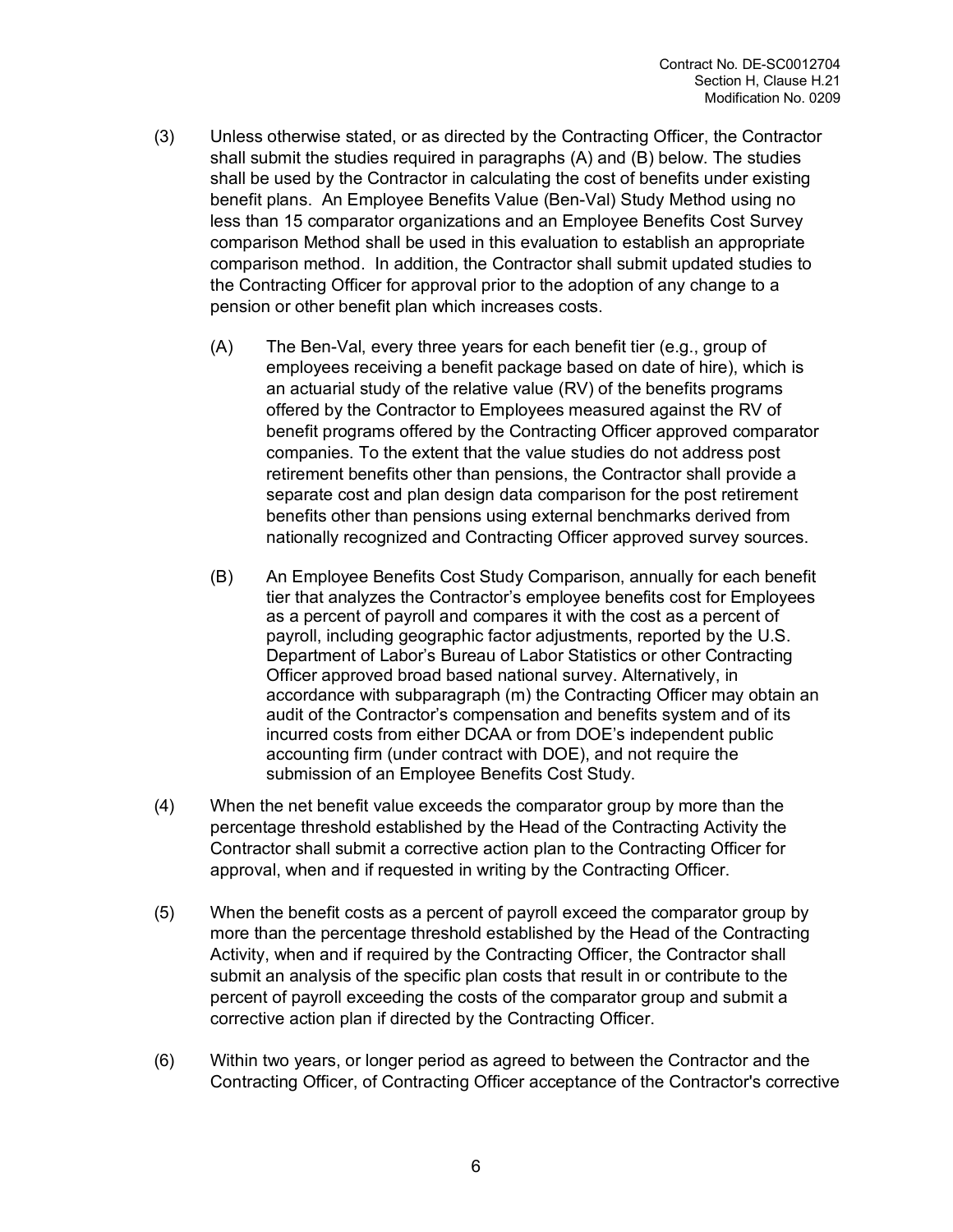action plan, the Contractor shall align employee benefit programs with the benefit value and cost as percent of payroll in accordance with its corrective action plan.

- (7) The Contractor may not terminate any benefit plan during the term of the Contract without the prior approval of the Contracting Officer in writing.
- (8) Cost reimbursement for post-retirement benefits other than pensions (PRBs) is contingent on DOE approved service eligibility requirements for PRB that shall be based on a minimum period of continuous employment service not less than 5 years under a DOE cost reimbursement contract(s) immediately prior to retirement. Unless required by Federal or State law, advance funding of PRBs is not allowable.
- (9) Each Contractor sponsoring a Defined Benefit pension plan and/or postretirement benefit plan will participate in the annual plan management process which includes written responses to a questionnaire regarding plan management, providing forecasted estimates of future reimbursements in connection with the plan(s) and participating in a conference call to discuss the Contractor submission (see (f)(6) below for Pension Management Plan requirements).
- (10) Each Contractor will respond to quarterly data calls issued through iBenefits, or its successor system.

#### (e) Establishment and Maintenance of Pension Plans for which DOE Reimburses Costs

- (1) Employees working for the Contractor shall only accrue credit for service under this Contract after the date of Contract award.
- (2) Except for Commingled Plans in existence as of the effective date of the Contract, any pension plan maintained by the Contractor for which DOE reimburses costs, shall be maintained as a separate pension plan distinct from any other pension plan that provides credit for service not performed under a DOE costreimbursement contract. When deemed appropriate by the Contracting Officer, Commingled Plans shall be converted to separate plans at the time of new contract award or the extension of a contract.

## (f) Basic Requirements

The Contractor shall adhere to the requirements set forth below in the establishment and administration of pension plans that are reimbursed by DOE pursuant to cost reimbursement contracts for management and operation of DOE facilities and pursuant to other cost reimbursement facilities contracts. Pension Plans include Defined Benefit and Defined Contribution plans.

(1) The Contractor shall become a sponsor of the existing pension and other benefit plans (or comparable successor plans), including other PRB plans, as applicable, with responsibility for management and administration of the plans. The Contractor shall be responsible for maintaining the qualified status of those plans consistent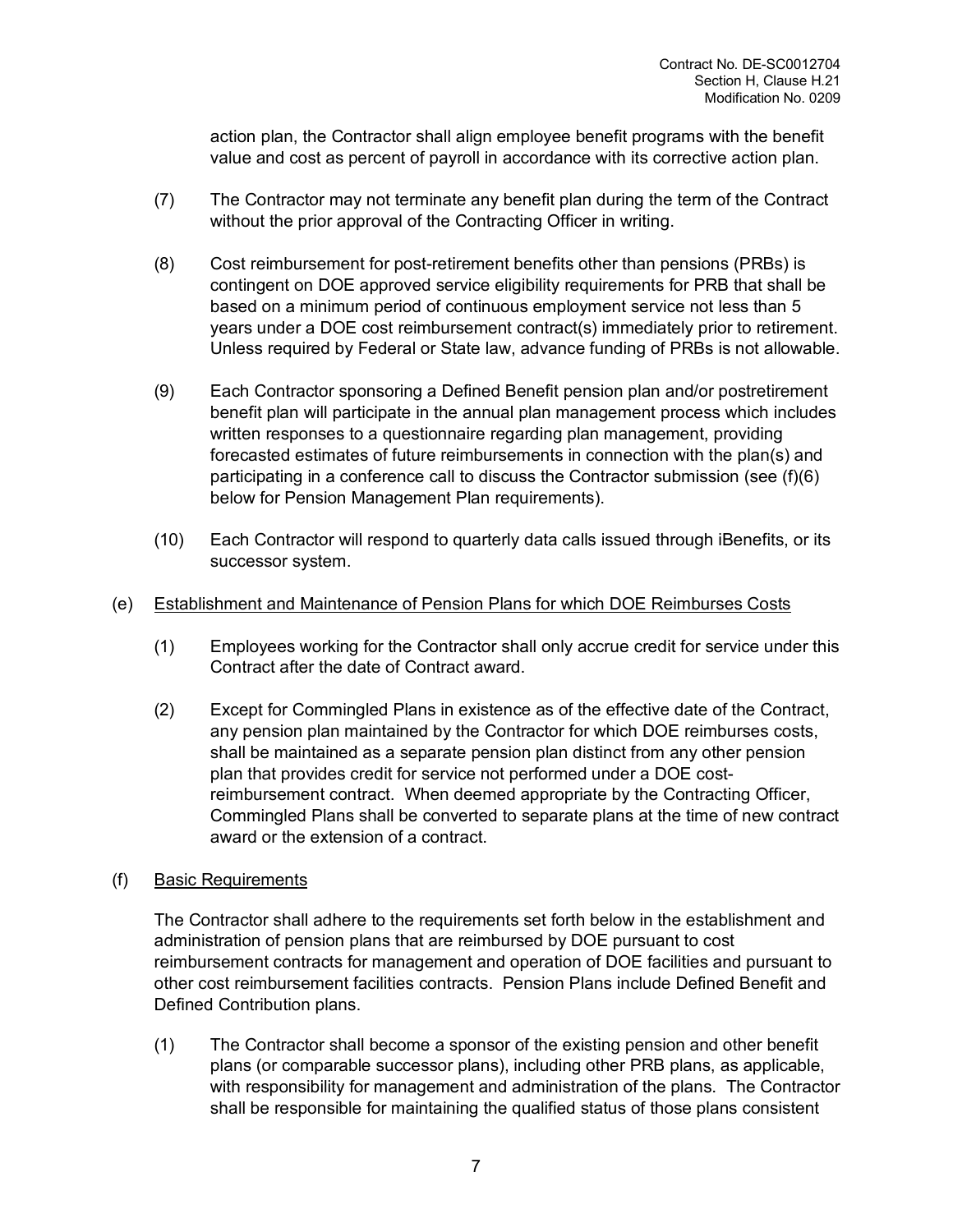with the requirements of ERISA and the Internal Revenue Code (IRC). The Contractor shall carry over the length of service credit and leave balances accrued as of the date of the Contractor's assumption of Contract performance.

- (2) Each Contractor defined benefit and defined contribution pension plan shall be subjected to a limited-scope audit annually that satisfies the requirements of ERISA section 103, except that every third year the contractor must conduct a fullscope audit of defined benefit plan(s) satisfying ERISA section 103. Alternatively, the contractor may conduct a full-scope audit satisfying ERISA section 103 annually. In all cases, the Contractor must submit the audit results to the Contracting Officer. In years in which a limited scope audit is conducted, the Contractor must provide the Contracting Officer with a copy of the qualified trustee or custodian's certification regarding the investment information that provides the basis for the plan sponsor to satisfy reporting requirements under ERISA section 104. While there is no requirement to submit a full scope audit for defined contribution plans, contractors are responsible for maintaining adequate controls for ensuring that defined contribution plan assets are correctly recorded and allocated to plan participants.
- (3) For existing Commingled Plans, the Contractor shall maintain and provide annual separate accounting of DOE liabilities and assets as for a Separate Plan.
- (4) For existing Commingled Plans, the Contractor shall be liable for any shortfall in the plan assets caused by funding or events unrelated to DOE contracts.
- (5) The Contractor shall comply with the requirements of ERISA if applicable to the pension plan and any other applicable laws.
- (6) The Pension Management Plan (PMP) shall include a discussion of the Contractor's plans for management and administration of all pension plans consistent with the terms of the Contract. The PMP shall be submitted in the iBenefits system, or its successor system no later than January 31st of each applicable year. A full description of the necessary reporting will be provided in the annual management plan data request. Within sixty (60) days after the date of the submission, appropriate Contractor representatives shall participate in a conference call to discuss the Contractor's PMP submission and any other current plan issues or concerns.

## (g) Reimbursement of Contractors for Contributions to Defined Benefit Pension Plans

(1) Contractors that sponsor single employer or multiple employer defined benefit pension plans will be reimbursed for the annual required minimum contributions under the Employee Retirement Income Security Act (ERISA), as amended by the Pension Protection Act (PPA) of 2006 and any other subsequent amendments. Reimbursement above the annual minimum required contribution will require prior approval of the Contracting Officer. Minimum required contribution amounts will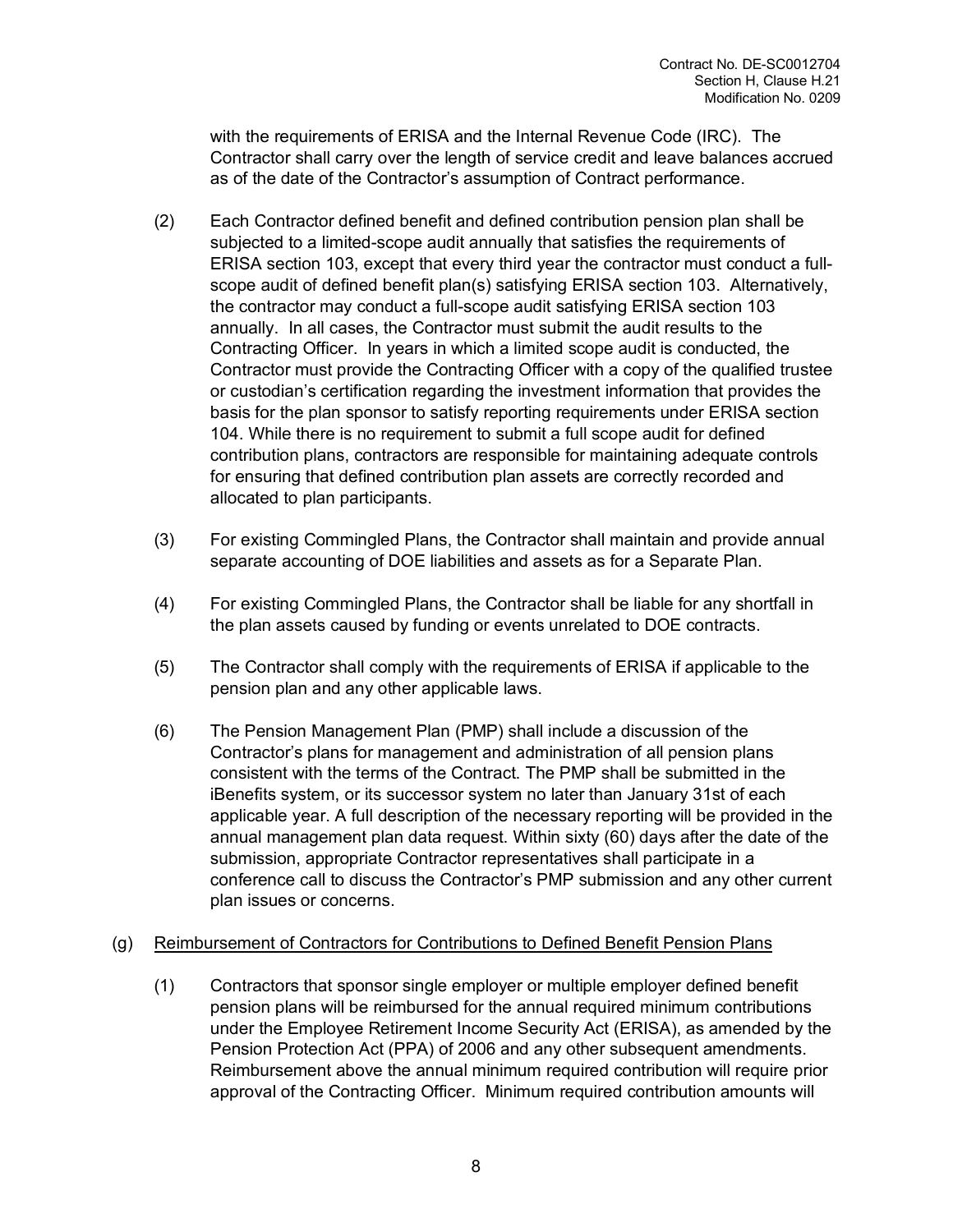take into consideration all pre-funding balances and funding standard carryover balances. Early in the fiscal year but no later than the end of November, the Contractor requesting above the minimum may submit/update a business case for funding above the minimum if preliminary approval is needed prior to the Pension Management Plan process. The business case shall include a projection of the annual minimum required contribution and the proposed contribution above the minimum. The submission of the business case will provide the opportunity for the Department to provide preliminary approval, within 30 days after contractor submission, pending receipt of final estimates, generally after January 1st of the calendar year. Final approval of funding will be communicated by the Head of Contracting Activity (HCA) when discount rates are finalized and it is known whether there are any budget issues with the proposed contribution amount.

(2) Contractors that sponsor multi-employer DB pension plans will be reimbursed for pension contributions in the amounts necessary to ensure that the plans are funded to meet the annual minimum requirement under ERISA, as amended by the PPA. However, reimbursement for pension contributions above the annual minimum contribution required under ERISA, as amended by the PPA, will require prior approval of the Contracting Officer and will be considered on a case by case basis. Reimbursement amounts will take into consideration all pre-funding balances and funding standard carryover balances. Early in the fiscal year but no later than the end of November, the Contractor requesting above the minimum may submit/update a business case for funding above the minimum if preliminary approval is needed prior to the Pension Management Plan process. The business case shall include a projection of the annual minimum required contribution and the proposed contribution above the minimum. The submission of the business case will provide the opportunity for the Department to provide preliminary approval, within 30 days after contractor submission, pending receipt of final estimates, generally after January 1st of the calendar year. Final approval of funding will be communicated by the HCA when discount rates are finalized and it is known whether there are any budget issues with the proposed contribution amount.

## (h) Reporting Requirements for Designated Contracts

The following reports shall be submitted to DOE as soon as possible after the last day of the plan year by the Contractor responsible for each designated pension plan funded by DOE but no later than the dates specified below:

- (1) Actuarial Valuation Reports. The annual actuarial valuation report for each DOEreimbursed pension plan and when a pension plan is commingled, the Contractor shall submit separate reports for DOE's portion and the plan total by the due date for filing IRS Form 5500.
- (2) Forms 5500. Copies of IRS Forms 5500 with Schedules for each DOE-funded pension plan, no later than that submitted to the IRS.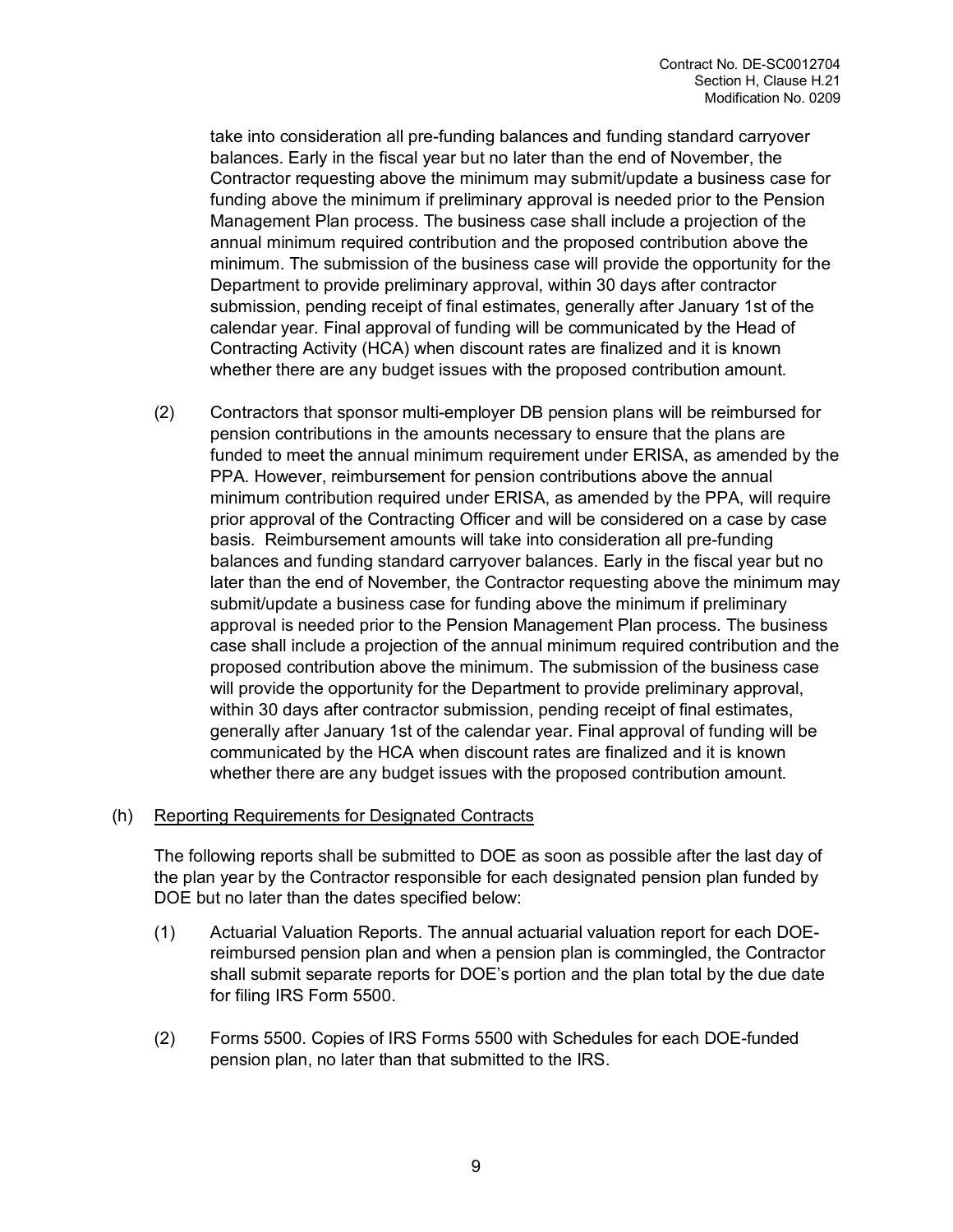(3) Forms 5300. Copies of all forms in the 5300 series submitted to the IRS that document the establishment, amendment, termination, spin-off, or merger of a plan submitted to the IRS.

### (i) Changes to Pension Plans

At least sixty (60) days prior to the adoption of any changes to a pension plan, the Contractor shall submit the information required below to the Contracting Officer. The Contracting Officer must approve plan changes that increase costs as part of a determination as to whether the costs are deemed allowable pursuant to FAR 31.205-6, as supplemented by DEAR 970.3102-05-6.

- (1) For proposed changes to pension plans and pension plan funding, the Contractor shall provide the following to the Contracting Officer:
	- (A) a copy of the current plan document (as conformed to show all prior plan amendments), with the proposed new amendment indicated in redline/strikeout;
	- (B) an analysis of the impact of any proposed changes on actuarial accrued liabilities and costs;
	- (C) except in circumstances where the Contracting Officer indicates that it is unnecessary, a legal explanation of the proposed changes from the counsel used by the plan for purposes of compliance with all legal requirements applicable to private sector defined benefit pension plans;
	- (D) the Summary Plan Description; and,
	- (E) any such additional information as requested by the Contracting Officer.
- (2) Contractors shall submit new benefit plans and changes to plan design or funding methodology with justification to the Contracting Officer for approval, as applicable [see (d)(1) above]. The justification must:
	- (A) demonstrate the effect of the plan changes on the contract net benefit value or percent of payroll benefit costs,
	- (B) provide the dollar estimate of savings or costs, and
	- (C) provide the basis of determining the estimated savings or cost.

#### (j) Terminating Operations

When operations at a designated DOE facility are terminated and no further work is to occur under the prime contract, the following apply:

(1) No further benefits for service shall accrue.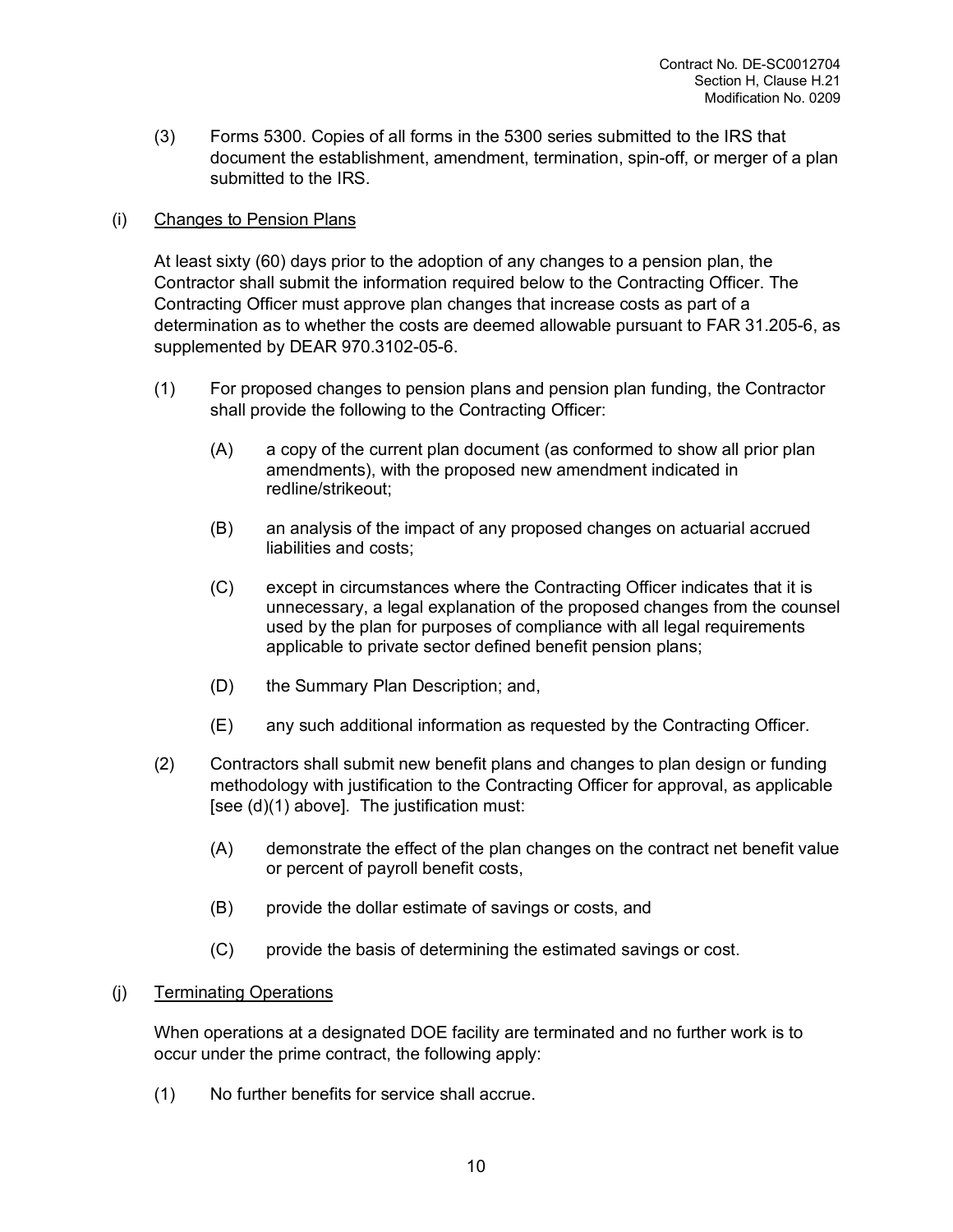- (2) The Contractor shall provide a determination statement in its settlement proposal, defining and identifying all liabilities and assets attributable to the DOE contract.
- (3) The Contractor shall base its pension liabilities attributable to DOE contract work on the market value of annuities or lump sum payments or dispose of such liabilities through a competitive purchase of annuities or lump sum payouts.
- (4) Assets shall be determined using the "accrual-basis market value" on the date of termination of operations.
- (5) DOE and the Contractor(s) shall establish an effective date for spinoff or plan termination. On the same day as the Contractor notifies the IRS of the spinoff or plan termination, all plan assets assigned to a spun-off or terminating plan shall be placed in a low-risk liability matching portfolio until the successor trustee, or an insurance company, is able to assume stewardship of those assets.

#### (k) Terminating Plans

- (1) DOE contractors shall not terminate any pension plan (Commingled or site specific) without requesting Departmental approval at least 60 days prior to the scheduled date of plan termination.
- (2) To the extent possible, the Contractor shall satisfy plan liabilities to plan participants by the purchase of annuities through competitive bidding on the open annuity market or lump sum payouts. The Contractor shall apply the assumptions and procedures of the Pension Benefit Guaranty Corporation.
- (3) Funds to be paid or transferred to any party as a result of settlements relating to pension plan termination or reassignment shall accrue interest from the effective date of termination or reassignment until the date of payment or transfer.
- (4) If ERISA or IRC rules prevent a full transfer of excess DOE reimbursed assets from the terminated plan, the Contractor shall pay any deficiency directly to DOE according to a schedule of payments to be negotiated by the parties.
- (5) On or before the same day as the Contractor notifies the IRS of the spinoff or plan termination, all plan assets assigned to a spun-off or terminating plan shall be placed in a low-risk liability matching portfolio until the successor trustee, or an insurance company, is able to assume stewardship of those assets.
- (6) DOE liability to a Commingled pension plan shall not exceed that portion which corresponds to DOE contract service. The DOE shall have no other liability to the plan, to the plan sponsor, or to the plan participants.
- (7) After all liabilities of the plan are satisfied, the Contractor shall return to DOE an amount equaling the asset reversion from the plan termination and any earnings which accrue on that amount because of a delay in the payment to DOE. Such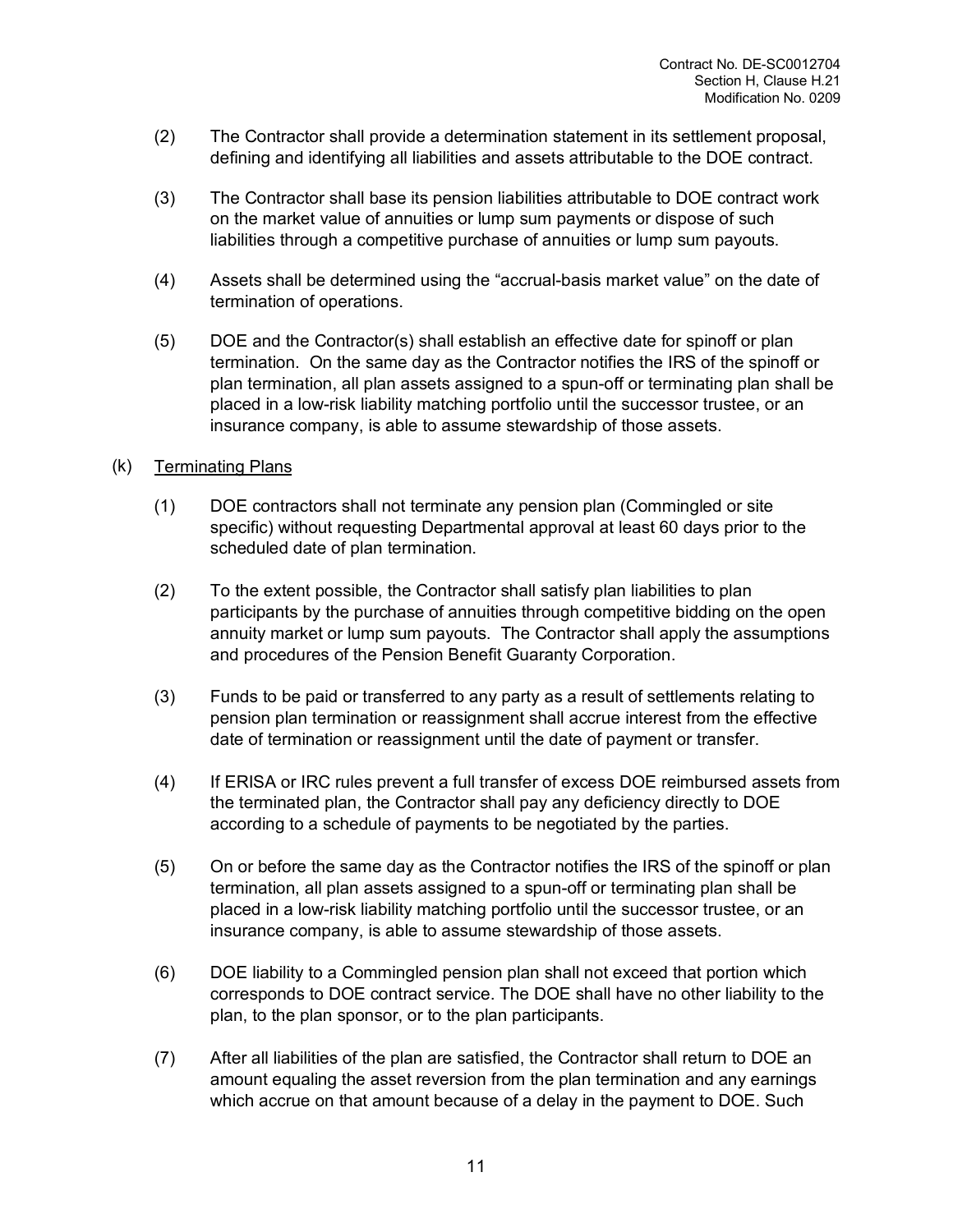amount and such earnings shall be subject to DOE audit. To effect the purposes of this paragraph, DOE and the contractor may stipulate to a schedule of payments.

(l) Special Programs

Contractors must advise DOE and receive prior approval for each early-out program, window benefit, disability program, plan-loan feature, employee contribution refund, asset reversion, or incidental benefit.

#### (m) Alternate Contractor Human Resource Requirements

- (1) Alternatively, the Contracting Officer may obtain an audit of the Contractor's compensation and benefits system and of its incurred costs from either DCAA or from DOE's independent public accounting firm (under contract with DOE); if the Contracting Officer does, the Contractor will not be required to submit the:
	- (A) Compensation Increase Plan; and/or
	- (B) Employee Benefits Cost Study.
- (n) Definitions
	- (1) Commingled Plans. Cover employees from the Contractor's private operations and its DOE contract work.
	- (2) Current Liability. The sum of all plan liabilities to employees and their beneficiaries. Current liability includes only benefits accrued to the date of valuation. This liability is commonly expressed as a present value.
	- (3) Defined Benefit Pension Plan. Provides a specific benefit at retirement that is determined pursuant to the formula in the pension plan document.
	- (4) Defined Contribution Pension Plan. Provides benefits to each participant based on the amount held in the participant's account. Funds in the account may be comprised of employer contributions, employee contributions, investment returns on behalf of that plan participant and/or other amounts credited to the participant's account.
	- (5) Designated Contract. For purposes of this clause, a contract (other than a prime cost reimbursement contract for management and operation of a DOE facility) for which the Head of the Departmental Contracting Activity determines that advance pension understandings are necessary or where there is a continuing Departmental obligation to the pension plan.
	- (6) Pension Fund. The portfolio of investments and cash provided by employer and employee contributions and investment returns. A pension fund exists to defray pension plan benefit outlays and (at the option of the plan sponsor) the administrative expenses of the plan.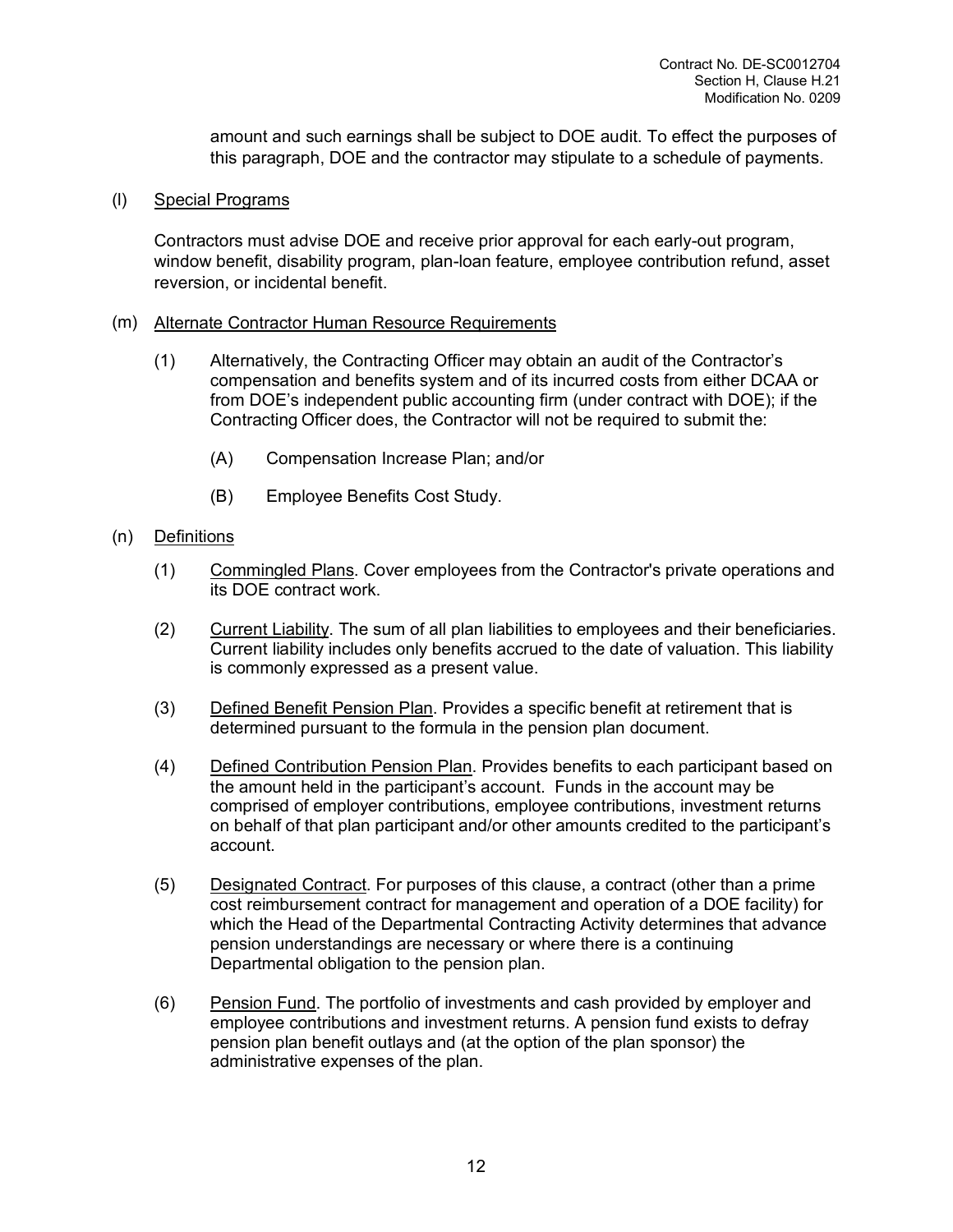- (7) Separate Accounting. Account records established and maintained within a commingled plan for assets and liabilities attributable to DOE contract service. NOTE: The assets so represented are not for the exclusive benefit of any one group of plan participants.
- (8) Separate Plan. Must satisfy IRC Sec. 414(l) definition of a single plan, designate assets for the exclusive benefit of employees under DOE contract, exist under a separate plan document (having its own Department of Labor plan number) that is distinct from corporate plan documents and identify the Contractor as the plan sponsor.
- (9) Spun-off Plan. A new plan which satisfies IRC Reg. 1.414 (l)-1 requirements for a single plan and which is created by separating assets and liabilities from a larger original plan. The funding level of each individual participant's benefits shall be no less than before the event, when calculated on a "plan termination basis."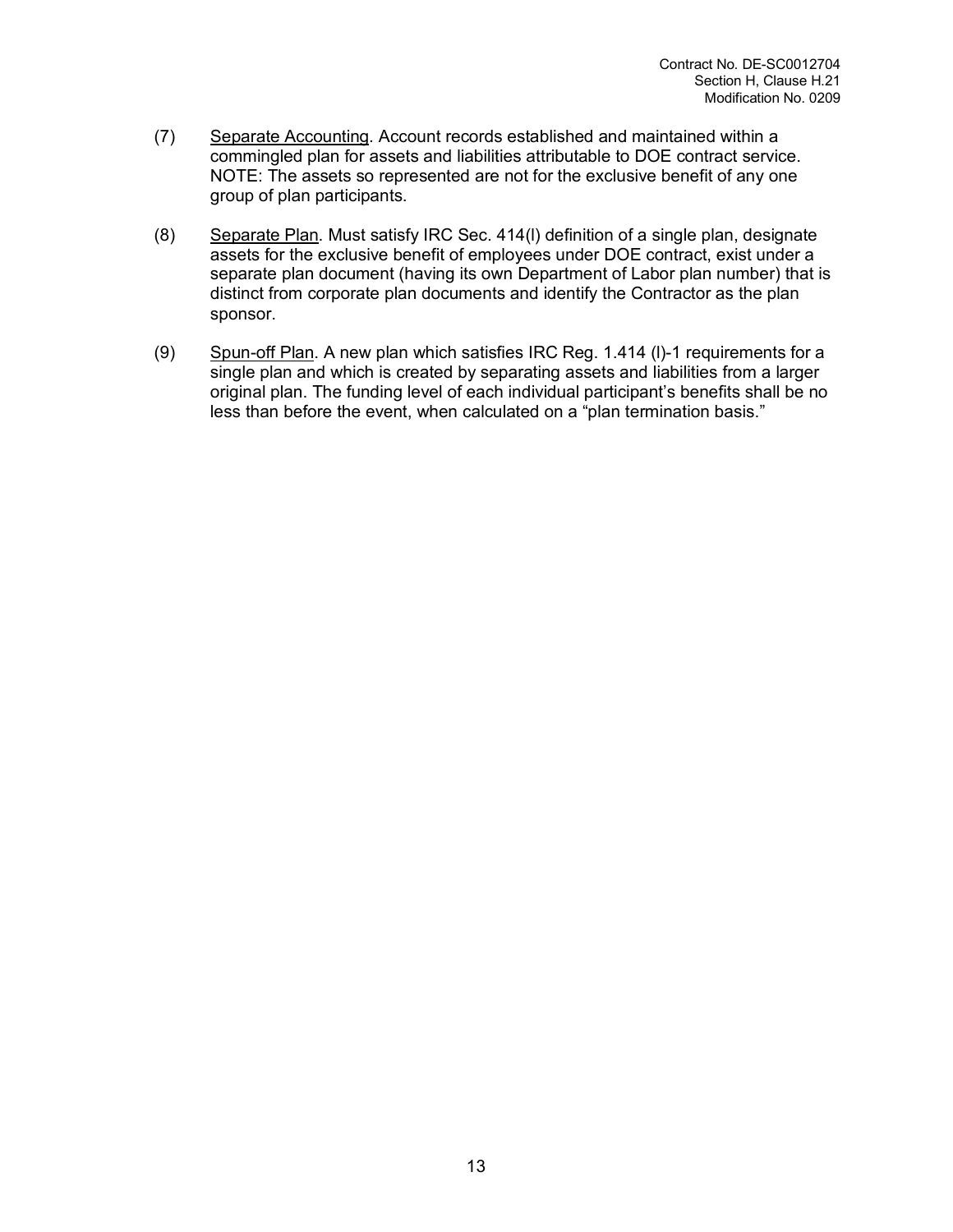#### **CLAUSE I.139 – DEAR 970.5227-3 – TECHNOLOGY TRANSFER MISSION (AUG 2002) (DEVIATION) (AL-2022-01 CLASS DEVIATION) (JAN 2022)**

This clause has as its purpose implementation of the National Competitiveness Technology Transfer Act of 1989 (Sections 3131, 3132, 3133, and 3157 of Pub. L. 101– 189 and as amended by Pub. L. 103–160, Sections 3134 and 3160). The Contractor shall conduct technology transfer activities with a purpose of providing benefit from Federal research to U.S. industrial competitiveness.

- (a) *Authority.*
	- (1) In order to ensure the full use of the results of research and development efforts of, and the capabilities of, the Laboratory, technology transfer, including Cooperative Research and Development Agreements (CRADAs), is established as a mission of the Laboratory consistent with the policy, principles and purposes of Sections 11(a)(1) and 12(g) of the Stevenson-Wydler Technology Innovation Act of 1980, as amended (15 U.S.C. 3710a); Section 3132(b) of Pub. L. 101–189, Sections 3134 and 3160 of Pub. L. 103–160, and of Chapter 38 of the Patent Laws (35 U.S.C. 200 et seq.); Section 152 of the Atomic Energy Act of 1954, as amended (42 U.S.C. 2182); Section 9 of the Federal Nonnuclear Energy Research and Development Act of 1974 (42 U.S.C. 5908); Section 102 of the Laboratory Modernization and Technology Transfer Act (Public Law 115-246) and Executive Order 12591 of April 10, 1987.
	- (2) In pursuing the technology transfer mission, the Contractor is authorized to conduct activities including but not limited to: identifying and protecting intellectual property made, created or acquired at or by the Laboratory; negotiating licensing agreements and assignments for intellectual property made, created or acquired at or by the Laboratory that the Contractor controls or owns; bailments; negotiating all aspects of and entering into CRADAs; providing technical consulting and personnel exchanges; conducting science education activities and reimbursable Strategic Partnership Projects (SPP); providing information exchanges; and making available laboratory or weapon production user facilities. It is fully expected that the Contractor shall use all of the mechanisms available to it to accomplish this technology transfer mission, including, but not limited to, CRADAs, user facilities, SPP, science education activities, consulting, personnel exchanges, assignments, and licensing in accordance with this clause.
	- (3) *Trademarks and service marks.* The Contractor, with notification to DOE Patent Counsel, is authorized to protect goods/services resulting from work at the Laboratory through Trademark and Service Mark protection. The Laboratory name and associated logos are owned by the Department of Energy unless an exception is allowed by the DOE Patent Counsel, and shall be protected by DOE Patent Counsel. In furtherance of the technology transfer mission, should the Contractor want to assert trademark or service mark protection for any word,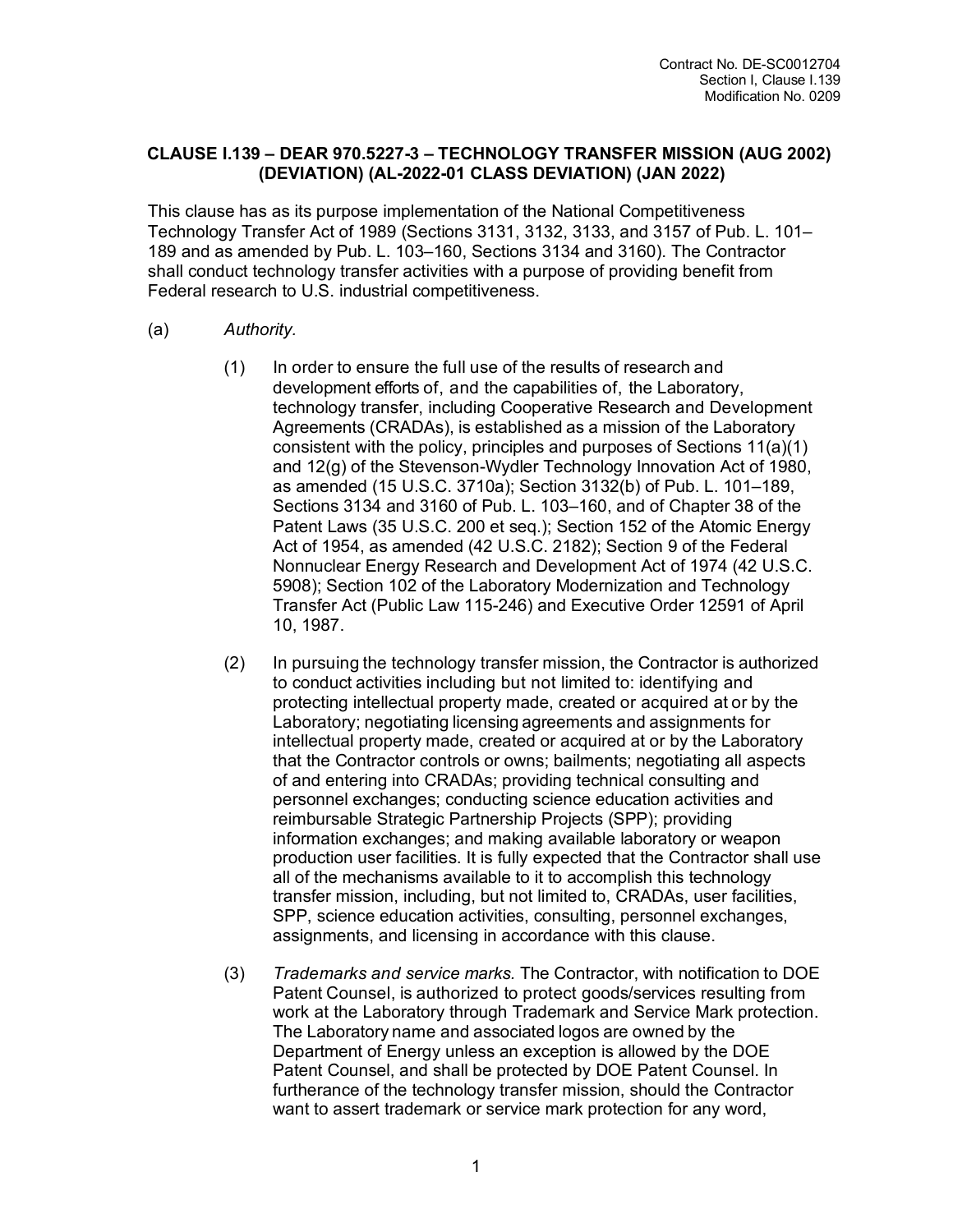phrase, symbol, design, or combination thereof that includes or is associated with the Laboratory name, the Contractor must first notify and obtain permission from the Department of Energy Patent Counsel. All marks, whether or not registered with the United States Patent and Trademark Office, are to be included in the "Intellectual property rights" paragraph (i) of this clause, below, regarding transfer to successor contractor, DOE reserves the right to require the Contractor to cancel registration of the mark or cease use of the mark.

#### *(b) Definitions.*

*Assignment* means any agreement by which the Contractor transfers ownership of Laboratory Intellectual Property, subject to the Government's retained rights.

*Bailment* means any agreement in which the Contractor permits the commercial or non- commercial transfer of custody, access or use of Laboratory Biological Materials or Laboratory Tangible Research Product for a specified purpose of technology transfer or research and development, including without limitation evaluation, and without transferring ownership to the bailee.

*Contractor's Laboratory Director* means the individual who has supervision over all or substantially all of the Contractor's operations at the Laboratory.

*Cooperative Research and Development Agreement (CRADA)* means any agreement entered into between the Contractor as operator of the Laboratory, and one or more parties including at least one non-Federal party under which the Government, through its laboratory, provides personnel, services, facilities, equipment, intellectual property, or other resources with or without reimbursement (but not funds to non-Federal parties) and the non-Federal parties provide funds, personnel, services, facilities, equipment, intellectual property, or other resources toward the conduct of specified research or development efforts which are consistent with the missions of the Laboratory; except that such term does not include a procurement contract, grant, or cooperative agreement as those terms are used in sections 6303, 6304, and 6305 of Title 31 of the United States Code.

*Department of Energy (DOE),* as used in this clause, includes the National Nuclear Security Administration (NNSA), unless otherwise identified or indicated.

*Intellectual property* means data, inventions, patents, patent applications, trademarks, service marks, copyrights, mask works, protected CRADA information, and other forms of comparable property rights protected by Federal Law and other foreign counterparts.

*Joint Work Statement (JWS)* means a proposal for a CRADA prepared by the Contractor, signed by the Contractor's Laboratory Director or designee which describes the project.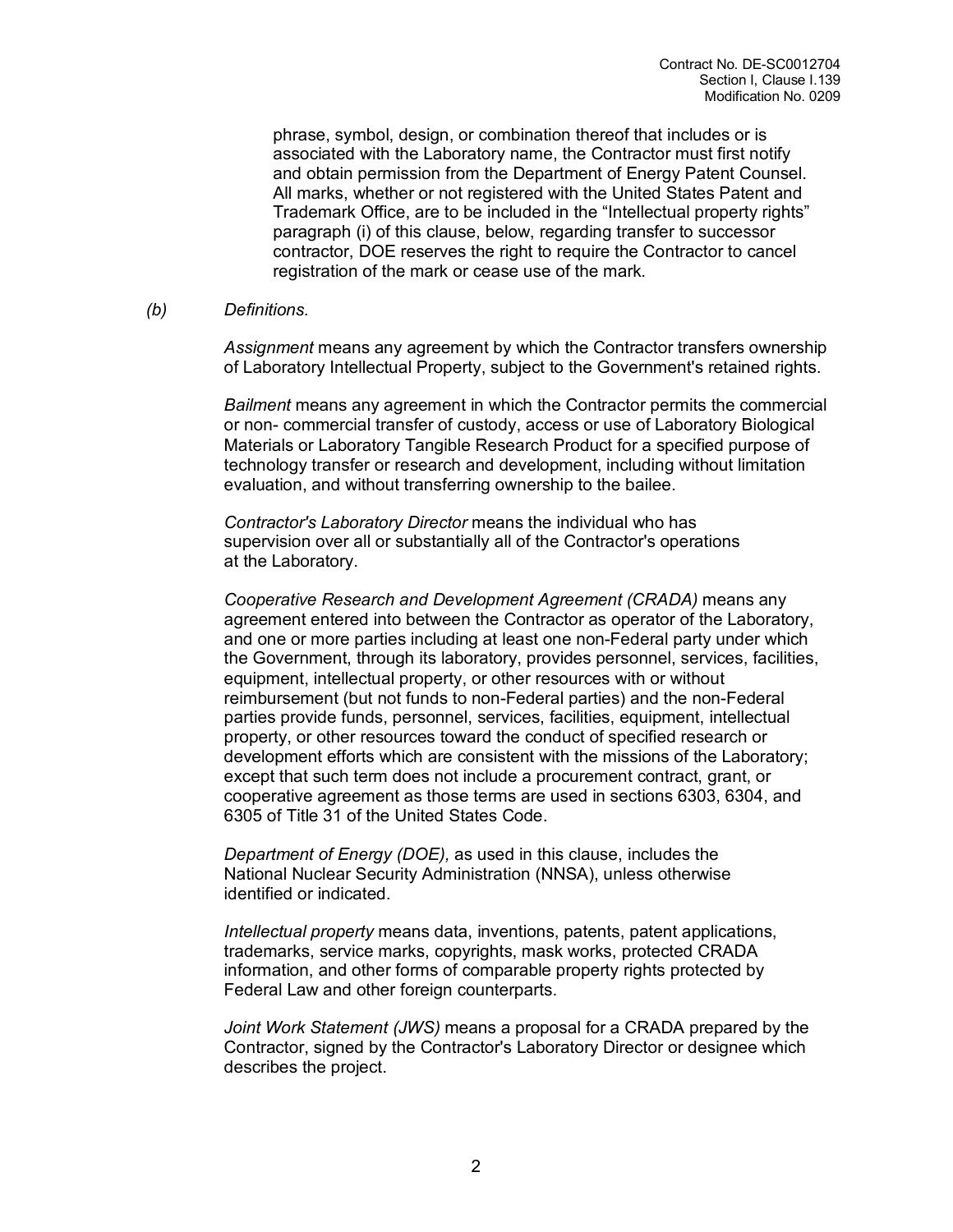*Laboratory biological materials* means biological materials capable of replication or reproduction, such as plasmids, deoxyribonucleic acid molecules, ribonucleic acid molecules, living organisms of any sort and their progeny, including viruses, prokaryote and eukaryote cell lines, transgenic plants and animals, and any derivatives or modifications thereof or products produced through their use or associated biological products, made under this contract by Laboratory employees or through the use of Laboratory research facilities.

*Laboratory tangible research product* means tangible material results of research which--

- (1) Are provided to permit replication, reproduction, evaluation or confirmation of the research effort, or to evaluate its potential commercial utility;
- (2) Are not materials generally commercially available; and
- (3) Were made under this contract by Laboratory employees or through the use of Laboratory research facilities.

*Patent Counsel* means the DOE or NNSA Patent Counsel assisting the contracting activity. The Patent Counsel is the first and primary point of contact for activities described in this clause.

*Strategic Partnership Projects (SPP)* means any agreement pursuant to the SPP clause, if included in this M&O contract, entered into between the Contractor as operator of the Laboratory and a non-Federal party under which the Government, through its laboratory, provides personnel, services, facilities, equipment, intellectual property, only when such work does not interfere with DOE-funded activities conducted as authorized by other parts of this M&O contract and on a fully reimbursable basis.

- (c) *Allowable costs.*
	- (1) The Contractor shall establish and carry out its technology transfer efforts through appropriate organizational elements consistent with the requirements for an Office of Research and Technology Applications (ORTA) pursuant to paragraphs (b) and (c) of Section 11 of the Stevenson-Wydler Technology Innovation Act of 1980, as amended (15 U.S.C. 3710). The costs associated with the conduct of technology transfer through the ORTA including activities associated with obtaining, maintaining, licensing, and assigning intellectual property rights, increasing the potential for the transfer of technology, widespread notice of technology transfer opportunities, and early stage and precommercial technology demonstration to remove barriers that limit private sector interest and demonstrate potential commercial applications of any research and technologies arising from Laboratory activities, shall be deemed allowable provided that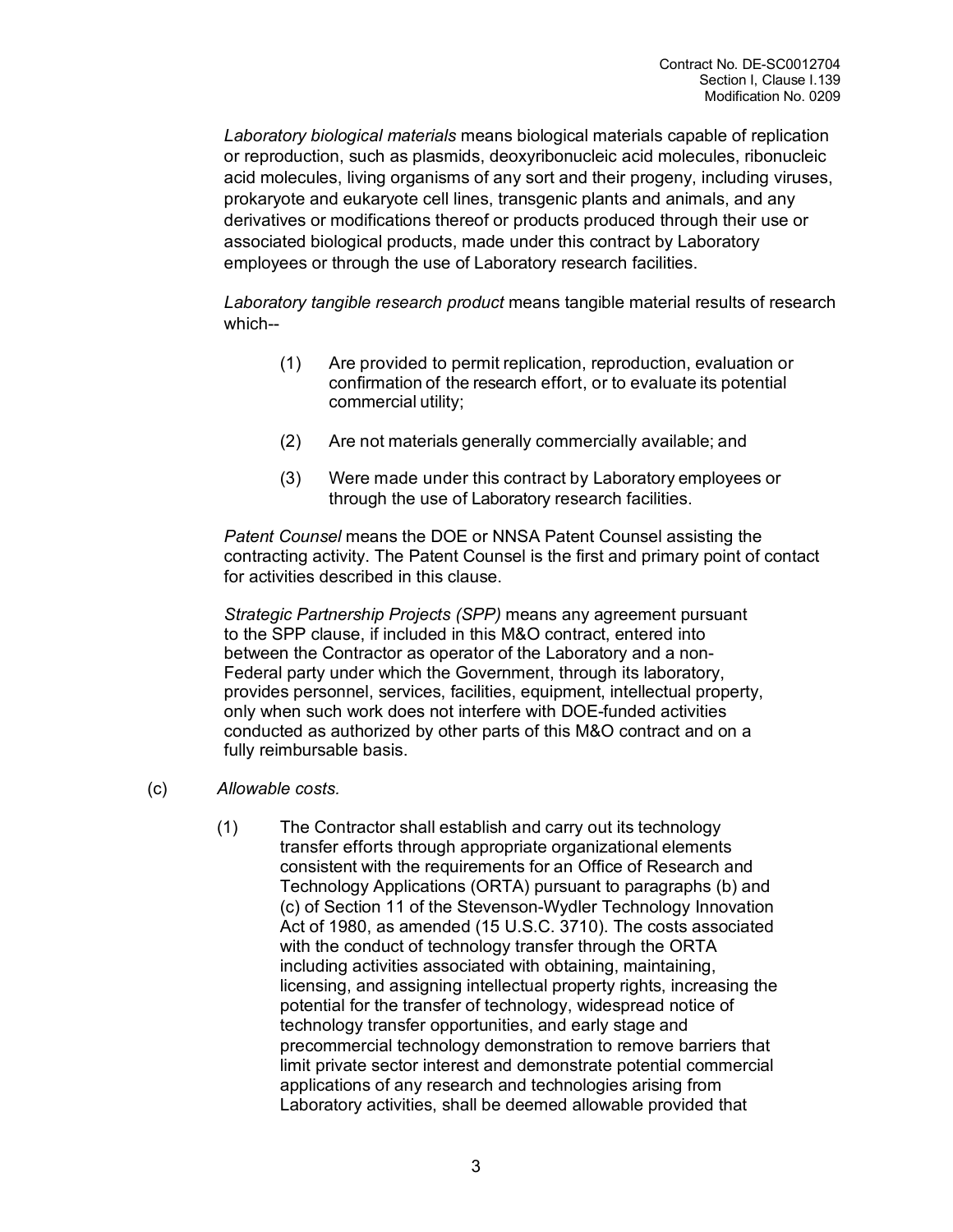such costs meet the other requirements of the allowable costs provisions of this contract.

- (2) The Contractor's participation in litigation to enforce or defend intellectual property claims incurred in its technology transfer efforts shall be as provided in the clause entitled "Insurance— Litigation and Claims" of this contract.
- (d) *Conflicts of interest—technology transfer.* The Contractor shall have implementing procedures that seek to avoid employee and organizational conflicts of interest, or the appearance of conflicts of interest, in the conduct of its technology transfer activities. These procedures shall apply to all persons participating in Laboratory research or related technology transfer activities. Such implementing procedures shall be provided to the Contracting Officer for review and approval within sixty (60) days after execution of this contract. The Contracting Officer shall have thirty (30) days thereafter to approve or require specific changes to such procedures. Such implementing procedures shall include procedures to:
	- (1) Inform employees of and require conformance with standards of conduct and integrity in connection with research involving nonfederal sponsors in accordance with the provisions of paragraph (n)(5) of this clause;
	- (2) Review and approve employee activities so as to avoid conflicts of interest arising from commercial utilization activities relating to contractor-developed intellectual property;
	- (3) Conduct work performed using royalties so as to avoid interference with or adverse effects on ongoing DOE projects and programs;
	- (4) Conduct activities relating to commercial utilization of contractordeveloped intellectual property so as to avoid interference with or adverse effects on user facility or SPP activities of the Contractor
	- (5) Conduct DOE-funded projects and programs so as to avoid the appearance of conflicts of interest or actual conflicts of interest with non-Government funded work;
	- (6) Notify the Contracting Officer with respect to any new work to be performed or proposed to be performed under the contract for DOE or other Federal agencies where the new work or proposal involves intellectual property in which the Contractor has obtained or intends to request or elect title;
	- (7) Except as provided elsewhere in this contract, obtain the approval of the Contracting Officer for any licensing of or assignment of title to Intellectual Property rights by the Contractor to any business or corporate affiliate of the Contractor;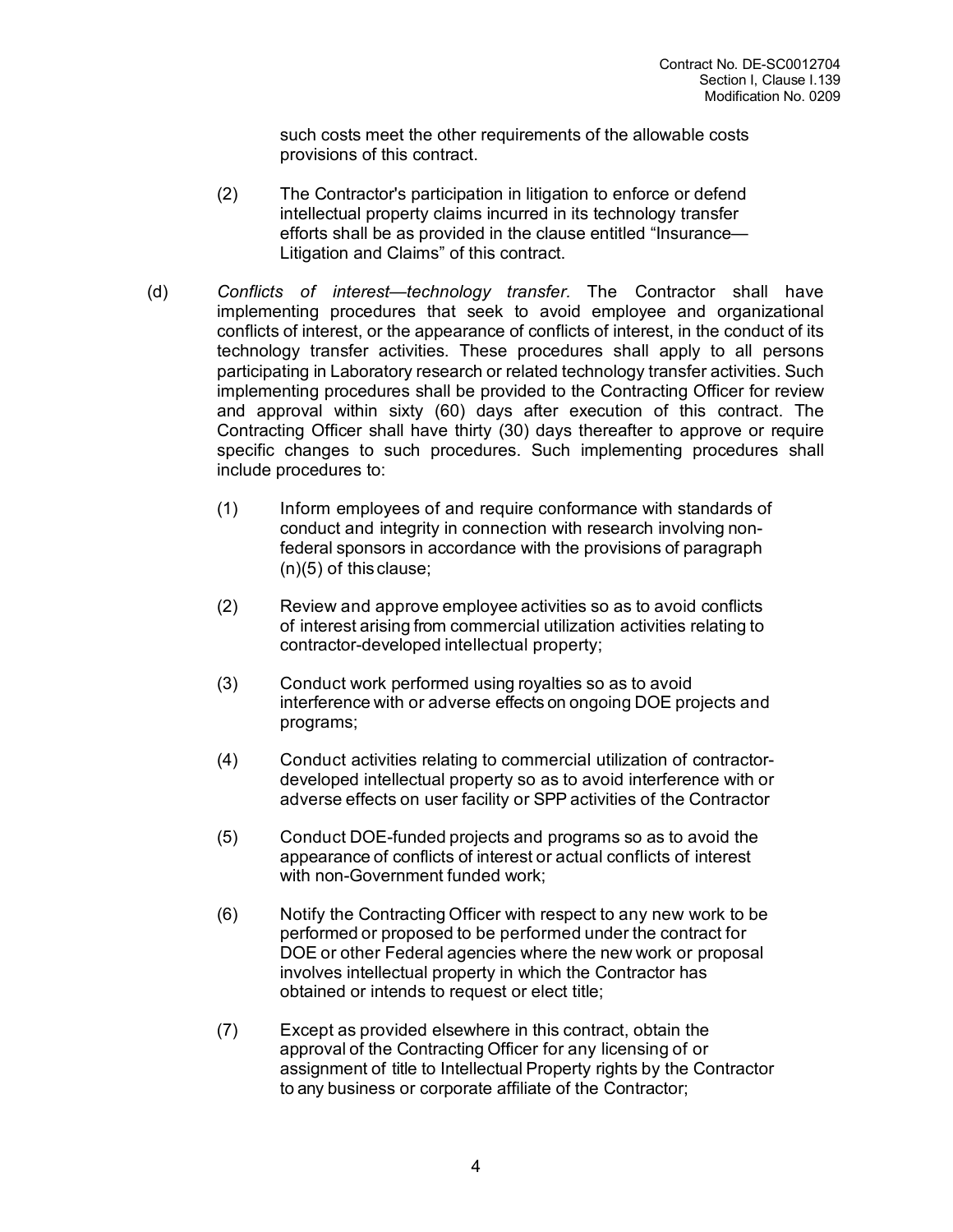- (8) Obtain the approval of the Contracting Officer prior to any assignment, exclusive licensing, or option for exclusive licensing, of intellectual property to any individual who is a current or has been a Laboratory employee within the previous two years or to the company in which the individual is a principal and the Contractor's request should include notice of any technology transfer agreements (e.g., SPP and CRADA) associated with the intellectual property;
- (9) Notify non-Federal sponsors of SPP activities, or non-Federal users of user facilities, of any relevant intellectual property interest of the Contractor prior to execution of SPPor user agreements; and
- (10) Notify the Contracting Officer and DOE funding program prior to evaluating a proposal by a third party for DOE, when (a) the evaluator is an inventor of a Contractor invention that is the subject matter of the proposal or (b) the evaluator is a principal or has financial interest in the third party or (c) the third party is a licensee of the Contractor.
- (e) *Fairness of opportunity.* In conducting its technology transfer activities, the Contractor shall prepare procedures and take all reasonable measures to ensure widespread notice of availability of technologies suited for transfer and opportunities for exclusive licensing and joint research arrangements. The requirement to widely disseminate the availability of technology transfer opportunities does not apply to a specific application originated outside of the Laboratory and by entities other than the Contractor.
- (f) *U.S. industrial competitiveness for licensing and assignments of intellectual property.*
	- (1) In the interest of enhancing U.S. Industrial Competitiveness, the Contractor shall, in its licensing and assignments of intellectual property, give preference in such a manner as to enhance the accrual of economic and technological benefits to the U.S. domestic economy. The Contractor shall consider the following factors in all of its licensing and assignment decisions involving Laboratory intellectual property where the Laboratory obtains rights during the course of the Contractor's operation of the Laboratory under this contract--
		- (i) Whether any resulting design and development will be performed in the United States and whether resulting products, embodying parts, including components thereof, will be substantially manufactured in the United States; and
		- (ii)
- (A) Whether the proposed licensee or assignee has a business unit located in the United States and whether significant economic and technical benefits will flow to the United States as a result of the license or assignment agreement;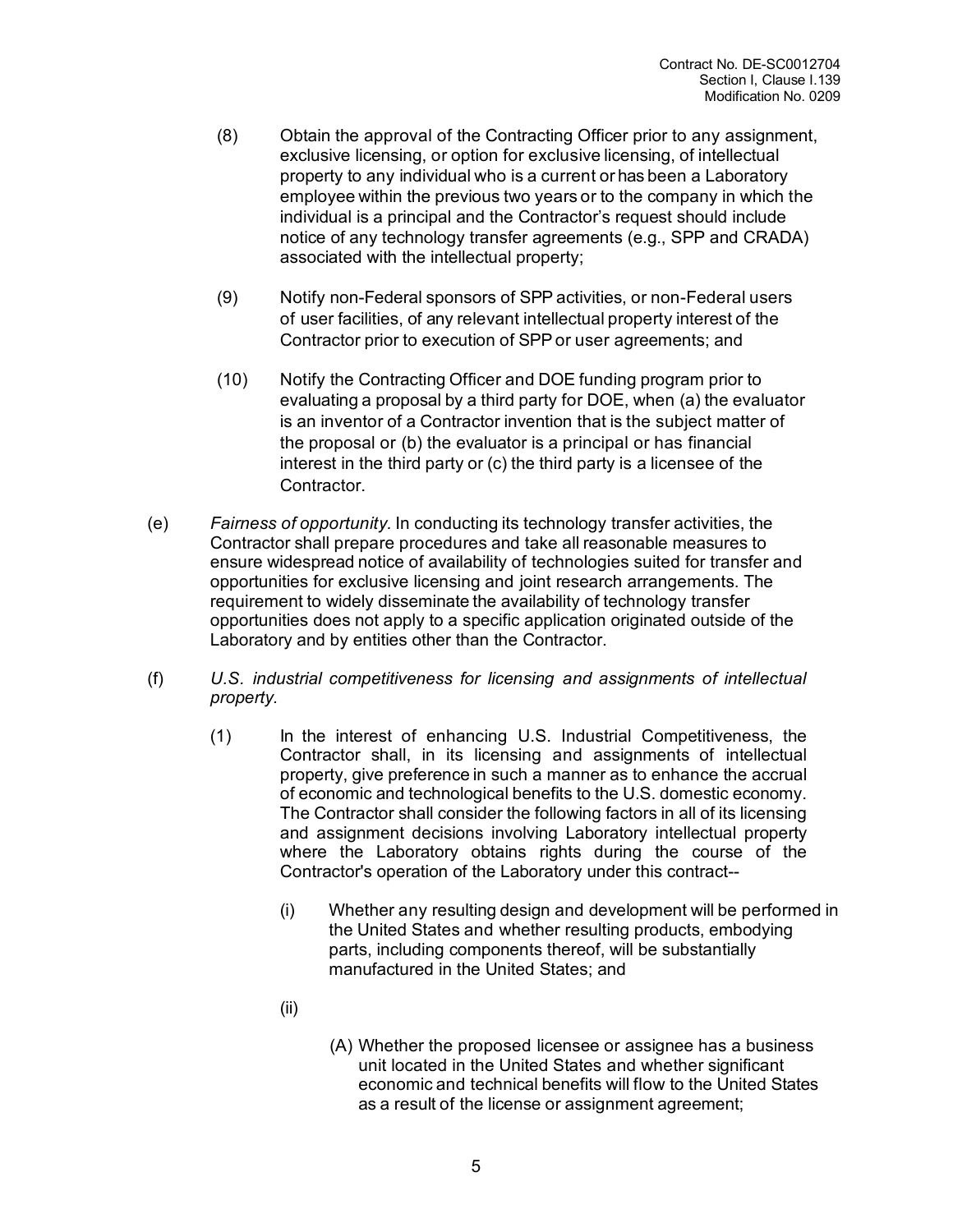- (B) In licensing or assigning any entity subject to the control of a foreign company or government, whether such foreign government permits United States agencies, organizations or other persons to enter into cooperative research and development agreements and licensing agreements, and has policies to protect United States intellectual property rights;
- (C) If the proposed licensee, assignee, or parent of either type of entity is subject to the control of a foreign company or government, the Contractor, with the assistance of the Contracting Officer, in considering the factors set forth in paragraph (B) of this clause, may rely upon the following information –
	- (1) U.S. Trade Representative Inventory of Foreign Trade Barriers;
	- (2) U.S. Trade Representative Special 301 Report; and
	- (3) Such other relevant information available to the Contracting Officer; and
- (D) The Contractor should review the U.S. Trade Representative web site at: [http://www.ustr.gov](http://www.ustr.gov/) for the most current versions of these reports and other relevant information. The Contractor is encouraged to utilize other available resources, as necessary, to allow for a complete and informed decision.
- (2) If the Contractor determines that neither of the conditions in paragraphs (f)(1)(i) or (ii) of this clause are likely to be fulfilled, the Contractor, prior to entering into such an agreement, must obtain the approval of the Contracting Officer. The Contracting Officer shall act on any such requests for approval within thirty (30) days.
- (3) The Contractor agrees to be bound by the provisions of 35 U.S.C. 204 (Preference for United States industry).
- (4) The Contractor agrees to be bound by paragraph (t) U.S. Competitiveness in its Patent Rights provision (e.g. *48 CFR 970.5227- 10 or 48 CFR 970.5227-12 as may be modified*) as applicable.
- (g) *Indemnity—product liability.* In entering into written technology transfer agreements,including but not limited to, research and development agreements, licenses, assignments and CRADAs, the Contractor agrees to include in such agreements a requirement that the U.S. Government and the Contractor, except for any negligent acts or omissions of the Contractor, be indemnified for all damages, costs, and expenses, including attorneys' fees, arising from personal injury or property damage occurring as a result of the making, using or selling of a product, process or service by or on behalf of the Participant, its assignees or licensees which was derived from the work performed under the agreement. Except for CRADA and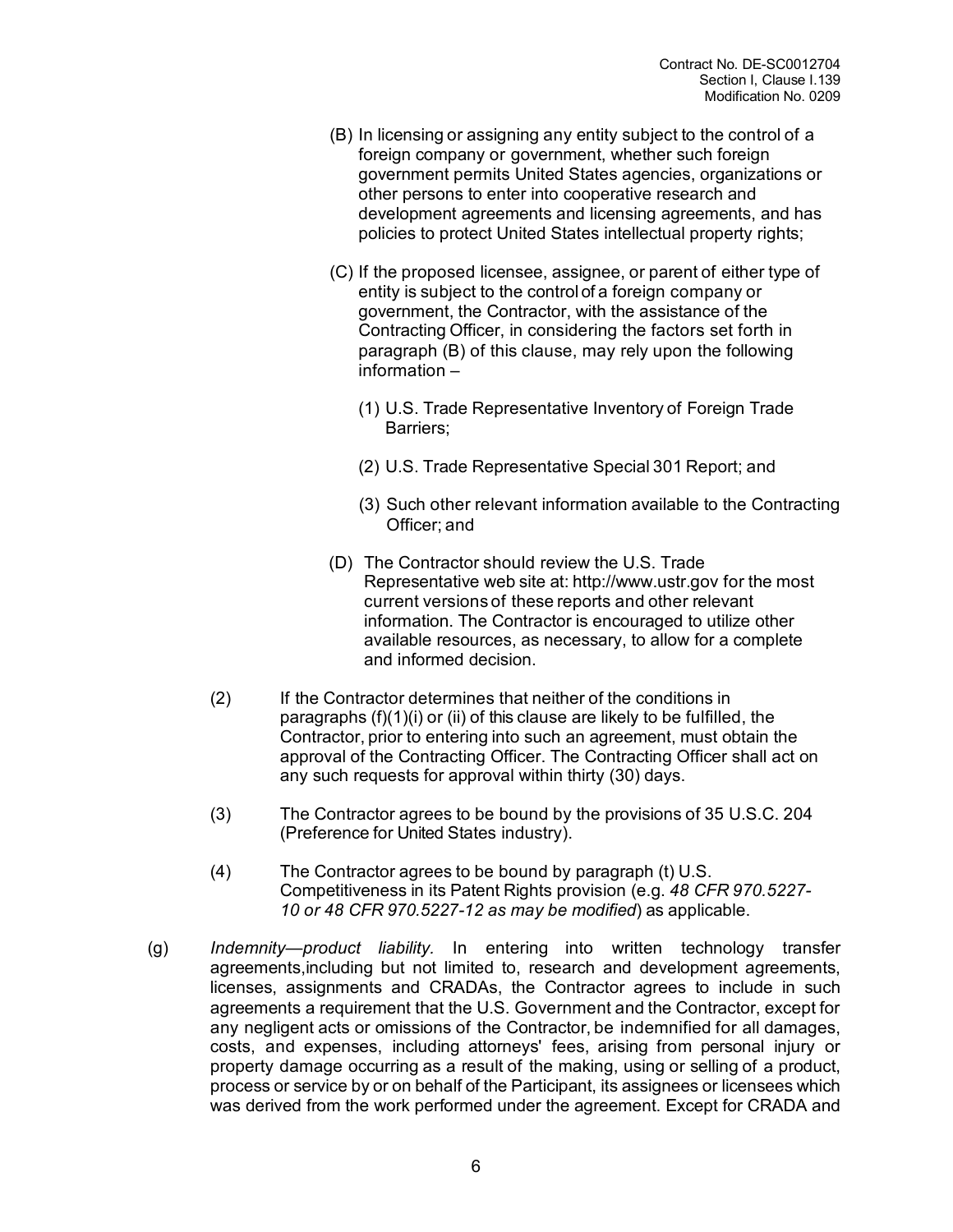SPP where the guidance is already provided elsewhere, the Contractor shall identify and obtain the approval of the Contracting Officer for any proposed exceptions to this requirement such as where State or local law expressly prohibit the Participant from providing indemnification or where the research results will be placed in the public domain.

#### (h) *Disposition of income.*

- (1) Royalties or other income earned or retained by the Contractor as a result of performance of authorized technology transfer activities herein shall be used by the Contractor for scientific research, development, technology transfer, and education at the Laboratory, consistent with the research and development mission and objectives of the Laboratory and subject to Section 12(b)(5) of the Stevenson-Wydler Technology Innovation Act of 1980, as amended (15 U.S.C. 3710a(b)(5)) and Chapter 38 of the Patent Laws (35 U.S.C. 200 et seq.) as amended through the effective date of this contract award or modification. If the net amounts of such royalties and income received from patent licensing after payment of patenting costs, licensing costs, payments to inventors and other expenses incidental to the administration of Subject Inventions during any fiscal year exceed 5 percent of the Laboratory's budget for that fiscal year, 15 percent of such excess amounts shall be paid to the Treasury of the United States, and the remaining amount of such excess shall be used by the Contractor for the purposes as described above in this paragraph. Any inventions arising out of such scientific research and development activities shall be deemed to be Subject Inventions under the contract.
- (2) The Contractor shall include as a part of its annual Laboratory Institutional Plan or other such annual document a plan setting out those uses to which royalties and other income received as a result of performance of authorized technology transfer activities herein will be applied at the Laboratory, and at the end of the year, provide a separate accounting for how the funds were actually used. Under no circumstances shall these royalties and income be used for any purpose inconsistent with DOE mission direction.
- (3) The Contractor shall establish subject to the approval of the Contracting Officer a policy for making awards or sharing of royalties with Contractor employees, other coinventors and coauthors, including Federal employee coinventors when deemed appropriate by the Contracting Officer. The Contractor shall notify the Contracting Officer of any changes to that policy, and such changes, shall be subject to the approval of the Contracting Officer.
- (i) *Transfer to successor contractor.* In the event of termination or upon the expiration of this contract, any unexpended balance of income received for use at the Laboratory shall be transferred, at the Contracting Officer's request, to a successor contractor, or in the absence of a successor contractor, to such other entity as designated by the Contracting Officer. The Contractor shall transfer title, as one or several packages if necessary,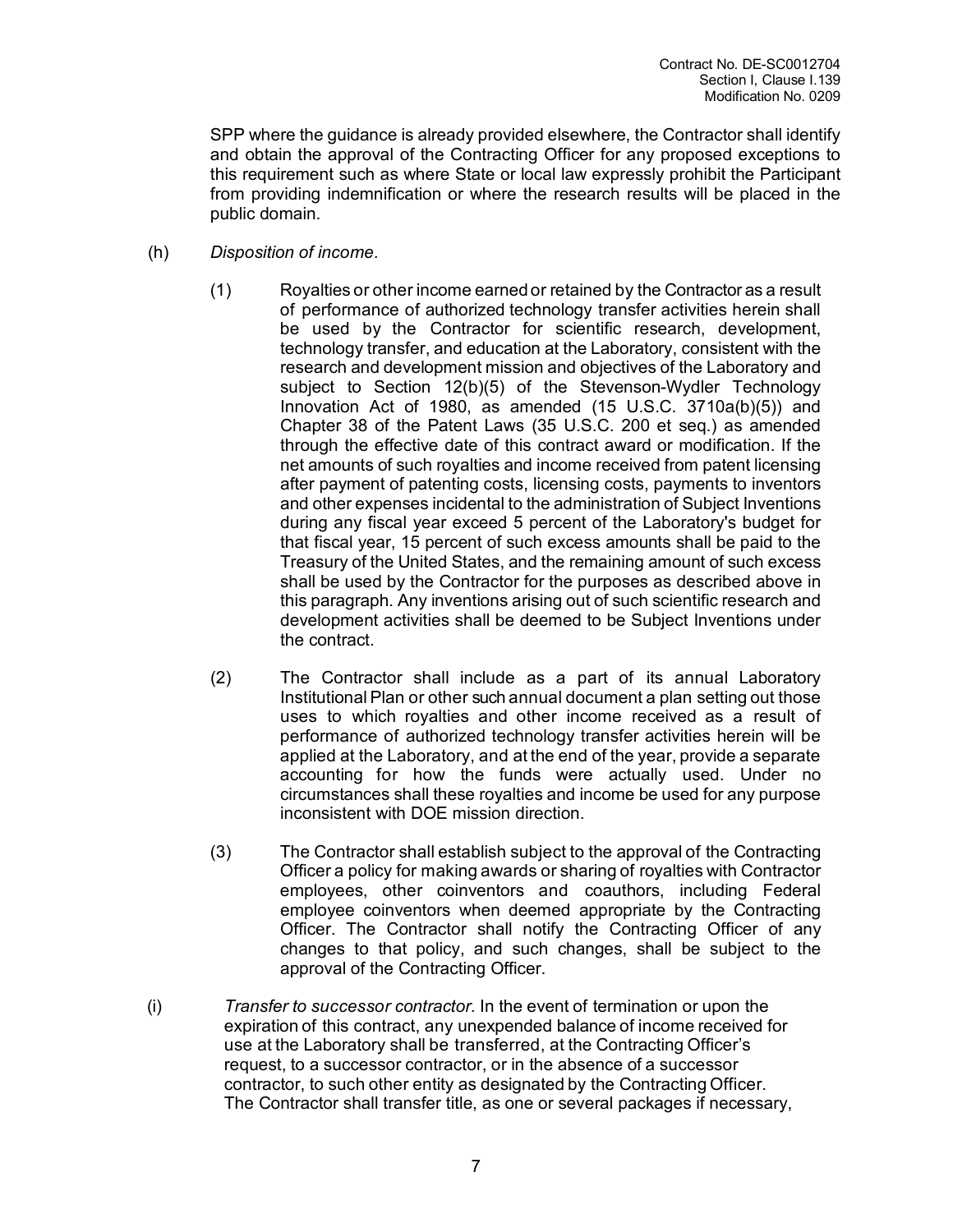to the extent the Contractor retains title, in all patents and patent applications, licenses, accounts containing royalty revenues from such license agreements, including equity positions in third party entities, and other intellectual property rights which arose at the Laboratory, to the successor contractor or to the Government as directed by the Contracting Officer.

(j) *Technology transfer affecting the national security.*

- (1) The Contractor shall notify and obtain the approval of the Contracting Officer, prior to entering into any technology transfer arrangement, when such technology or any part of such technology is classified or sensitive under Section 148 of the Atomic Energy Act (42 U.S.C. 2168), as amended. Such notification shall include sufficient information to enable DOE to determine the extent that commercialization of such technology would enhance or diminish security interests of the United States, or diminish communications within DOE's nuclear weapon production complex. DOE shall use its best efforts to complete its determination within sixty (60) days of the Contractor's notification, and provision of any supporting information, and DOE shall promptly notify the Contractor as to whether the technology is transferable.
- (2) The Contractor shall include in all of its technology transfer agreements with third parties, including, but not limited to, CRADAs, licensing agreements and assignments, notice to such third parties that the export of goods and/or technical data from the United States may require some form of export control license or other authority from the U.S. Government and that failure to obtain such export control license may result in criminal liability under U.S. laws.
- (3) For other than fundamental research as defined in National Security Decision Directive 189, the Contractor is responsible to conduct internal export control reviews and assure that technology is transferred in accordance with applicable law.
- (k) *Records.* The Contractor shall maintain records of its technology transfer activities in a manner and to the extent satisfactory to the DOE and specifically including, but not limited to, the licensing agreements, assignments and the records required to implement the requirements of paragraphs (e), (f), and (h) of this clause and shall provide reports to the Contracting Officer to enable DOE to maintain the reporting requirements of Section 12(c)(6) of the Stevenson-Wydler Technology Innovation Act of 1980, as amended (15 U.S.C. 3710a(c)(6)). Such reports shall be made annually in a format to be agreed upon between the Contractor and DOE and in such a format which will serve to adequately inform DOE of the Contractor's technology transfer activities while protecting any data not subject to disclosure under the Rights in Technical Data clause and paragraph (n) of this clause. Such records shall be made available in accordance with the clauses of this contract pertaining to inspection, audit and examination of records.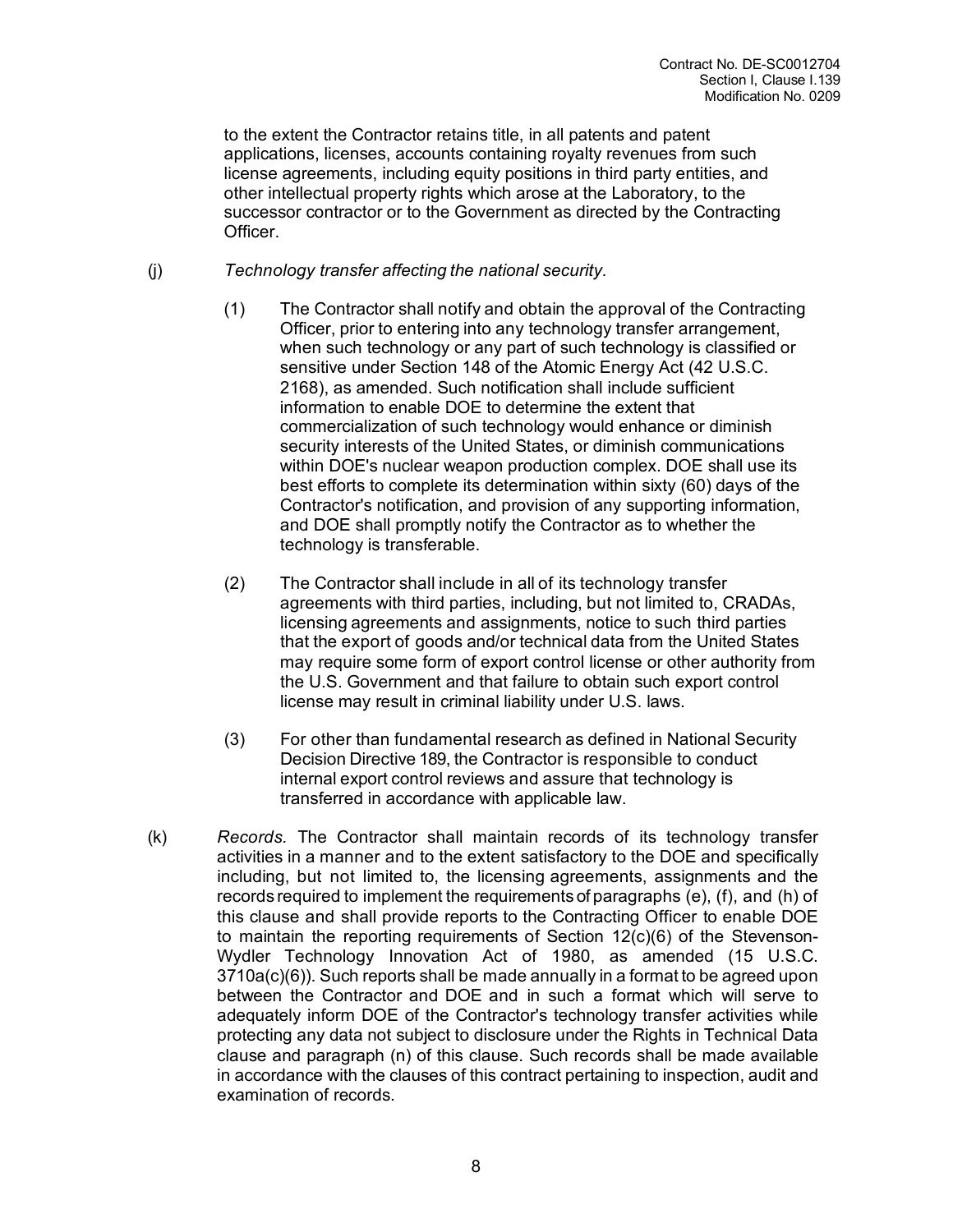- (l) *Reports to Congress.* To facilitate DOE's reporting to Congress, the Contractor is required to submit annually to DOE a technology transfer plan for conducting its technology transfer function for the upcoming year, including plans for securing intellectual property rights in Laboratory innovations with commercial promise and plans for managing such innovations so as to benefit the competitiveness of United States industry. This plan, which may be included in the Annual Laboratory Plan, shall be provided to the Contracting Officer on or before October 1st of each year.
- (m) *Oversight and appraisal.* The Contractor is responsible for developing and implementing effective internal controls for all technology transfer activities consistent with the audit and record requirements of this contract. Laboratory Contractor performance in implementing the technology transfer mission and the effectiveness of the Contractor's procedures will be evaluated by the Contracting Officer as part of the annual appraisal process, with input from the cognizant Secretarial Officer or program office.
- (n) *Technology transfer through technology transfer Agreements.* Upon approval of the Contracting Officer and as provided in DOE approved guidance, the Laboratory Director, or designee, may enter into technology transfer agreements on behalf of the DOE subject to the requirements set forth in this paragraph.
	- (1) *Review and approval of CRADAs.* 
		- (i) Except as otherwise directed in writing by the Contracting Officer, each JWS or MSW shall be submitted to the Contracting Officer for approval. The Contractor's Laboratory Director or designee shall provide a program mission impact statement and shall include an impact statement regarding related intellectual property rights known by the Contractor to be owned by the Government to assist the Contracting Officer in the approval determination.
		- (ii) The Contractor shall also include (specific to the proposed CRADA), a statement of compliance with the fairness of opportunity requirements of paragraph (e) of this clause.
		- (iii) Within thirty (30) days after submission of a JWS, MSW or proposed CRADA, the Contracting Officer shall approve, disapprove or request modification to the JWS, MSW or CRADA. The Contracting Officer shall provide a written explanation to the Contractor's Laboratory Director or designee of any disapproval or requirement for modification of a JWS or proposed CRADA.
		- (iv) Except as otherwise directed in writing by the Contracting Officer, the Contractor shall not enter into, or begin work under, a CRADA until approval of the CRADA or relevant MSW has been granted by the Contracting Officer. The Contractor may submit its proposed CRADA to the Contracting Officer at the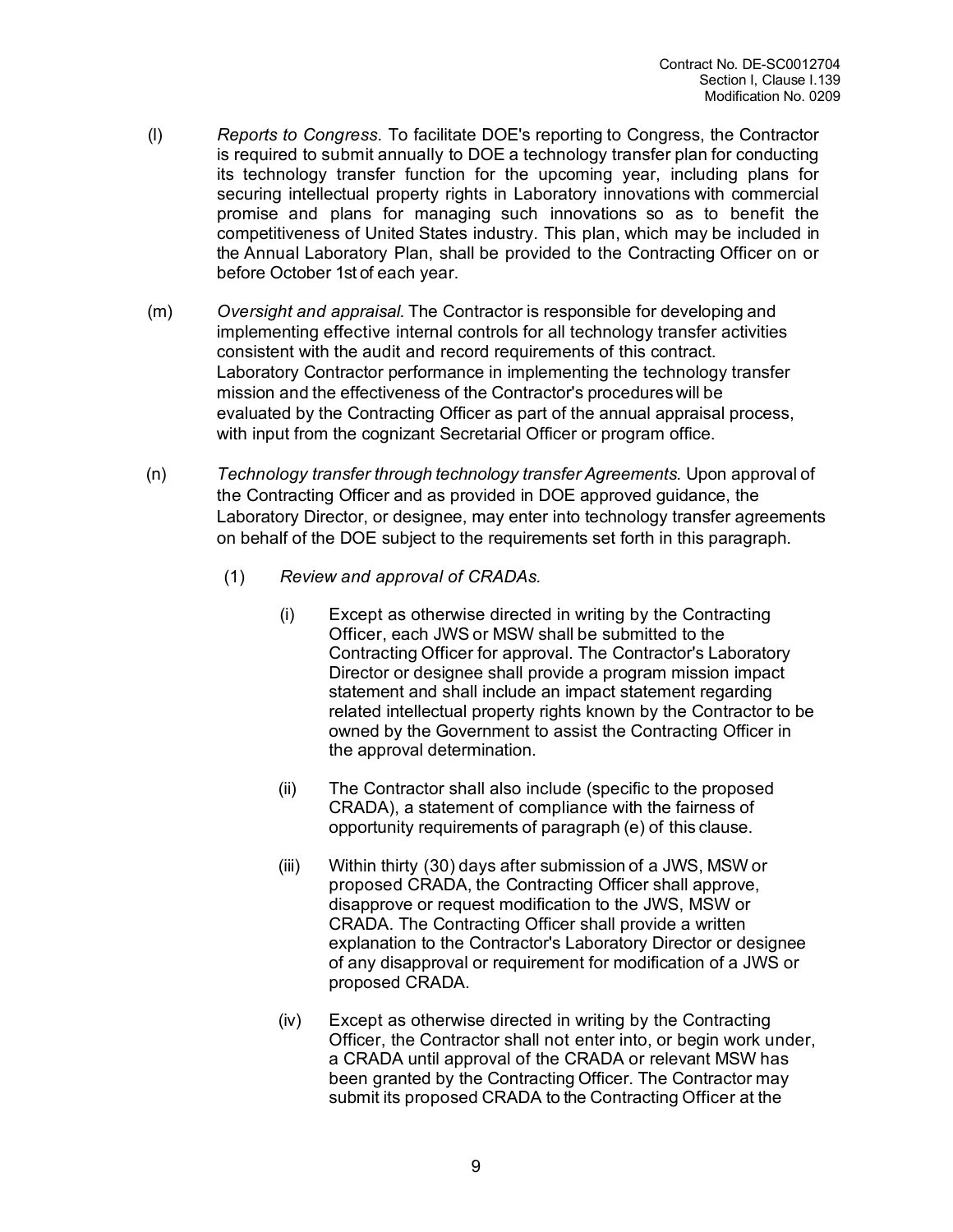time of submitting its proposed JWS, relevant MSW or any time thereafter.

- (2) *Selection of participants.* The Contractor's Laboratory Director or designee in deciding what CRADA to enter into shall:
	- (i) Give special consideration to small business firms, and consortia involving small business firms;
	- (ii) Give preference to business units located in the United States which agree that products or processes embodying intellectual property will be substantially manufactured or practiced in the United States and, in the case of any industrial organization or other person subject to the control of a foreign company or government, take into consideration whether or not such foreign government permits United States agencies, organizations, or other persons to enter into cooperative research and development agreements and licensing agreements. The Contractor, in considering these factors, may rely upon the following information:
		- (A) U.S. Trade Representative Inventory of Foreign Trade Barriers,
		- (B) U.S. Trade Representative Special 301 Report, and
		- (C) Such other relevantinformation available to the Contracting Officer. The Contractor should review the U.S. Trade Representative web site [at](http://www.ustr.gov/) [http://www.ustr.gov](http://www.ustr.gov/) for the most current versions of these reports and other relevant information. The Contractor is encouraged to utilize other available resources, as necessary, to allow for a complete and informed decision;
	- (iii) Provide fairness of opportunity in accordance with the requirements of paragraph (e) of this clause; and
	- (iv) Give consideration to the conflicts of interest requirements of paragraph (d) of this clause.
- (3) *Withholding of data.*
	- (i) Data that is first produced as a result of research and development activities conducted under a CRADA and that would be a trade secret or commercial orfinancial data that would be privileged or confidential, if such data had been obtained from a non-Federal third party, may be protected from disclosure under the Freedom of Information Act as provided in the Stevenson-Wydler Technology Innovation Act of 1980, as amended (15 U.S.C. 3710a(c)(7)) for a period as agreed in the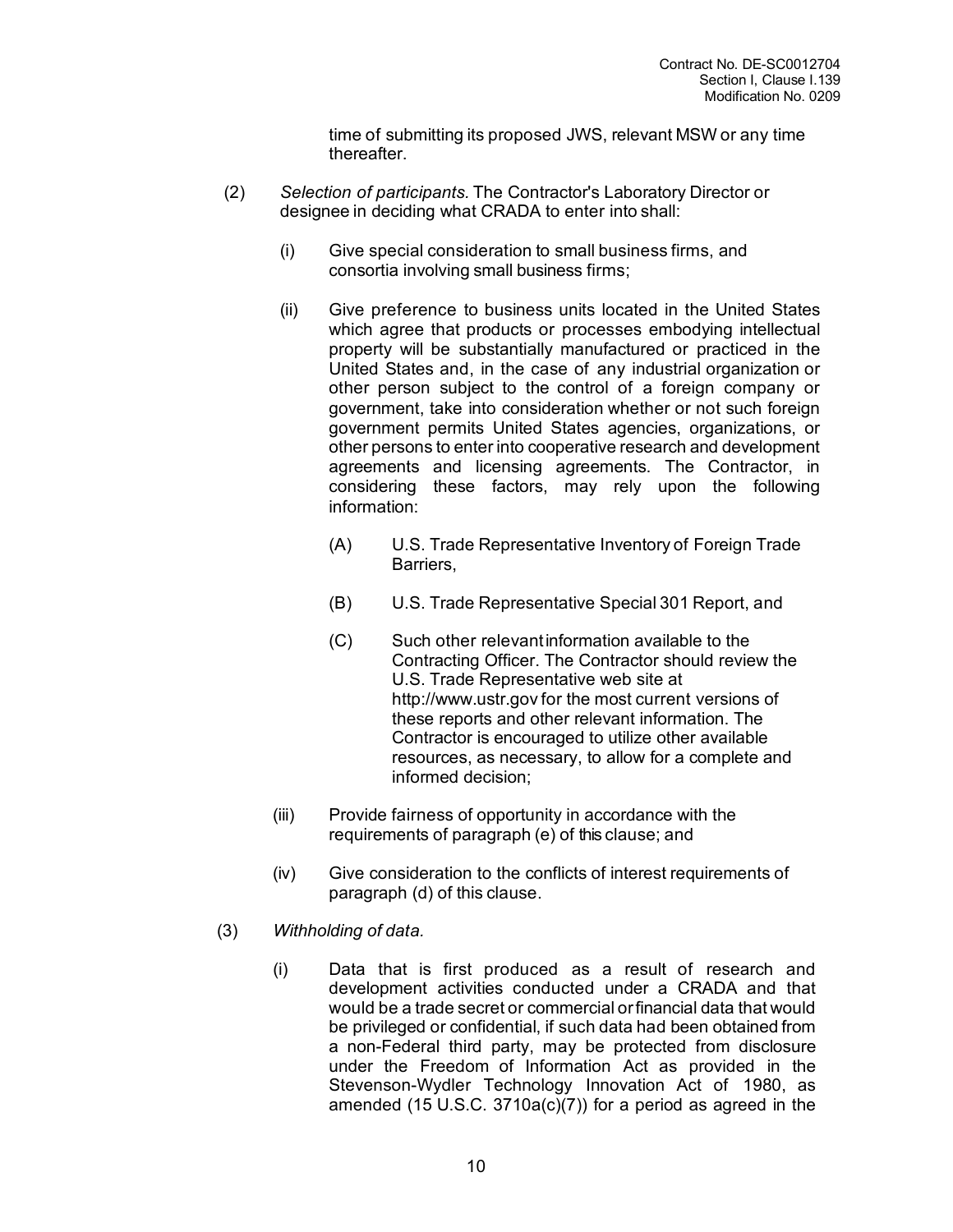CRADA of up to five (5) years from the time the data is first produced or otherwise as delineated in Stevenson-Wydler, as amended. The DOE shall cooperate with the Contractor in protecting such data.

- (ii) Unless otherwise expressly approved by the Contracting Officer in advance for a specific CRADA, the Contractor agrees, at the request of the Contracting Officer, to transmit such data to other DOE facilities for use by DOE or its Contractors by or on behalf of the Government. When data protected pursuant to paragraph (n)(3)(i) of this clause is so transferred, the Contractor shall clearly mark the data with a legend setting out the restrictions against private use and further dissemination, along with the expiration date of such restrictions.
- (iii) A final technical report, upon completion of a CRADA, shall be provided to DOE's Office of Scientific and Technical Information; reports marked as Protected CRADA Information will not be released to the public for a period in accordance with the terms of the CRADA.
- (iv) In addition to its authority to license intellectual property, the Contractor may enter into licensing agreements with third parties for data developed by the Contractor under a CRADA subject to other provisions of this contract. However, the Contractor shall neither use the protection against dissemination nor the licensing of data as an alternative to the submittal of invention disclosures which include data protected pursuant to paragraph (n)(3)(i) of this clause.
- (4) *SPP and user facility programs.*
	- (i) SPP and User Facility Agreements (UFAs) may be available for use by the Contractor in addition to CRADAs. The Contractor agrees to inform prospective CRADA participants, which are intending to substantially pay full cost recovery for the effort under a proposed CRADA, of the availability of alternative forms of agreements, i.e., SPP and UFA, and of the Class Patent Waiver provisions associated therewith.
	- (ii) Where the Contractor believes that the transfer of technology to the U.S. domestic economy will benefit from, or other equity considerations dictate, an arrangement other than the Class Waiver of patent rights to the sponsor in SPP and UFAs, a request may be made to the Contracting Officer for an exception to the Class Waivers.
	- (iii) Rights to inventions made under agreements other than funding agreements with third parties shall be governed by the appropriate provisions incorporated, with DOE approval, in such agreements, and the provisions in such agreements take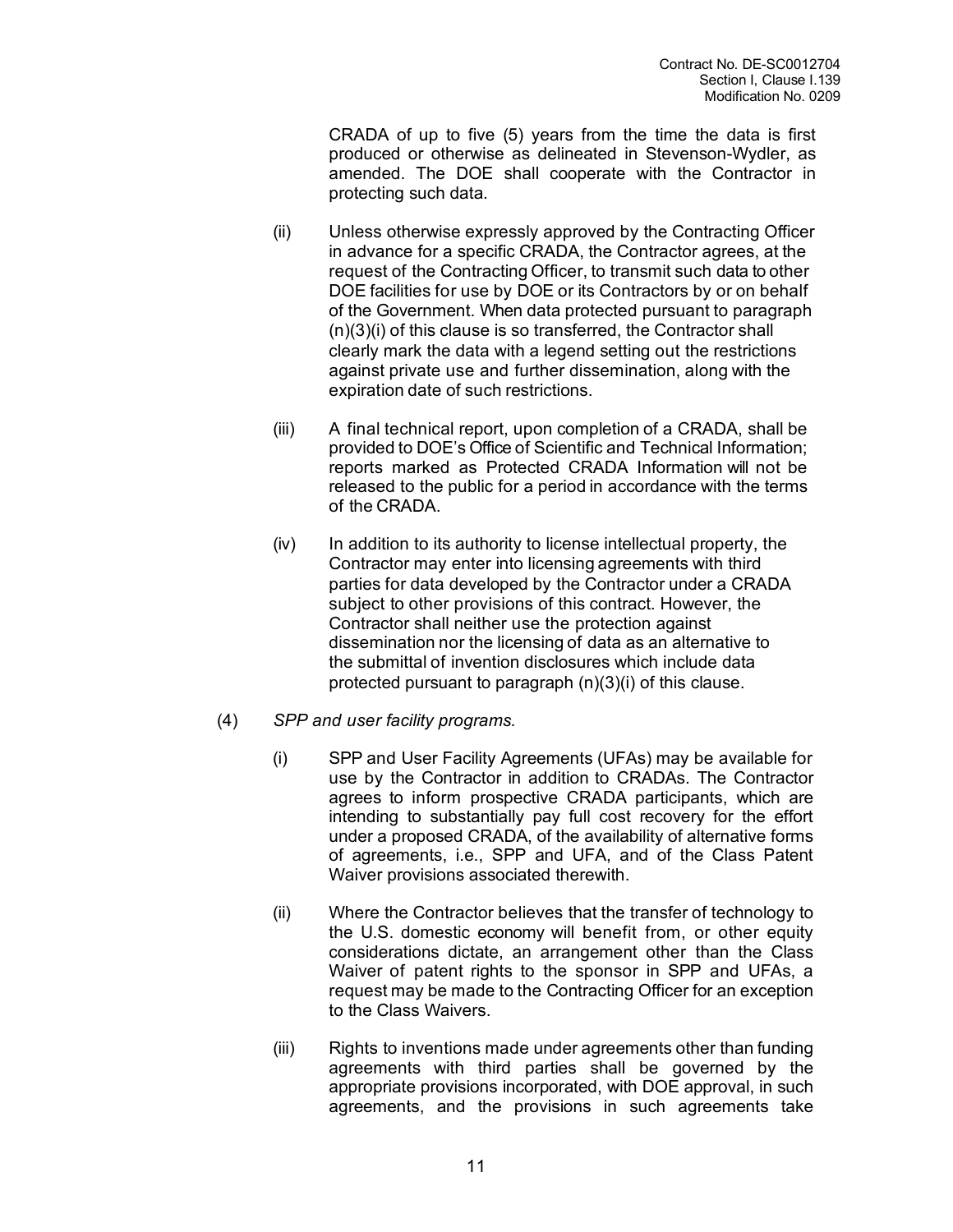precedence over any disposition of rights contained in this contract. Disposition of rights under any such agreement shall be in accordance with any DOE class waiver (including SPP and User Class Waivers) or individually negotiated waiver which applies to the agreement.

- (5) *Conflicts of interest.*
	- $(i)$  Except as provided in paragraph  $(n)(5)(iii)$  of this clause, the Contractor shall assure that no employee of the Contractor shall have a substantial role (including an advisory role) in the negotiation, approval or performance of a technology transfer agreement, if, to such employee's knowledge--
		- (A) Such employee, or the spouse, child, parent, sibling, or partner of such employee, or an organization (other than the Contractor) in which such employee serves as an officer, director, trustee, partner, or employee—
			- (1) Holds financial interest in any entity, other than the Contractor, that has a substantial interest in the entity of the technology transfer agreement; or
			- (2) Receives a gift or gratuity from any entity, other than the Contractor, that has a substantial interest in the entity of the technology transfer agreement; or
		- (B) A financial interest in any entity, other than the Contractor, that has a substantial interest in the entity of the technology transfer agreement, is held by any person or organization with whom such employee is negotiating or has any arrangement concerning prospective employment.
	- (ii) The Contractor shall require that each employee of the Contractor who has a substantial role (including an advisory role) in the negotiation, approval or performance of the technology transfer agreement certify through the Contractor to the Contracting Officer that the circumstances described in paragraph (n)(5)(i) of this clause do not apply to that employee.
	- (iii) The requirements of paragraphs  $(n)(5)(i)$  and  $(n)(5)(ii)$  of this clause shall not apply in a case where the Contracting Officer is advised by the Contractor in advance of the participation of an employee described in those paragraphs of the nature of and extent of any financial interest described in paragraph (n)(5)(i) of this clause, and the Contracting Officer determines that such financial interest is not so substantial as to be considered likely to affect the integrity of the Contractor employee's participation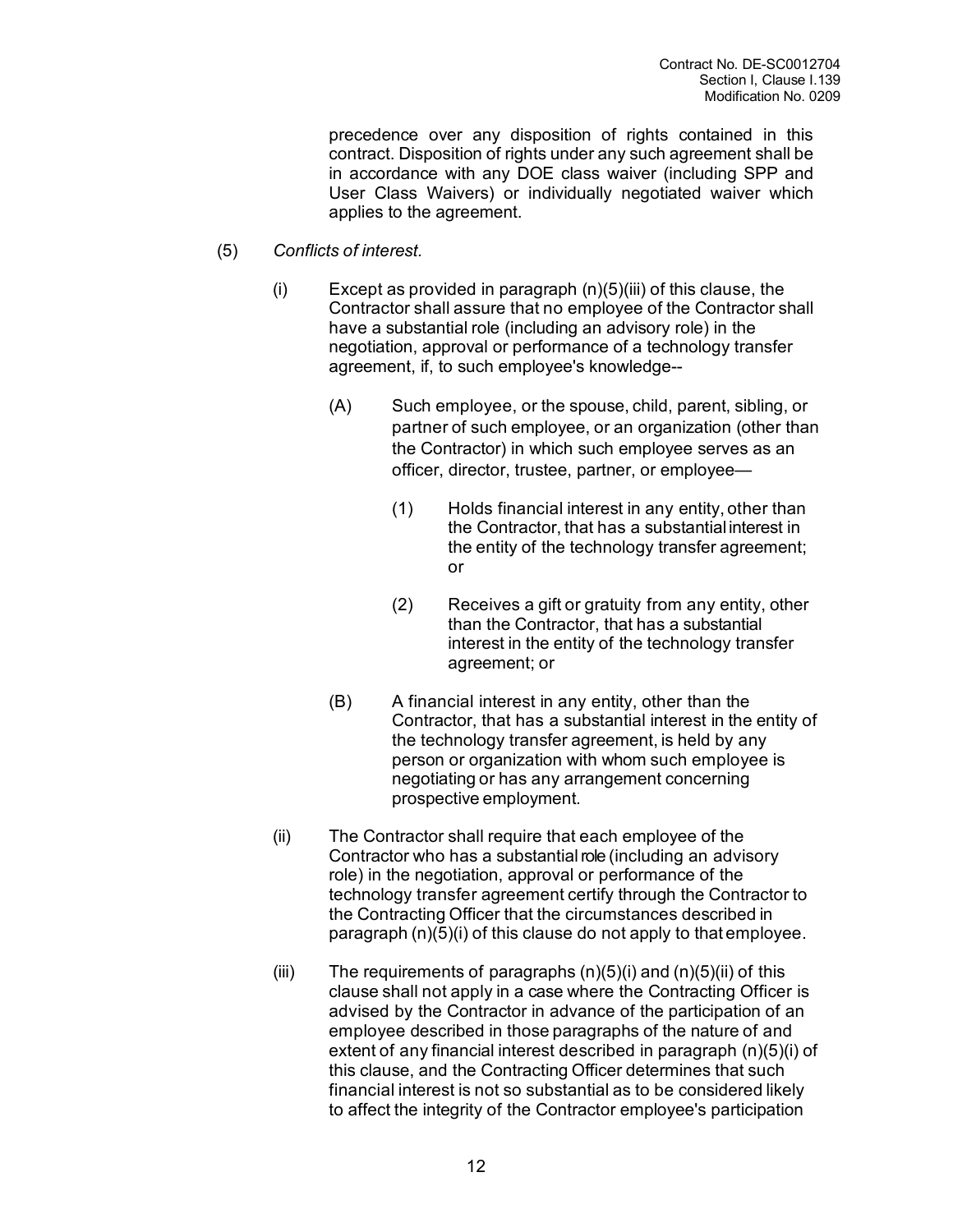in the process of negotiation, approval or performance of the technology transfer agreement.

- (o) *Technology transfer in other cost-sharing agreements.* In conducting research and development activities in cost-shared agreements not covered by paragraph (n) of this clause, the Contractor, with prior written permission of the Contracting Officer, may provide for the withholding of data produced thereunder in accordance with the applicable provisions of paragraph (n)(3) of this clause.
- (p) *Technology partnership ombudsman.*
	- (1) The Contractor agrees to establish a position to be known as "Technology Partnership Ombudsman," to help resolve complaints from outside organizations regarding the policies and actions of the Contractor with respect to technology partnerships (including CRADAs), patents owned by the Contractor for inventions made at the laboratory, and technology licensing.
	- (2) The Ombudsman shall be a senior official of the Contactor's laboratory staff, who is not involved in day-to-day technology partnerships, patents or technology licensing, or, if appointed from outside the laboratory or facility, shall function as such senior official.
	- (3) The duties of the Technology Partnership Ombudsman shall include--
		- (i) Serving as the focal point for assisting the public and industry in resolving complaints and disputes with the laboratory or facility regarding technology partnerships, patents, and technology licensing;
		- (ii) Promoting the use of collaborative alternative dispute resolution techniques such as mediation to facilitate the speedy and low cost resolution of complaints and disputes, when appropriate; and
		- (iii) Submitting a quarterly report, in a format provided by DOE, to Director of the DOE Office of Dispute Resolution and the Contracting Officer concerning the number and nature of complaints and disputes raised, along with the Ombudsman's assessment of their resolution, consistent with the protection of confidential and sensitive information.

(End of clause)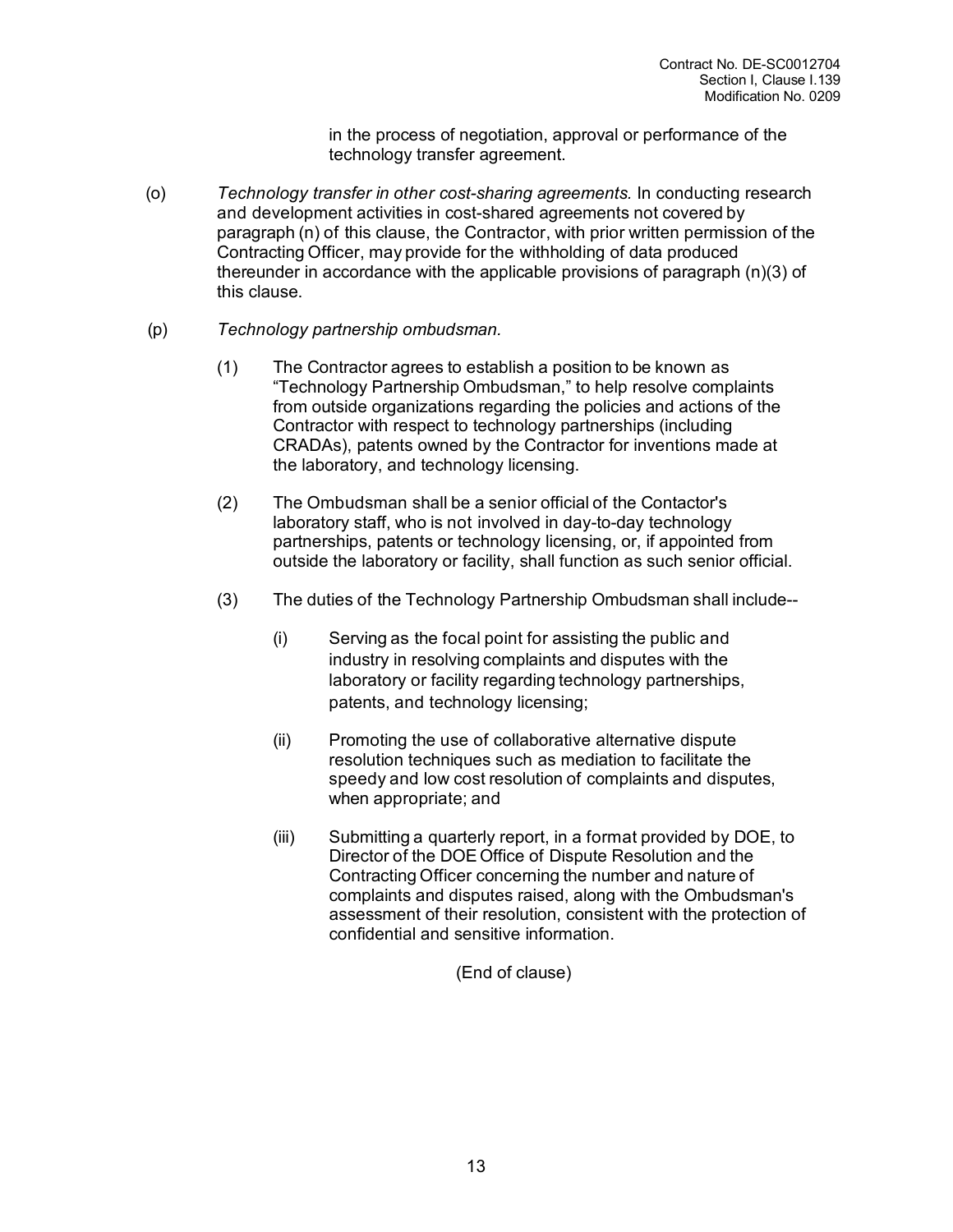#### **CLAUSE I.144 – DEAR 970.5227-10 – PATENT RIGHTS - MANAGEMENT AND OPERATING CONTRACTS, NONPROFIT ORGANIZATION OR SMALL BUSINESS FIRM CONTRACTOR (DEC 2000) (DEVIATION) (AL-2022-01 CLASS DEVIATION) (JAN 2022)**

(a) *Definitions.* DOE licensing regulations means the Department of Energy patent licensing regulations at 10 CFR part 781.

*Exceptional circumstance subject invention* means any subject invention in a technical field or related to a task determined by the Department of Energy to be subject to an exceptional circumstance under 35 U.S.C. 202(a)(ii) and in accordance with 37 CFR 401.3(e).

*Initial Patent Application* means, as to a given Subject Invention, the first provisional or non- provisional U.S. national application for patent as defined in 37 CFR 1.9(a)(2) and (3), respectively, the first international application filed under the Patent Cooperation Treaty as defined in 37 CFR 1.9(b) which designates the United States, or the first application for a Plant Variety Protection certificate, as applicable.

*Invention* means any invention or discovery which is or may be patentable or otherwise protectable under Title 35 of the United States Code, or any novel variety of plant which is or may be protected under the Plant Variety Protection Act (7 U.S.C. 2321 et seq.). Made when used in relation to any invention means the conception or first actual reduction to practice of such invention.

*Nonprofit organization* means a university or other institution of higher education or an organization of the type described in section 501(c)(3) of the Internal Revenue Code of 1954 (26 U.S.C. 501(c)) and exempt from taxation under section 501(a) of the Internal Revenue Code (26 U.S.C. 501(a)) or any nonprofit scientific or educational organization qualified under a state nonprofit organization statute.

*Patent Counsel* means the Department of Energy (DOE) Patent Counsel assisting the DOE contracting activity. The Patent Counsel is the first and primary point of contact for activities described in this clause.

*Practical application* means to manufacture, in the case of a composition or product; to practice, in the case of a process or method; or to operate, in the case of a machine or system; and, in each case, under such conditions as to establish that the invention is being utilized and that its benefits are, to the extent permitted by law or Government regulations, available to the public on reasonable terms.

*Small business firm* means a small business concern as defined at section 2 of Pub. L. 85–536 (15 U.S.C. 632) and implementing regulations of the Administrator of the Small Business Administration. For the purpose of this clause, the size standards for small business concerns involved in Government procurement and subcontracting at 13 CFR 121.3–8 and 13 CFR 121.3– 12, respectively, are used.

*Statutory Period* means the one-year period before the effective filing date of a claimed invention during which exceptions to prior art exist per 35 U.S.C. 102(b) as amended by the Leahy-Smith America Invents Act, Public Law 112-29.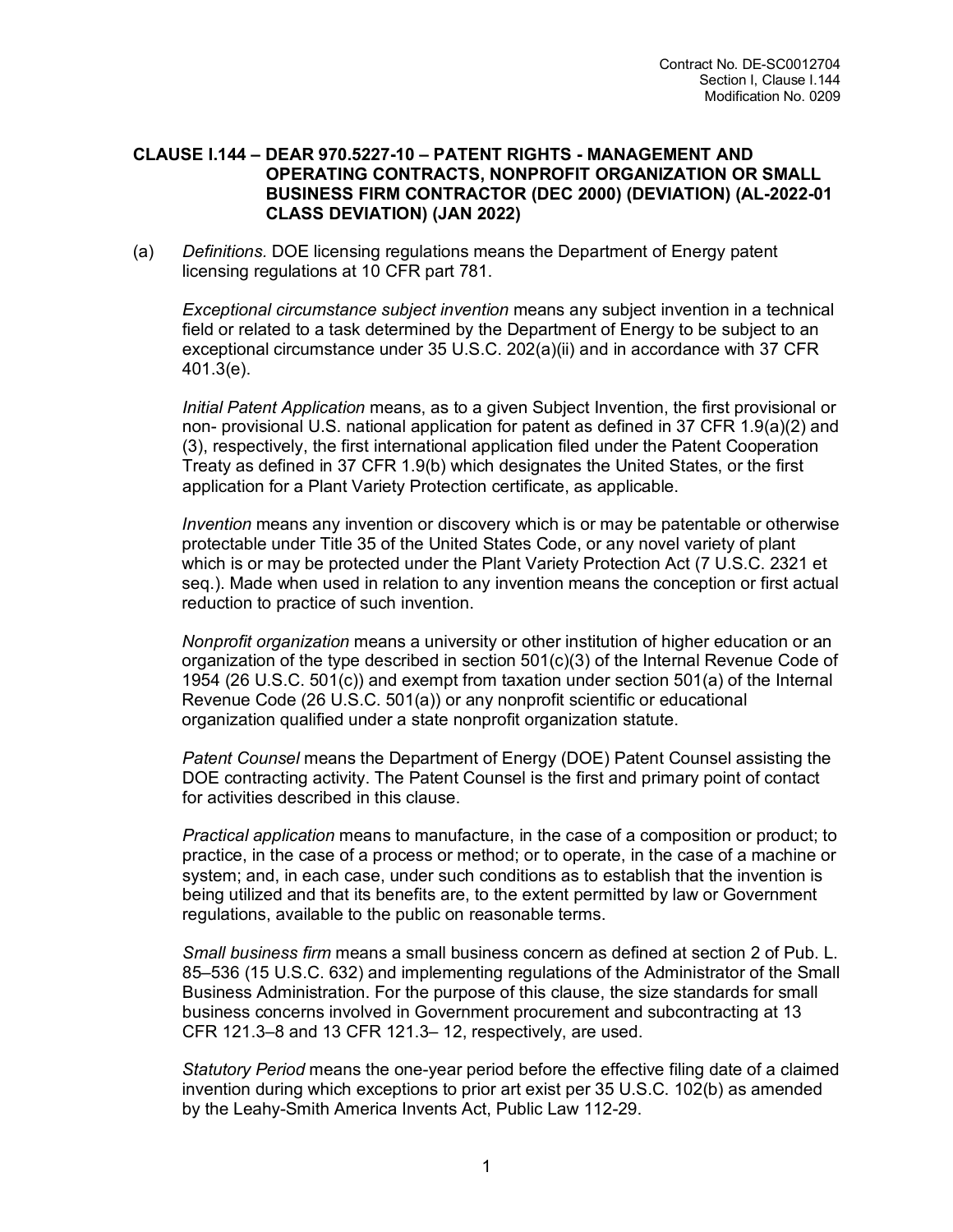Subject Invention means any invention of the contractor conceived or first actually reduced to practice in the performance of work under this contract, provided that in the case of a variety of plant, the date of determination (as defined in section 41(d) of the Plant Variety Protection Act, 7 U.S.C. 2401(d)) shall also occur during the period of contract performance.

- (b) Allocation of Principal Rights.
	- (1) Retention of title by the Contractor. Except for exceptional circumstance subject inventions, the contractor may retain the entire right, title, and interest throughout the world to each subject invention subject to the provisions of this clause and 35 U.S.C. 203. With respect to any subject invention in which the Contractor retains title, the Federal government shall have a nonexclusive, nontransferable, irrevocable, paid-up license to practice or have practiced for or on behalf of the United States the subject invention throughout the world.
	- (2) Treaties and international agreements. Any rights acquired by the Contractor in subject inventions are subject to any disposition of right, title, or interest in or to subject inventions provided for in treaties or international agreements identified at DOE's Office of International Affairs (International Commitments—IEC) (http://energy.gov/ia/iec-documents), or other rights which are necessary for the Government to meet its obligations to foreign governments, their nationals and international organizations under such treaties or international agreements with respect to subject inventions.
	- (3) Exceptional circumstance subject inventions. Except to the extent that rights are retained by the Contractor in a determination of exceptional circumstances or granted to a contractor through a determination of greater rights in accordance with subparagraph (b)(4) of this clause, the Contractor does not have a right to retain title to any exceptional circumstance subject inventions and agrees to assign to the Government the entire right, title, and interest, throughout the world, in and to any exceptional circumstance subject inventions.
		- (i) Inventions within or relating to the following fields of technology are exceptional circumstance subject inventions--
			- (A) Uranium enrichment technology;
			- (B) Storage and disposal of civilian high-level nuclear waste and spent fuel technology; and
			- (C) National security technologies classified or sensitive under Section 148 of the Atomic Energy Act (42 U.S.C. 2168).
		- (ii) As determined by the DOE, inventions made under any agreement, contract or subcontract, related to the exceptional circumstance subject inventions under U.S.C. § 202, maintained by the Office of the Assistant General Counsel for Technology Transfer and Intellectual Property, include but is not limited to the following—
			- (A) DOE Steel Initiative and Metals Initiative;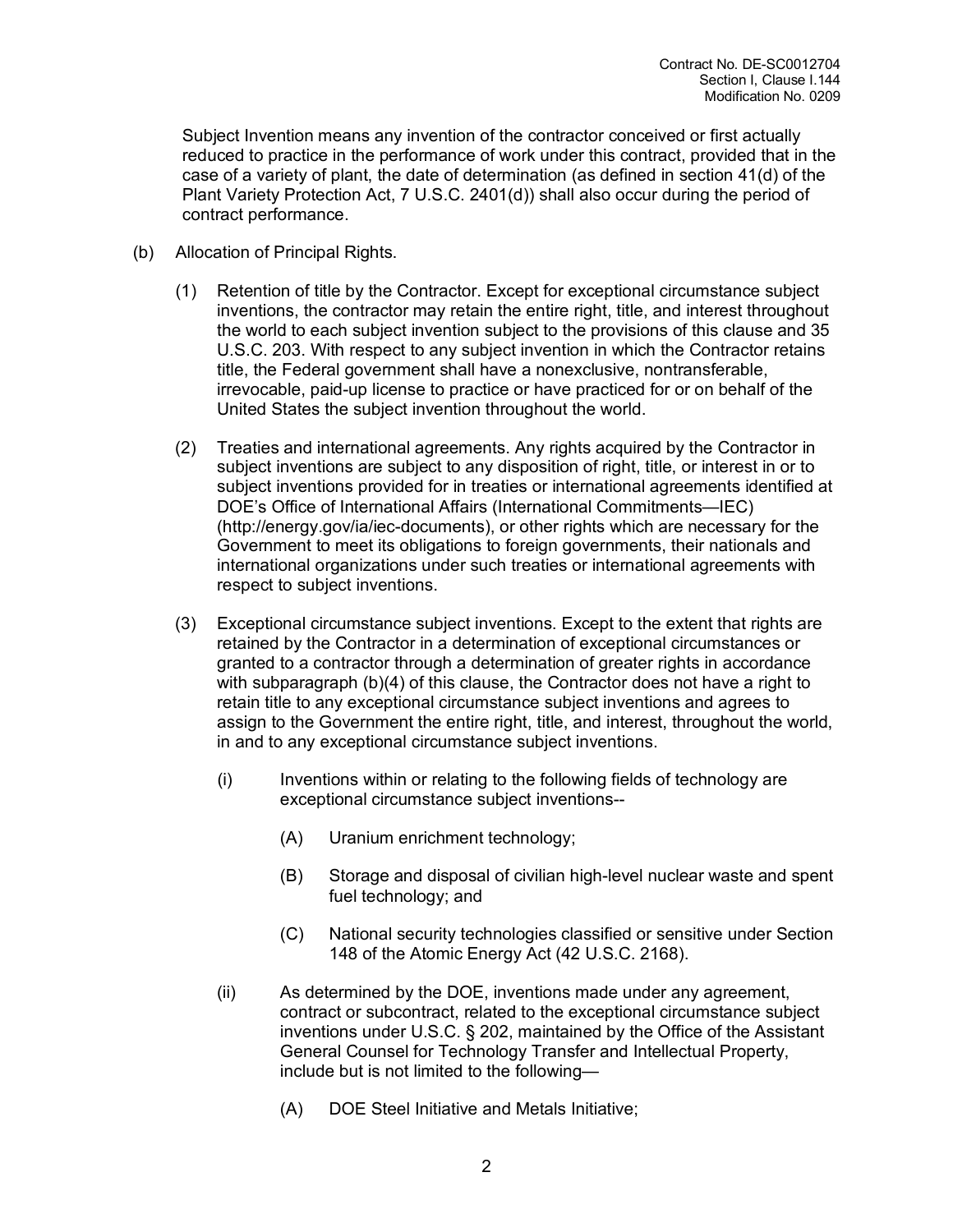- (B) U.S. Advanced Battery Consortium;
- (C) Any funding agreement which is funded in part by the Electric Power Research Institute (EPRI) or the Gas Research Institute (GRI);
- (D) Any funding agreement related to Energy Efficiency, Storage, Integration and Related Technologies, Renewable Energy, and Advanced Energy Technologies which is funded by the Office of Energy Efficiency and Renewable Energy (EERE) or the Advanced Research Projects Agency – Energy (ARPA-E);
- (E) Solid State Energy Conversion Alliance (SECA), if the Contractor is a participant in the "Core Technology Program";
- (F) Solid State Lighting (SSL) Program, if the Contractor is a participant in the "Core Technology Program."
- (G) Cybersecurity, Energy Security, and Emergency Response;
- (H) Quantum Information Science Technologies; and
- (I) Domestic Manufacture of DOE Science and Energy Technologies (S&E DEC).
- (iii) Inventions subject to "Department of Energy Determination of Exceptional Circumstances under the Bayh-Dole Act to Further Promote Domestic Manufacture of DOE Science and Energy Technologies" (S&E DEC) issued June 7, 2021, must comply with paragraph (t) U.S. Competitiveness requirements to the maximum extent authorized by the S&E DEC unless otherwise directed by DOE Patent Counsel in writing.
- (iv) DOE reserves the right to unilaterally amend this contract to modify, by deletion or insertion, technical fields, tasks, or other classifications for the purpose of determining DOE exceptional circumstance subject inventions.
- (4) Contractor request for greater rights in exceptional circumstance subject inventions. The Contractor may request rights greater than allowed by the exceptional circumstance determination in an exceptional circumstance subject invention by submitting such a request in writing to Patent Counsel at the time the exceptional circumstance subject invention is disclosed to DOE or within eight (8) months after conception or first actual reduction to practice of the exceptional circumstance subject invention, whichever occurs first, unless a longer period is authorized in writing by the Patent Counsel for good cause shown in writing by the Contractor. DOE may, in its discretion, grant or refuse to grant such a request by the Contractor.
- (5) Contractor employee-inventor rights. If the Contractor does not elect to retain title to a subject invention or does not request greater rights in an exceptional circumstance subject invention, a Contractor employee-inventor, after consultation with the Contractor and with written authorization from the Contractor in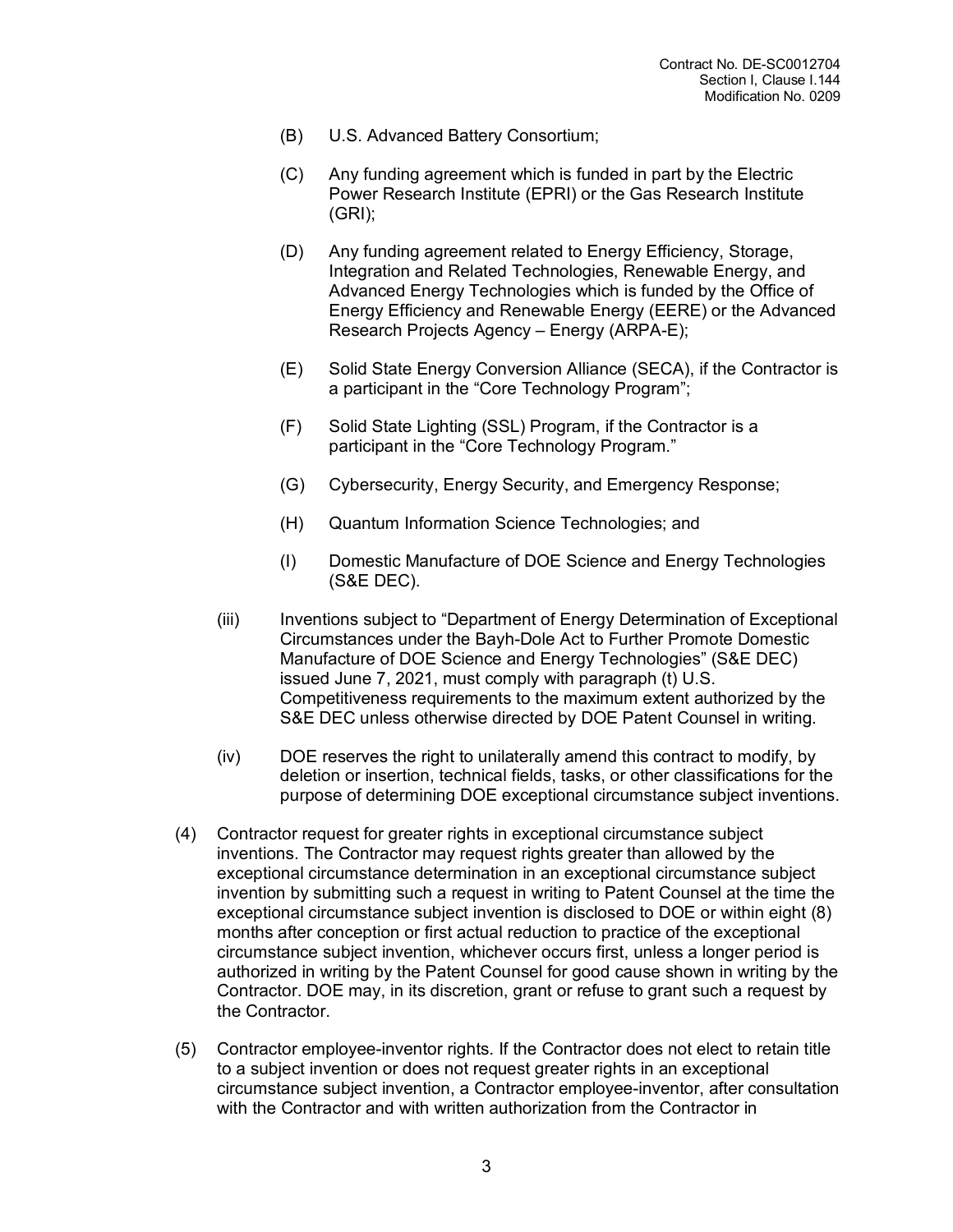accordance with 10 CFR 784.9(b)(4), may request greater rights, including title, in the subject invention or the exceptional circumstance invention from DOE, and DOE may, in its discretion, grant or refuse to grant such a request by the Contractor employee-inventor.

- (6) Government assignment of rights in Government employees' subject inventions. If a Government employee is a joint inventor of a subject invention or of an exceptional circumstance subject invention to which the Contractor has rights, the Government may assign or refuse to assign to the Contractor any rights in the subject invention or exceptional circumstance subject invention acquired by the Government from the Government employee, in accordance with 48 CFR 27.304– 1(d). The rights assigned to the Contractor are subject to any provision of this clause that is applicable to subject inventions in which the Contractor retains title, including reservation by the Government of a nonexclusive, nontransferable, irrevocable, paid-up license, except that the Contractor shall file its Initial Patent Application claiming the subject invention or exceptional circumstance invention within one (1) year after the assignment of such rights. The Contractor shall share royalties collected for the manufacture, use or sale of the subject invention with the Government employee.
- (c) Subject invention disclosure, election of title and filing of patent application by contractor.
	- (1) Subject invention disclosure. The contractor will disclose each subject invention to the Patent Counsel within two months after the inventor discloses it in writing to contractor personnel responsible for patent matters. The disclosure to the agency shall be in the form of a written or electronic report and shall identify the contract under which the invention was made and the inventor(s) and all sources of funding by Budget and Resources (B&R) code and, if applicable, the technology transfer agreement number for the invention. It shall be sufficiently complete in technical detail to convey a clear understanding to the extent known at the time of the disclosure, of the nature, purpose, operation, and the physical, chemical, biological or electrical characteristics of the invention. The disclosure shall also identify any publication, on sale or public use of the invention and whether a manuscript describing the invention has been submitted or made available for publication at the time of disclosure. The disclosure shall identify if the invention falls within an exceptional circumstance field. DOE will make a determination and advise the Contractor within 30 days of receipt of an invention disclosure as to whether the invention is an exceptional circumstance subject invention. In addition, after disclosure to the Patent Counsel, the Contractor will notify the agency of any accepted manuscript describing the invention for publication or any on sale or public use planned by the contractor that is 60 days prior to the end of the Statutory Period. The Contractor shall notify Patent Counsel prior to any release or publication of information concerning any nonelectable subject invention such as an exceptional circumstance subject invention or any subject invention related to a treaty or international agreement.
	- (2) Election by the Contractor. Except as provided in paragraph (b)(2) of this clause, the Contractor will elect in writing whether or not to retain title to any such invention by notifying the Federal agency within two years of disclosure to the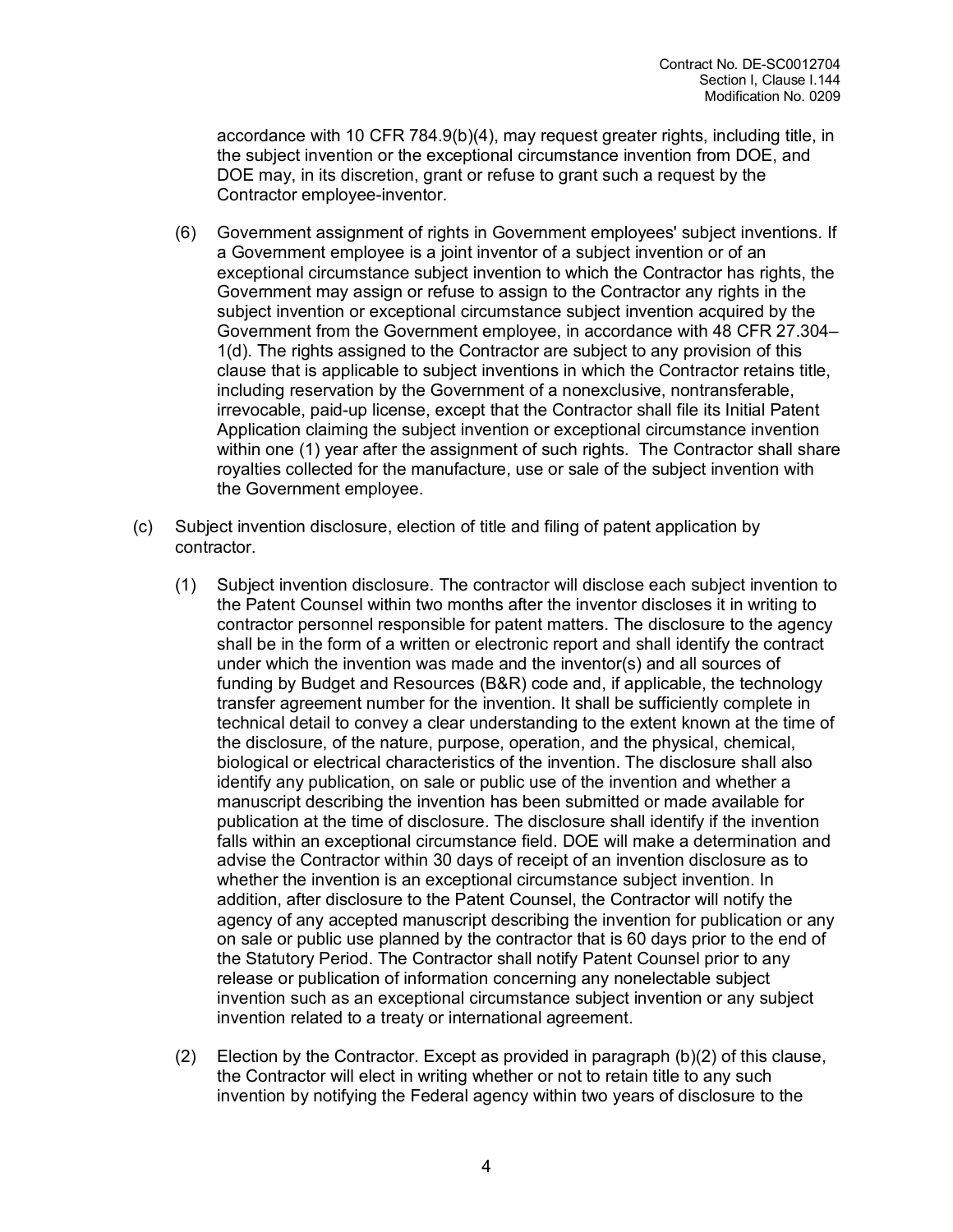Federal agency. However, in any case where publication, on sale or public use has initiated the Statutory Period wherein valid patent protection can still be obtained in the United States, the period for election of title may be shortened by the agency to a date that is no more than 60 days prior to the end of the Statutory Period.

- (3) Filing of patent applications by the Contractor. The Contractor will file its Initial Patent Application on a subject invention to which it elects to retain title within one year after election of title or, if earlier, or prior to the end of any Statutory Period herein valid patent protection can be obtained in the United States after a publication, on sale, or public use. The Contractor will file patent applications in additional countries or international patent offices within either ten months of the corresponding first filed patent application or six months from the date permission is granted by the Commissioner of Patents and Trademarks to file foreign patent applications where such filing has been prohibited by a Secrecy Order.
- (4) Contractor's request for an extension of time. Requests for an extension of the time for disclosure, election, and filing under subparagraphs (c)(1), (2) and (3) may, at the discretion of Patent Counsel, be granted.
- (5) Publication review. During the course of the work under this contract, the Contractor may desire to release or publish information regarding scientific or technical developments conceived or first actually reduced to practice in the course of or under this contract. Contractor's Invention Identification Procedures under paragraph (f)(5) should address timely disclosure of inventions, consider whether review is required, and if so, facilitate such review by Contractor personnel responsible for patent matters prior to disclosure of publications in order that public disclosure of such information will not adversely affect the patent interest of DOE or the Contractor.
- (6) Reporting to DOE and Approvals. Whenever possible in this paragraph (c), the Government electronic reporting system (e.g., iEdison or similar system) shall be used for reporting and approvals.
- (d) Conditions when the Government may obtain title. The Contractor will convey to the DOE, upon written request, title to any subject invention—
	- (1) If the Contractor fails to disclose or elect title to the subject invention within the times specified in paragraph (c) of this clause, or elects not to retain title.
	- (2) In those countries in which the Contractor fails to file a patent application within the times specified in subparagraph (c) of this clause; provided, however, that if the Contractor has filed a patent application in a country after the times specified in subparagraph (c) above, but prior to its receipt of the written request of the DOE, the Contractor shall continue to retain title in that country.
	- (3) In any country in which the Contractor decides not to continue the prosecution of any application for, to pay the maintenance fees on, or defend in a reexamination or opposition proceeding on, a patent on a subject invention.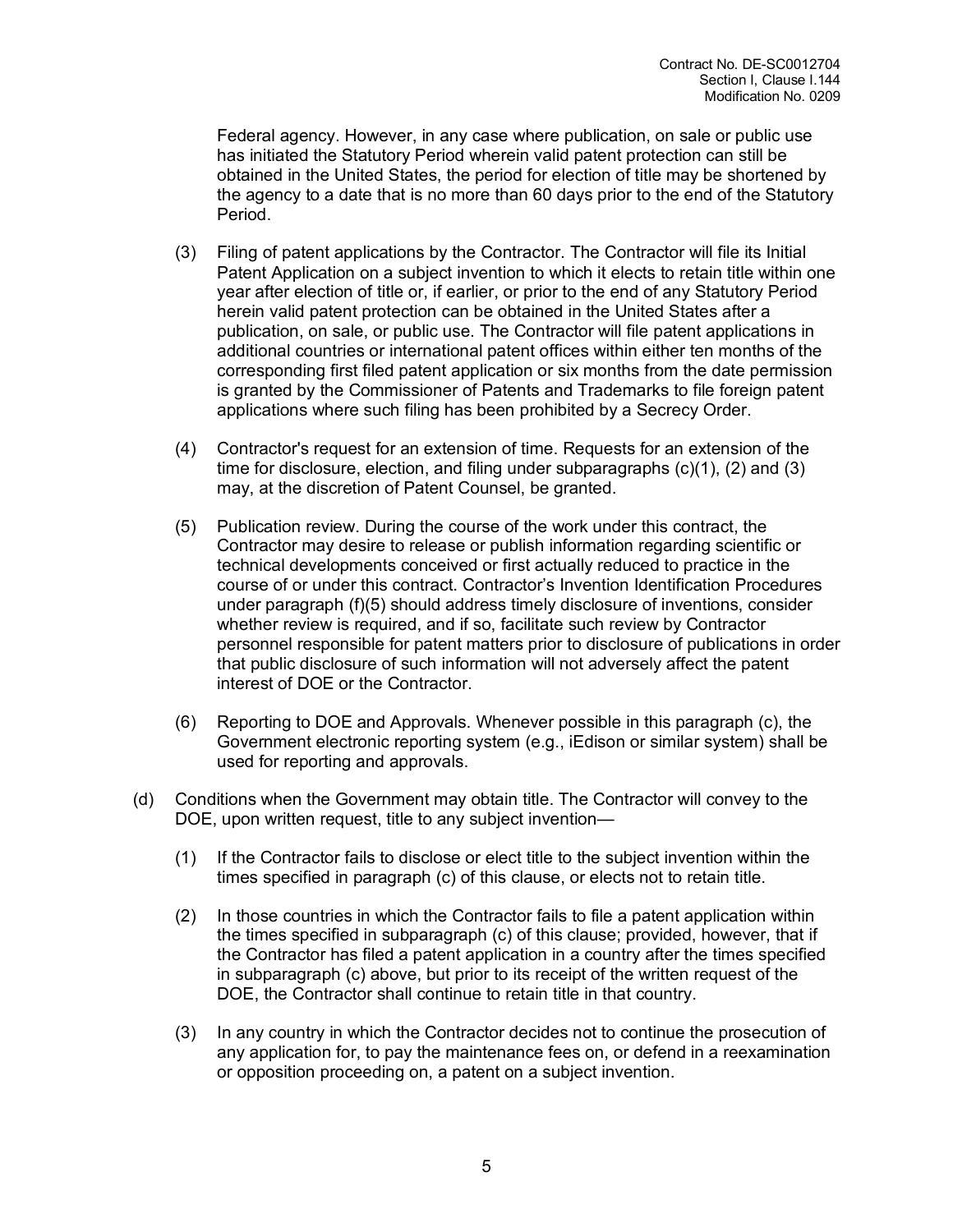- (4) If the Contractor requests that DOE acquire title or rights from the Contractor in a subject invention to which the Contractor had initially retained title or rights, or in an exceptional circumstance subject invention to which the Contractor was granted greater rights, DOE may acquire such title or rights from the Contractor, or DOE may decide against acquiring such title or rights from the Contractor, at DOE's sole discretion.
- (5) Upon a breach of paragraph (t) U.S. Competitiveness of this clause.
- (e) Minimum rights of the Contractor and protection of the Contractor's right to file.
	- (1) Request for a Contractor license. The Contractor may request the right to reserve a revocable, nonexclusive, royalty-free license throughout the world in each subject invention to which the Government obtains title, except if the Contractor fails to disclose the invention within the times specified in paragraph (c) of this clause. DOE may grant or refuse to grant such a request by the Contractor. When DOE approves such reservation, the Contractor's license will normally extend to its domestic subsidiaries and affiliates, if any, within the corporate structure of which the Contractor is a party and includes the right to grant sublicenses of the same scope to the extent the Contractor was legally obligated to do so at the time the contract was awarded. The license is transferable only with the approval of DOE, except when transferred to the successor of that part of the contractor's business to which the invention pertains.
	- (2) Revocation or modification of a Contractor license. The Contractor's domestic license may be revoked or modified by DOE to the extent necessary to achieve expeditious practical application of the subject invention pursuant to an application for an exclusive license submitted in accordance with applicable provisions at 37 CFR part 404 and DOE licensing regulations at 10 CFR part 781. This license will not be revoked in the field of use or the geographical areas in which the Contractor has achieved practical application and continues to make the benefits of the subject invention reasonably accessible to the public. The license in any foreign country may be revoked or modified at the discretion of DOE to the extent the Contractor, its licensees, or the domestic subsidiaries or affiliates have failed to achieve practical application of the subject invention in that foreign country.
	- (3) Notice of revocation of modification of a Contractor license. Before revocation or modification of the license, DOE will furnish the Contractor a written notice of its intention to revoke or modify the license, and the Contractor will be allowed thirty days (or such other time as may be authorized by DOE for good cause shown by the Contractor) after the notice to show cause why the license should not be revoked or modified. The Contractor has the right to appeal, in accordance with applicable regulations in 37 CFR part 404 and DOE licensing regulations at 10 CFR part 781 concerning the licensing of Government owned inventions, any decision concerning the revocation or modification of the license.
- (f) Contractor action to protect the Government's interest.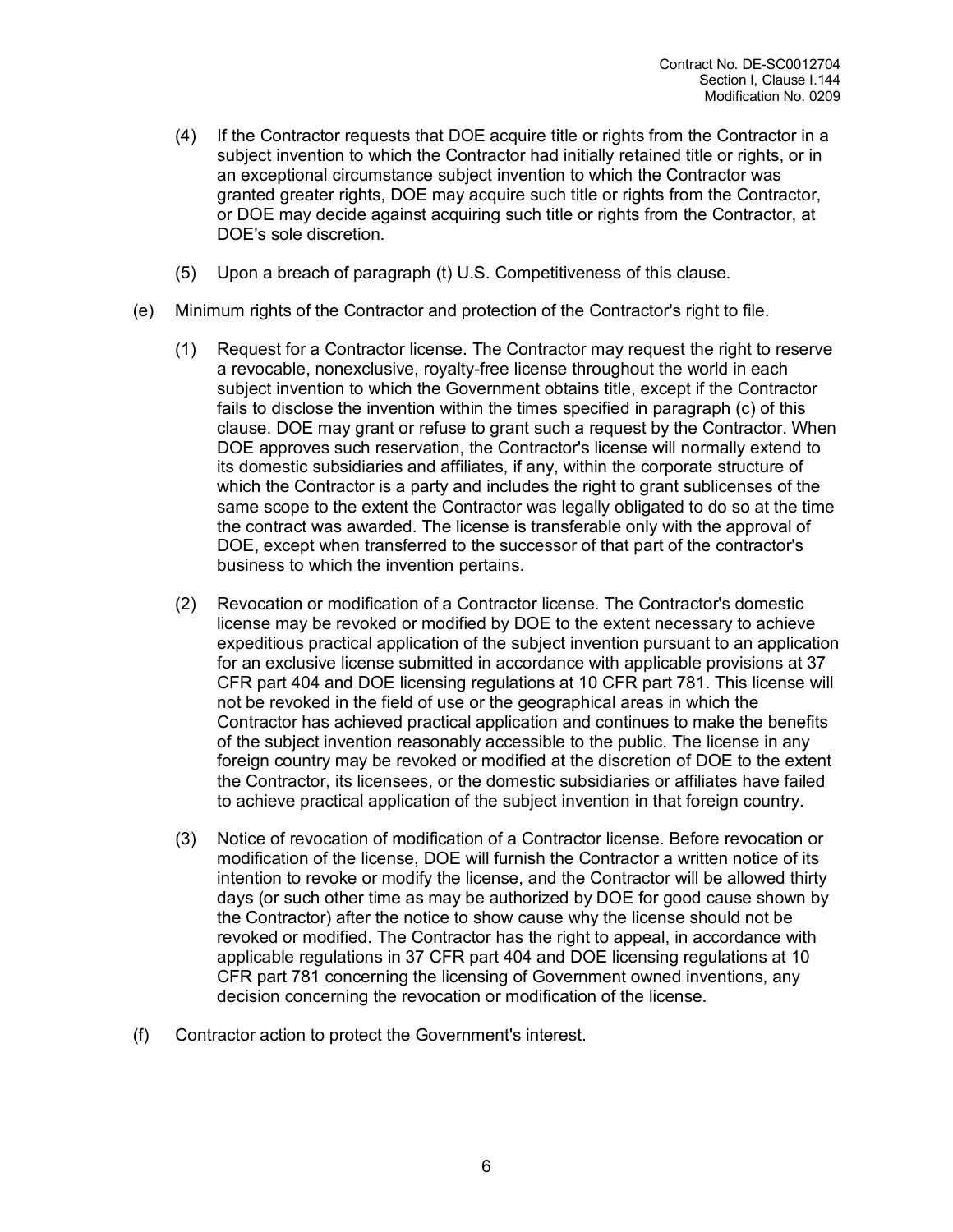- (1) Execution of delivery of title or license instruments. The Contractor agrees to execute or to have executed, and promptly deliver to the Patent Counsel all instruments necessary to accomplish the following actions:
	- (i) Establish or confirm the rights the Government has throughout the world in those subject inventions to which the Contractor elects to retain title; and
	- (ii) Convey title to DOE when requested under subparagraphs (b) or paragraph (d) of this clause and to enable the Government to obtain patent protection throughout the world in that subject invention.
- (2) Contractor employee agreements. The Contractor agrees to require, by written agreement, its employees, other than clerical and nontechnical employees, to disclose promptly in writing to Contractor personnel identified as responsible for the administration of patent matters and in a format suggested by the Contractor, each subject invention made under this contract in order that the Contractor can comply with the disclosure provisions of paragraph (c) of this clause, and to execute all papers necessary to file patent applications on subject inventions and to establish the Government's rights in the subject inventions. This disclosure format should require, as a minimum, the information required by subparagraph (c)(1) of this clause. The Contractor shall instruct such employees, through employee agreements or other suitable educational programs, on the importance of reporting inventions in sufficient time to permit the filing of patent applications prior to U.S. or foreign statutory bars.
- (3) Notification of discontinuation of patent protection. The Contractor will notify the Patent Counsel of any decision not to file a patent application, continue the prosecution of a patent application, pay maintenance fees, or defend in a reexamination or opposition proceeding on a patent, in any country, not less than 60 days before the expiration of the response period required by the relevant patent office.
- (4) Notification of Government rights. The Contractor agrees to include, within the specification of any United States patent applications and any patent issuing thereon covering a subject invention, the following statement, "This invention was made with government support under (identify the contract) awarded by (identify the Federal agency). The government has certain rights in the invention."
- (5) Invention identification procedures. The Contractor shall establish and maintain active and effective procedures to ensure that subject inventions are promptly identified and timely disclosed and shall submit a written description of such procedures to the Contracting Officer so that the Contracting Officer may evaluate and determine their effectiveness.
- (6) Patent filing documentation. If the Contractor files a domestic or foreign patent application claiming a subject invention, the Contractor shall promptly submit to Patent Counsel, upon request, the following information and documents: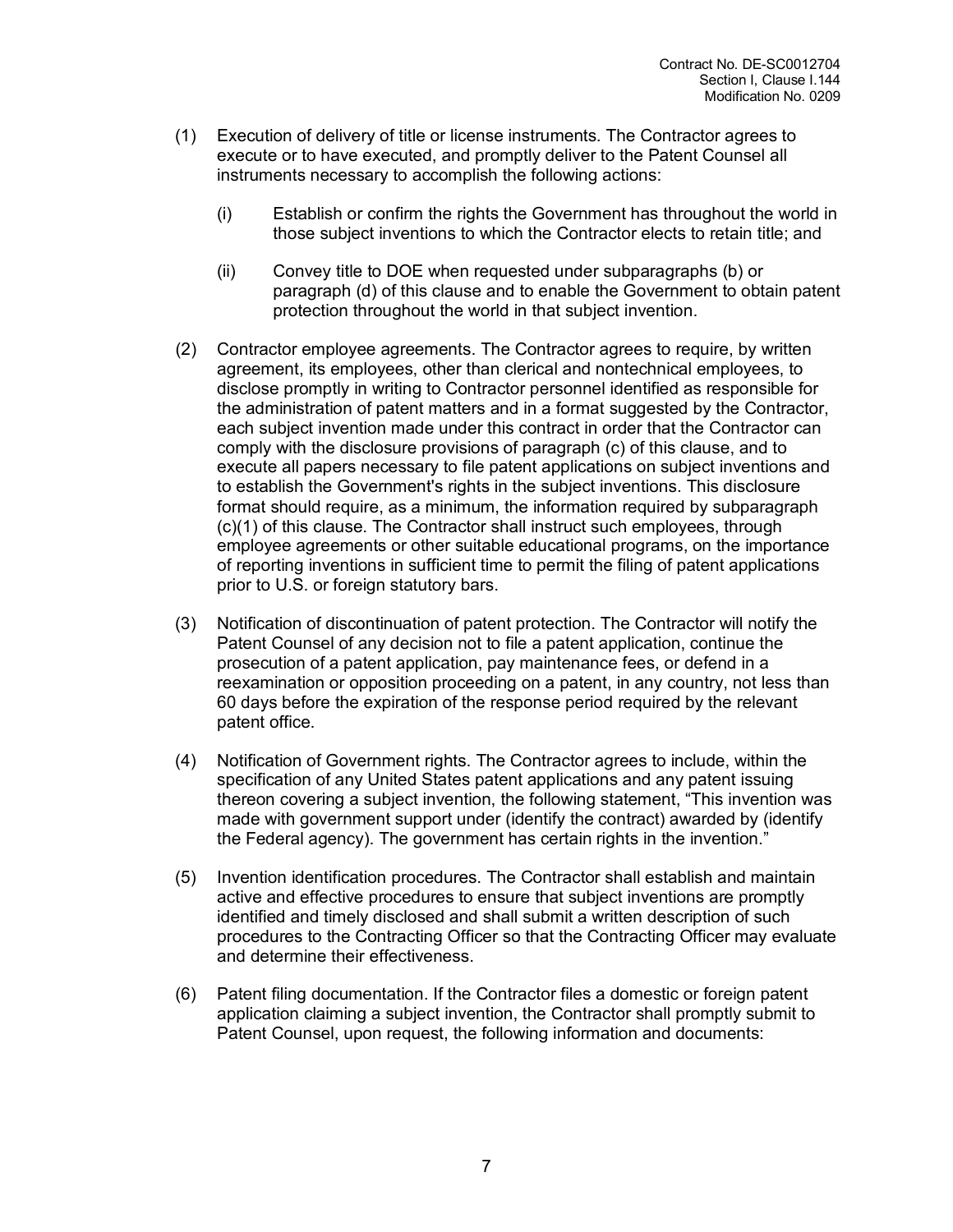- (i) The filing date, serial number, title, and a copy of the patent application (including an English-language version if filed in a language other than English);
- (ii) An executed and approved instrument fully confirmatory of all Government rights in the subject invention; and
- (iii) The patent number, issue date, and a copy of any issued patent claiming the subject invention.
- (7) Duplication and disclosure of documents. The Government may duplicate and disclose subject invention disclosures and all other reports and papers furnished or required to be furnished pursuant to this clause; provided, however, that any such duplication or disclosure by the Government is subject to the confidentiality provision at 35 U.S.C. 205 and 37 CFR part 401.
- (g) Subcontracts.
	- (1) Subcontractor subject inventions. The Contractor shall not obtain rights in the subcontractor's subject inventions as part of the consideration for awarding a subcontract.
	- (2) Inclusion of patent rights clause—non-profit organization or small business firm subcontractors. Unless otherwise authorized or directed by the Contracting Officer, the Contractor shall include the patent rights clause at 37 CFR 401.14, suitably modified to identify the parties, in all subcontracts, at any tier, for experimental, developmental, demonstration or research work to be performed by a small business firm or domestic nonprofit organization, except subcontracts which are subject to exceptional circumstances in accordance with 35 U.S.C. 202 and subparagraph (b)(2) of this clause. The subcontractor retains all rights provided for the contractor in the patent rights clause at 37 CFR 401.3(a) and 401.14. If the S&E DEC is applicable (see subparagraph (b)(6)(iii) of this clause), paragraph (t) U.S. Competitiveness must be included in the subcontractor's patent clause as paragraph (m) U.S. Competitiveness. Additionally, the following item (4) must be added to paragraph (d) of the subcontractor's patent clause "(4) Upon a breach of paragraph (m) U.S. Competitiveness of this clause."
	- (3) Inclusion of patent rights clause—subcontractors other than non-profit organizations and small business firms. Except for the subcontracts described in subparagraph (g)(2) of this clause, the Contractor shall include the patent rights clause at 48 CFR 952.227–13 suitably modified to identify the parties, in any contract for experimental, developmental, demonstration or research work. For subcontracts subject to exceptional circumstances, the contractor must consult with DOE patent counsel with respect to the appropriate patent clause. For subcontracts subject to exceptional circumstances, the contractor must consult with DOE patent counsel with respect to the appropriate patent clause. If the S&E DEC is applicable (see subparagraph  $(b)(6)(iii)$  of this clause), paragraph (t) U.S. Competitiveness must be included in the subcontractor's patent clause as paragraph (n) U.S. Competitiveness. Additionally, the following must be appended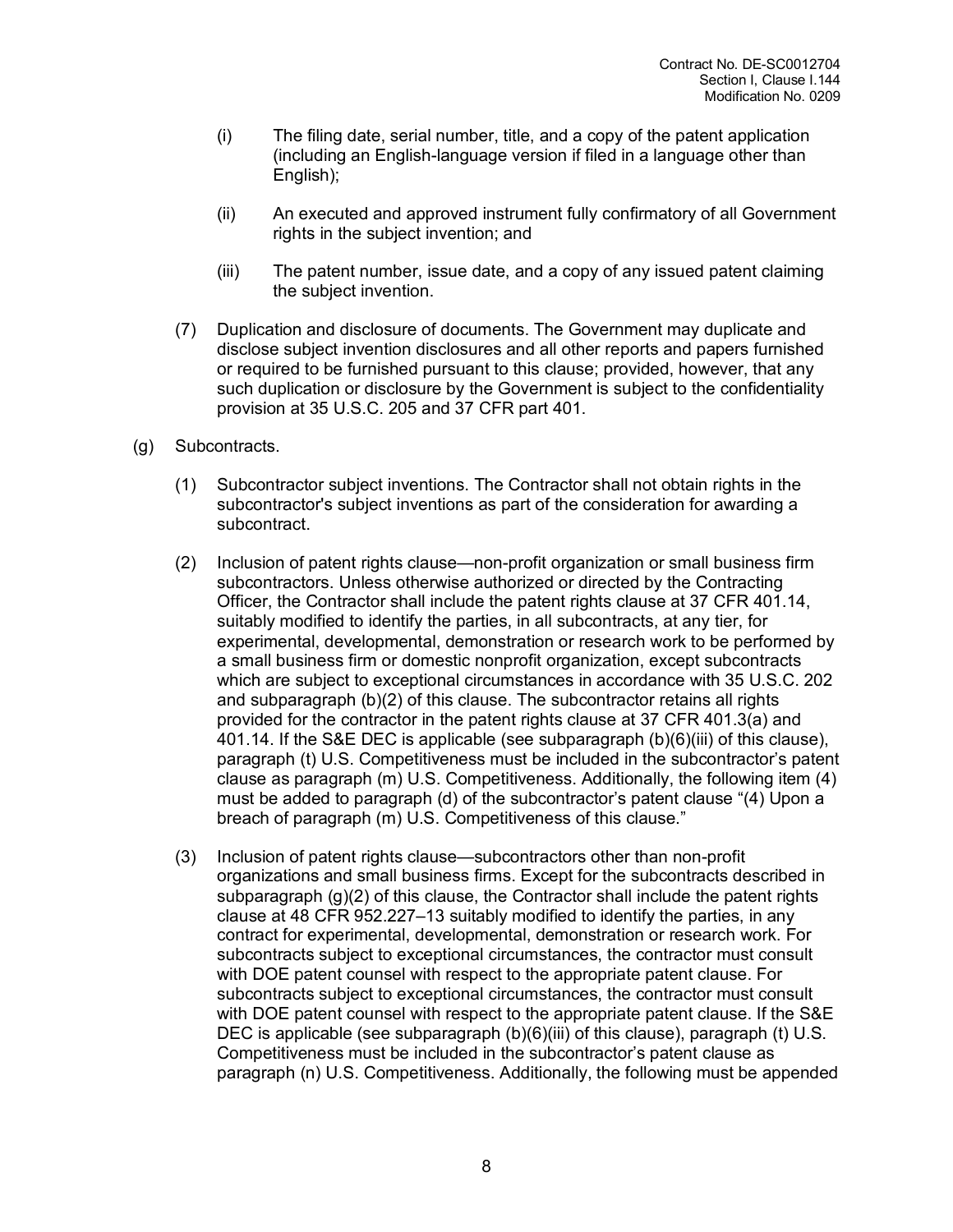to the first sentence paragraph of (d)(1) "or upon a breach of paragraph (n) U.S. Competitiveness of this clause."

- (4) DOE and subcontractor contract. With respect to subcontracts at any tier, DOE, the subcontractor, and the Contractor agree that the mutual obligations of the parties created by this clause constitute a contract between the subcontractor and DOE with respect to the matters covered by the clause; provided, however, that nothing in this paragraph is intended to confer any jurisdiction under the Contract Disputes Act in connection with proceedings under paragraph (j) of this clause.
- (5) Subcontractor refusal to accept terms of patent clause. If a prospective subcontractor refuses to accept the terms of a patent rights clause, the Contractor shall promptly submit a written notice to the Contracting Officer stating the subcontractor's reasons for such a refusal, including any relevant information for expediting disposition of the matter, and the Contractor shall not proceed with the subcontract without the written authorization of the Contracting Officer.
- (6) Notification of award of subcontract. Upon the award of any subcontract at any tier containing a patent rights clause, the Contractor shall promptly notify the Contracting Officer in writing and identify the subcontractor, the applicable patent rights clause, the work to be performed under the subcontract, and the dates of award and estimated completion. Upon request of the Contracting Officer, the Contractor shall furnish a copy of a subcontract.
- (7) Identification of subcontractor subject inventions. If the Contractor in the performance of this contract becomes aware of a subject invention made under a subcontract, the Contractor shall promptly notify Patent Counsel and identify the subject invention.
- (h) Reporting on utilization of subject inventions. The Contractor agrees to submit to DOE on request, periodic reports, no more frequently than annually, on the utilization of a subject invention or on efforts at obtaining such utilization that are being made by the Contractor or its licensees or assignees. In addition, the Contractor shall provide data to DOE for the annual data call for the Department of Commerce report that includes the number of patent applications filed, the number of patents issued, licensing activity, gross royalties received by the Contractor, and such other data and information as DOE may reasonably specify. The Contractor also agrees to provide additional reports as may be requested by DOE in connection with any march-in proceeding undertaken by DOE in accordance with paragraph (j) of this clause. As required by 35 U.S.C. 202(c)(5), DOE agrees it will not disclose such information to persons outside the Government without permission of the Contractor.
- (i) Preference for United States Industry. Notwithstanding any other provision of this clause, the Contractor agrees that neither it nor any assignee will grant to any person the exclusive right to use or sell any subject invention in the United States unless such person agrees that any product embodying the subject invention or produced through the use of the subject invention will be manufactured substantially in the United States. However, in individual cases, the requirement for such an agreement may be waived by DOE upon a showing by the Contractor or its assignee that reasonable but unsuccessful efforts have been made to grant licenses on similar terms to potential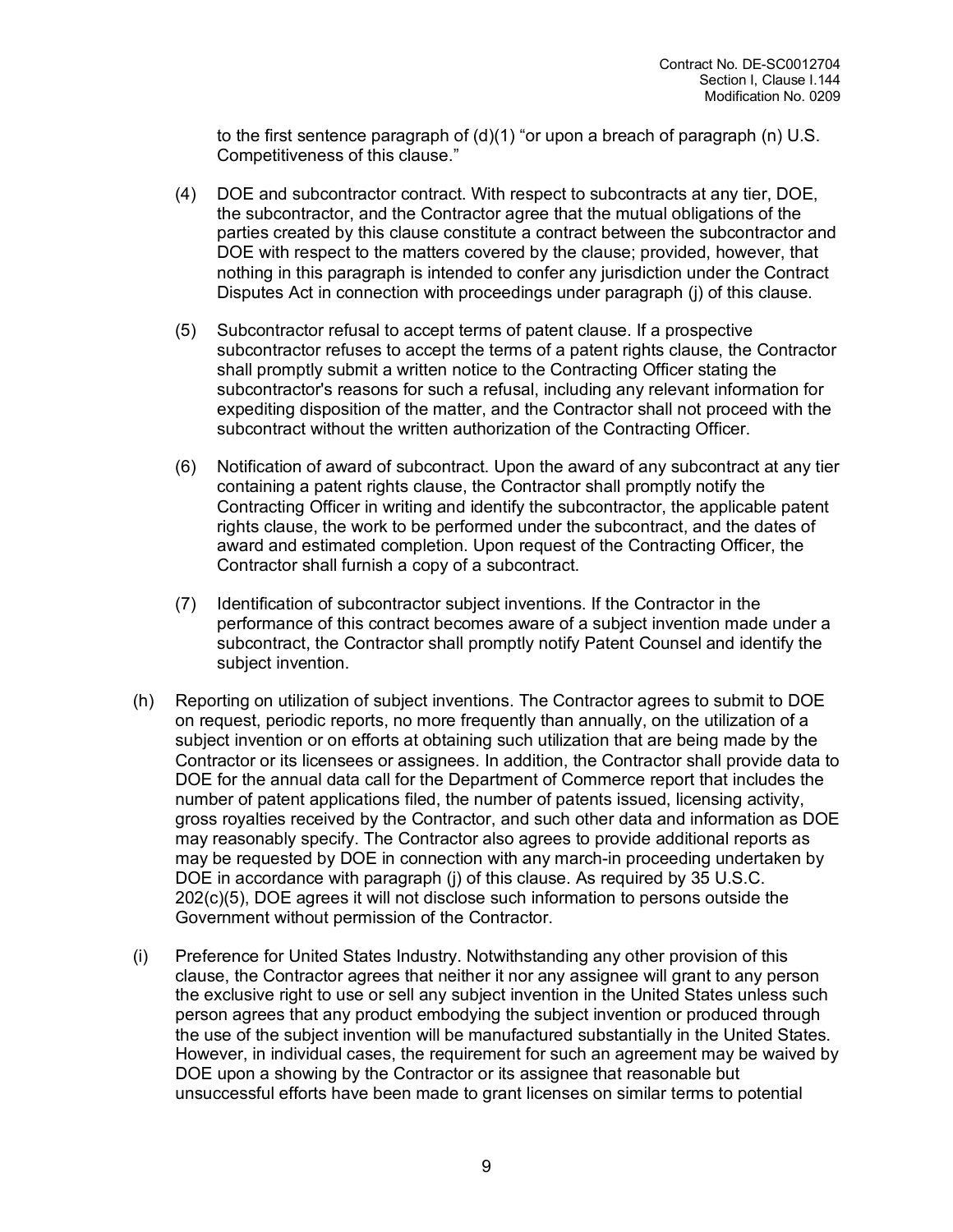licensees that would be likely to manufacture substantially in the United States or that under the circumstances domestic manufacture is not commercially feasible.

- (j) March-in Rights. The Contractor agrees that, with respect to any subject invention in which it has acquired title, DOE has the right under 35 U.S.C. 203 and in accordance with the procedures in 37 CFR 401.6 and any DOE supplemental regulations to require the Contractor, an assignee or exclusive licensee of a subject invention to grant a nonexclusive, partially exclusive, or exclusive license in any field of use to a responsible applicant or applicants, upon terms that are reasonable under the circumstances, and, if the Contractor, assignee or exclusive licensee refuses such a request, DOE has the right to grant such a license itself
- (k) *Special provisions for contracts with nonprofit organizations.* If the Contractor is a nonprofit organization, it agrees that:
	- (1) DOE approval of assignment of rights. Rights to a subject invention in the United States may not be assigned by the Contractor without the approval of DOE, except where such assignment is made to an organization which has as one of its primary functions the management of inventions; provided, that such assignee will be subject to the same provisions of this clause as the Contractor.
	- (2) *Small business firm licensees.* It will make efforts that are reasonable under the circumstances to attract licensees of subject inventions that are small business firms, and that it will give a preference to a small business firm when licensing a subject invention if the Contractor determines that the small business firm has a plan or proposal for marketing the invention which, if executed, is equally as likely to bring the invention to practical application as any plans or proposals from applicants that are not small business firms; provided, that the Contractor is also satisfied that the small business firm has the capability and resources to carry out its plan or proposal. The decision whether to give a preference in any specific case will be at the discretion of the Contractor. However, the Contractor agrees that the Secretary of Commerce may review the Contractor's licensing program and decisions regarding small business firm applicants, and the Contractor will negotiate changes to its licensing policies, procedures, or practices with the Secretary of Commerce when that Secretary's review discloses that the Contractor could take reasonable steps to more effectively implement the requirements of this subparagraph (k)(2).
	- (3) *Contractor licensing of subject inventions.* To the extent that it provides the most effective technology transfer, licensing of subject inventions shall be administered by Contractor employees on location at the facility.
- (l) *Communications.* The Contractor shall direct any notification, disclosure or request provided for in this clause to the Patent Counsel assisting the DOE contracting activity.
- (m) Reports.
	- (1) Interim reports. Upon DOE's request, the Contractor shall submit to DOE, no more frequently than annually, a list of subject inventions disclosed to DOE during a specified period, or a statement that no subject inventions were made during the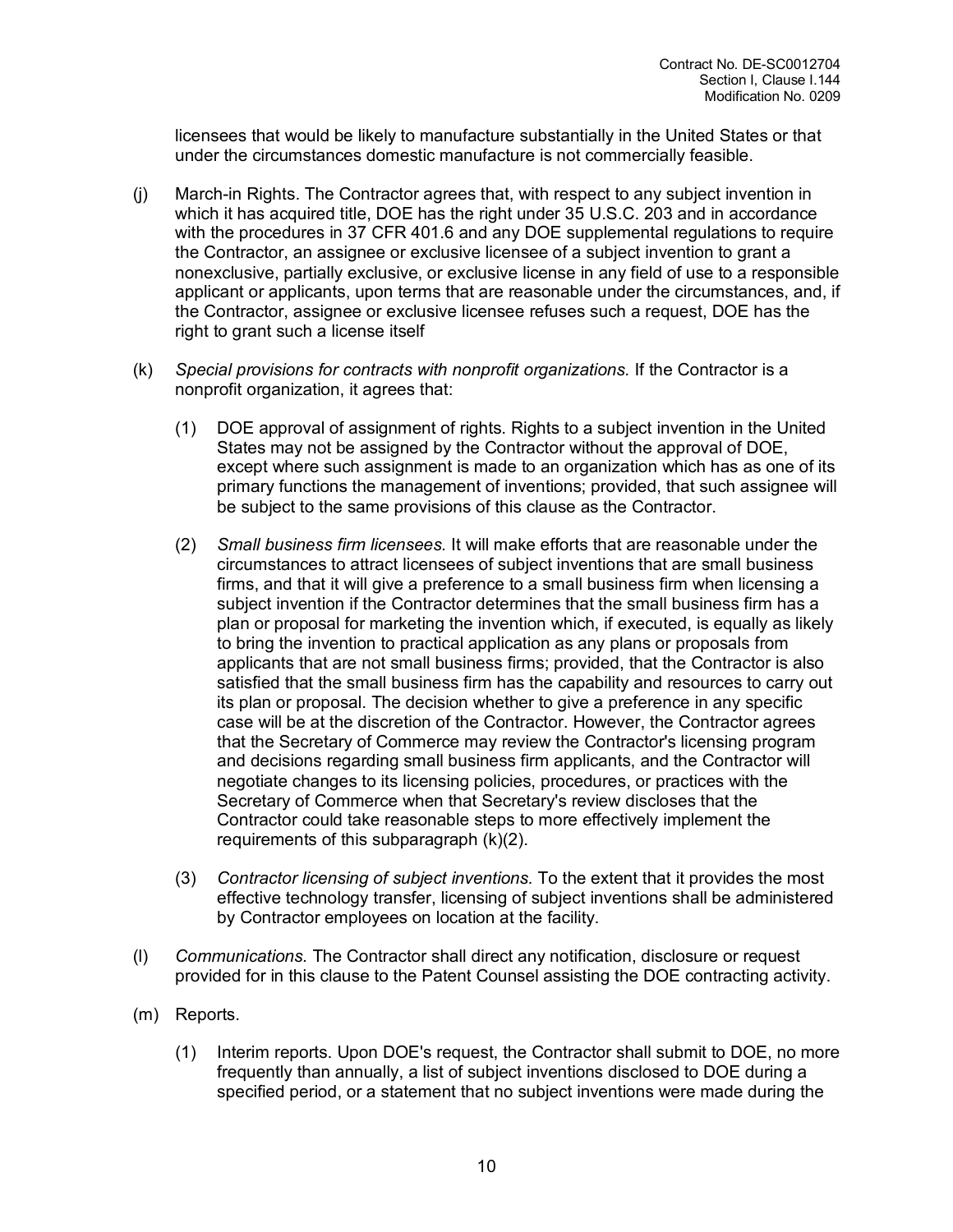specified period; and a list of subcontracts containing a patent clause and awarded by the Contractor during a specified period, or a statement that no such subcontracts were awarded during the specified period.

- (2) Final reports. Upon DOE's request, the Contractor shall submit to DOE, prior to closeout of the contract, a list of all subject inventions disclosed during the performance period of the contract, or a statement that no subject inventions were made during the contract performance period; and a list of all subcontracts containing a patent clause and awarded by the Contractor during the contract performance period under which a subject invention was reported, or a statement that no such subject inventions under subcontracts were reported during the contract performance period.
- (n) Records relating to subject inventions—
	- (1) Contractor compliance. Until the expiration of three (3) years after final payment under this contract, the Contracting Officer or any authorized representative may examine any books (including laboratory notebooks), records, documents, and other supporting data of the Contractor, which the Contracting Officer or authorized representative deems reasonably pertinent to the discovery or identification of subject inventions, including exceptional circumstance subject inventions, or to determine Contractor compliance with any requirement of this clause.
	- (2) Unreported inventions. If the Contracting Officer is aware of an invention that is not disclosed by the Contractor to DOE, and the Contracting Officer believes the unreported invention may be a subject invention, including exceptional circumstance subject inventions, DOE may require the Contractor to submit to DOE a disclosure of the invention for a determination of ownership rights.
	- (3) Confidentiality. Any examination of records under this paragraph is subject to appropriate conditions to protect the confidentiality of the information involved.
	- (4) Power of inspection. With respect to a subject invention for which the Contractor has responsibility for patent prosecution, the Contractor shall furnish the Government, upon request by DOE, an irrevocable power to inspect and make copies of a prosecution file for any patent application claiming the subject invention.
- (o) Facilities license. In addition to the rights of the parties with respect to inventions or discoveries conceived or first actually reduced to practice in the course of or under this contract, the Contractor agrees to and does hereby grant to the Government an irrevocable, nonexclusive, paid-up license in and to any inventions or discoveries regardless of when conceived or actually reduced to practice or acquired by the Contractor at any time through completion of this contract and which are incorporated or embodied in the construction of the facility or which are utilized in the operation of the facility or which cover articles, materials, or product manufactured at the facility (1) to practice or have practiced by or for the Government at the facility, and (2) to transfer such license with the transfer of that facility. Notwithstanding the acceptance or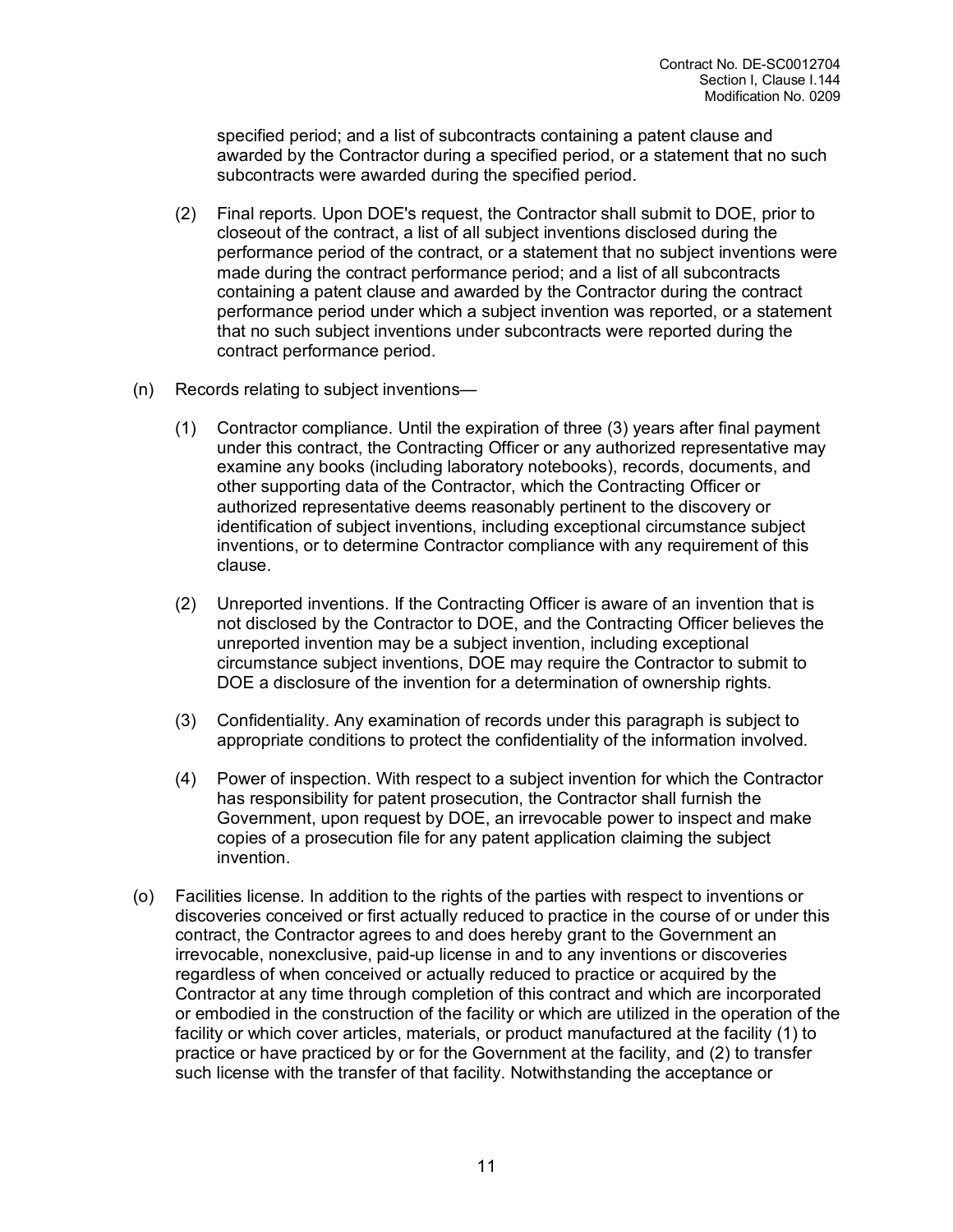exercise by the Government of these rights, the Government may contest at any time the enforceability, validity or scope of, or title to, any rights or patents herein licensed.

- (p) Atomic Energy.
	- (1) Pecuniary awards. No claim for pecuniary award of compensation under the provisions of the Atomic Energy Act of 1954, as amended, may be asserted with respect to any invention or discovery made or conceived in the course of or under this contract.
	- (2) Patent agreements. Except as otherwise authorized in writing by the Contracting Officer, the Contractor shall obtain patent agreements to effectuate the provisions of subparagraph (p)(1) of this clause from all persons who perform any part of the work under this contract, except nontechnical personnel, such as clerical employees and manual laborers.
- (q) Classified inventions.
	- (1) Approval for filing a foreign patent application. The Contractor shall not file or cause to be filed an application or registration for a patent disclosing a subject invention related to classified subject matter in any country other than the United States without first obtaining the written approval of the Contracting Officer.
	- (2) Transmission of classified subject matter. If in accordance with this clause the Contractor files a patent application in the United States disclosing a subject invention that is classified for reasons of security, the Contractor shall observe all applicable security regulations covering the transmission of classified subject matter. If the Contractor transmits a patent application disclosing a classified subject invention to the United States Patent and Trademark Office (USPTO), the Contractor shall submit a separate letter to the USPTO identifying the contract or contracts by agency and agreement number that require security classification markings to be placed on the patent application.
	- (3) Inclusion of clause in subcontracts. The Contractor agrees to include the substance of this clause in subcontracts at any tier that cover or are likely to cover subject matter classified for reasons of security.
- (r) Patent functions. Upon the written request of the Contracting Officer or Patent Counsel, the Contractor agrees to make reasonable efforts to support DOE in accomplishing patent-related functions for work arising out of the contract, including, but not limited to, the prosecution of patent applications, and the determination of questions of novelty, patentability, and inventorship.
- (s) Educational awards subject to 35 U.S.C. 212. The Contractor shall notify the Contracting Officer prior to the placement of any person subject to 35 U.S.C. 212 in an area of technology or task (1) related to exceptional circumstance technology or (2) which is subject to treaties or international agreements as set forth in paragraph (b)(3) of this clause or agreements other than funding agreements. The Contracting Officer may disapprove of any such placement.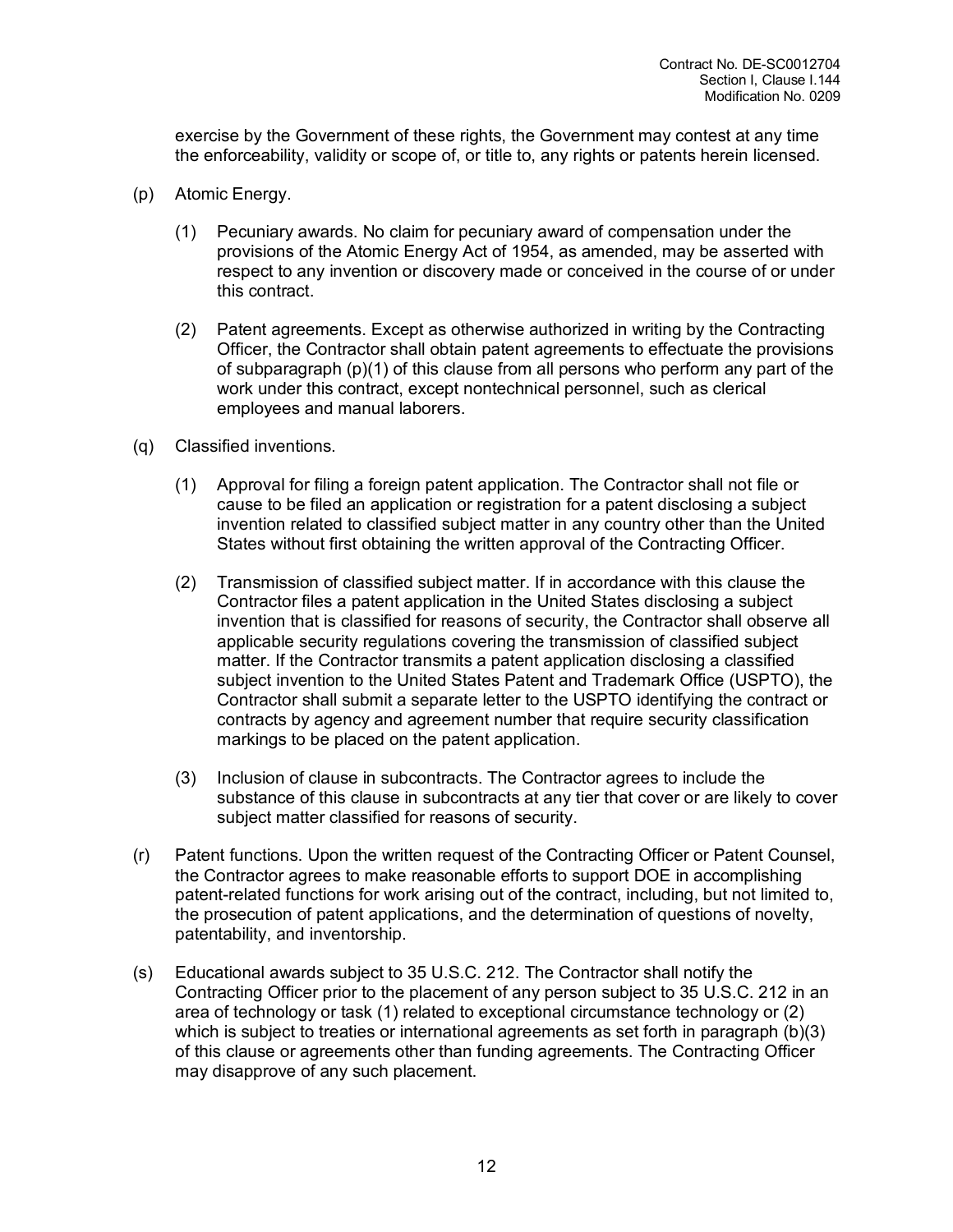- (t) U.S. Competitiveness. Notwithstanding 48 CFR 970.5227-3(f) U.S. Industrial Competitiveness, for all work subject to the S&E DEC, the Contractor agrees that any products embodying any subject invention or produced through the use of any subject invention will be manufactured substantially in the United States unless the Contractor can show to the satisfaction of DOE that it is not commercially feasible. In the event DOE agrees to foreign manufacture, there will be a requirement that the Government's support of the technology be recognized in some appropriate manner, e.g., alternative binding commitments to provide an overall net benefit to the U.S. economy. The Contractor agrees that it will not license, assign, or otherwise transfer any subject invention to any entity, at any tier, unless that entity agrees to these same requirements. Should the Contractor or other such entity receiving rights in the invention(s):
	- (1) undergo a change in ownership amounting to a controlling interest, or
	- (2) sell, assign, or otherwise transfer title or exclusive rights in the invention(s), then the assignment, license, or other transfer of rights in the subject invention(s) is/are suspended until approved in writing by DOE. The Contractor and any successor assignee will convey to DOE, upon written request from DOE, title to any subject invention, upon a breach of this paragraph. The Contractor will include this paragraph in all subawards/contracts, regardless of tier, for experimental, developmental or research work.
- (u) Annual appraisal by Patent Counsel. Patent Counsel may conduct an annual appraisal to evaluate the Contractor's effectiveness in identifying and protecting subject inventions in accordance with DOE policy.
- (v) Unauthorized Access. The contractor will protect all invention reports, unpublished patent applications and other invention related information from unauthorized access and disclosure using at least commonly available techniques and practices. In the event that the Contractor becomes aware of unauthorized access to invention reports, unpublished patent applications and other invention related information, the Contractor shall notify Patent Counsel within 7 days.

(End of clause)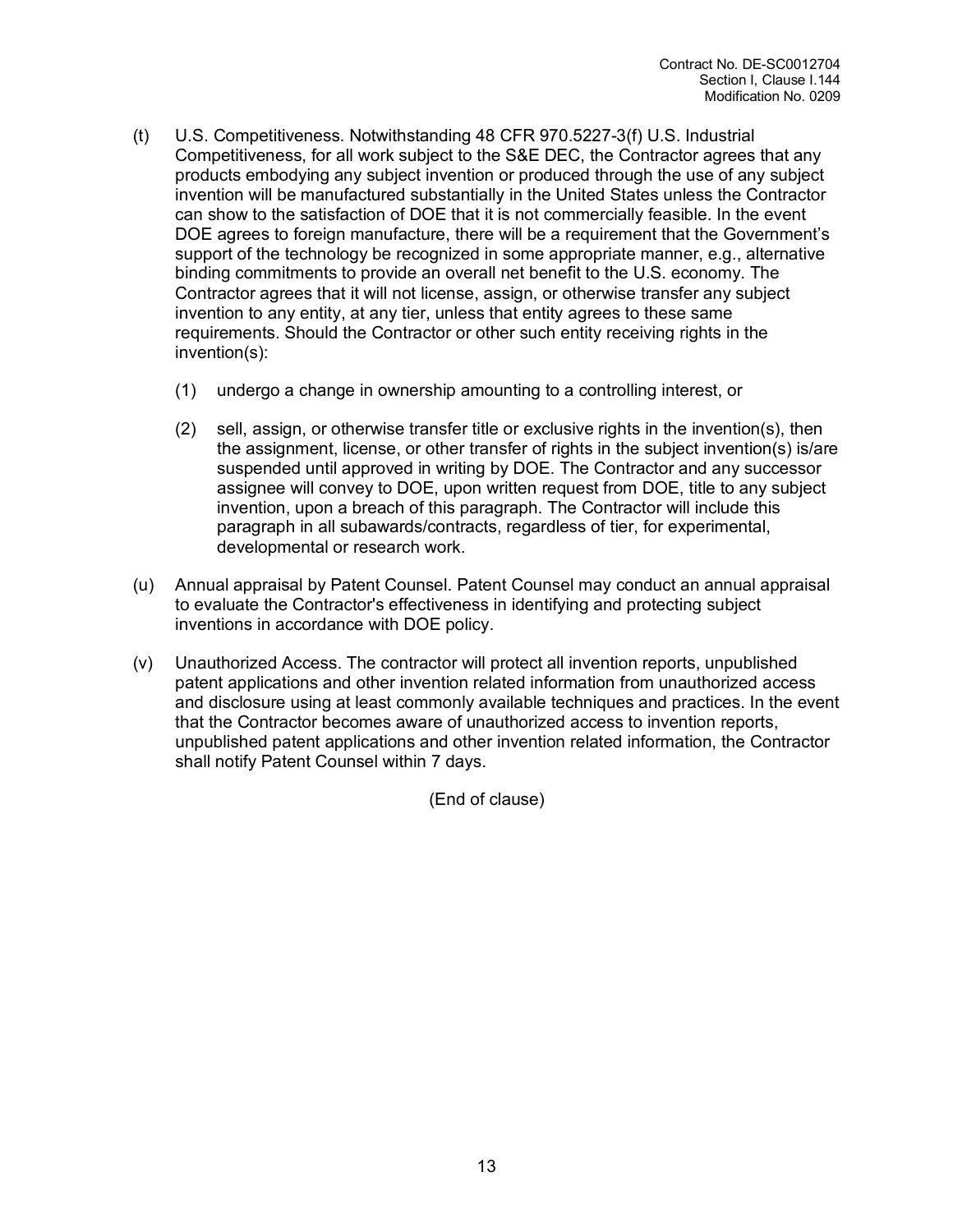Contract No. DE-SC0012704 Section J | Appendix H Modification No. 0209

## **APPENDIX H**

## **SMALL BUSINESS SUBCONTRACTING PLAN**

**Applicable to the Operations of Brookhaven National Laboratory**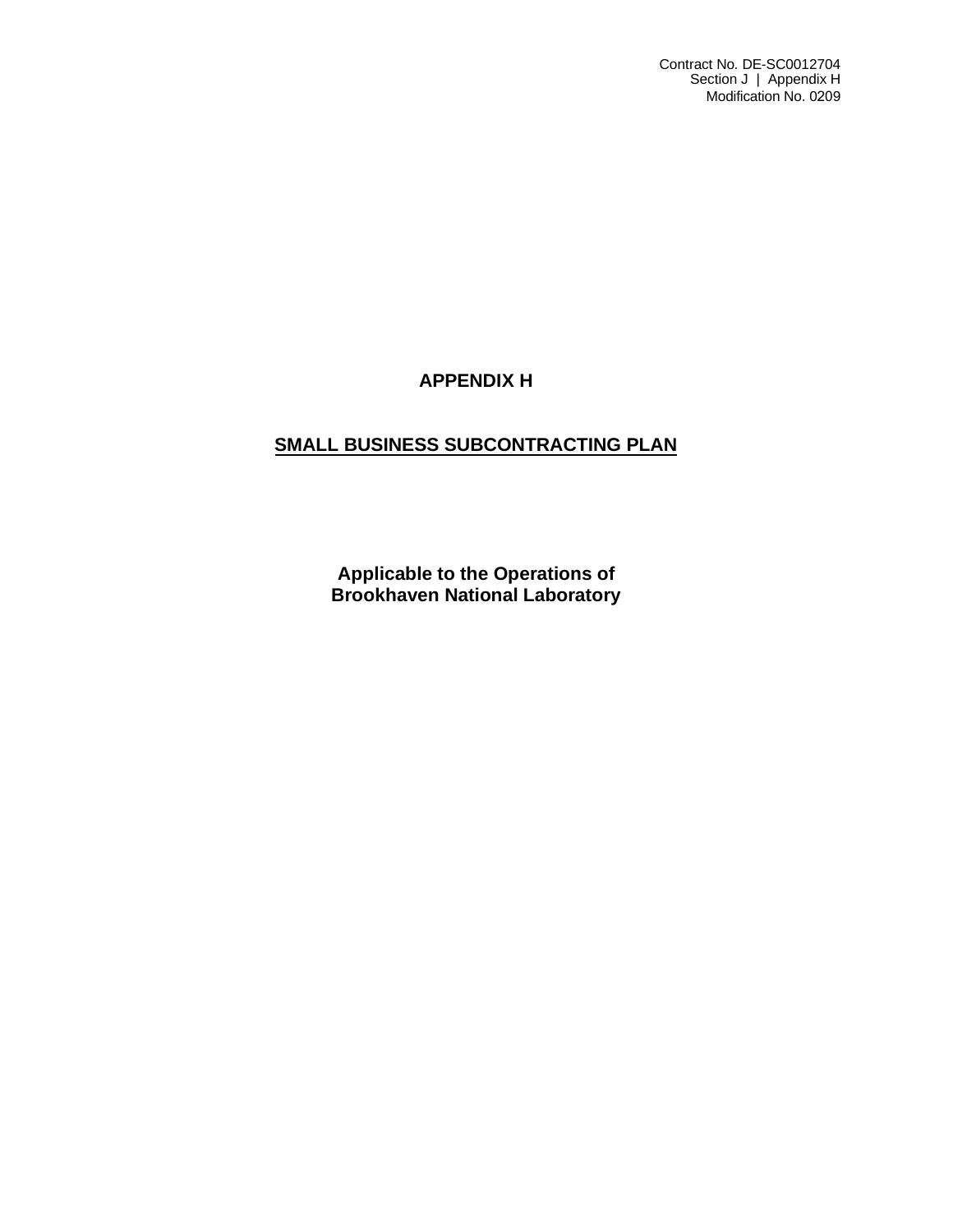| Contractor:                                | Brookhaven Science Associates, LLC.   |
|--------------------------------------------|---------------------------------------|
| <b>Contractor Address:</b>                 | Brookhaven National Laboratory,       |
|                                            | P.O. Box 5000                         |
| City/State/Zip:                            | Upton, New York 11973-5000            |
| Company Phone:                             | $(631)$ 344-8000                      |
| Point of Contact:                          | Mary Rogers                           |
| POC Phone:                                 | $(631)$ 344-3251                      |
| POC E-mail:                                | mrogers@bnl.gov                       |
| <b>Contract Number:</b>                    | DE-SC0012704                          |
| Item/Service:                              | Management and Operation of BNL       |
| <b>Total Amount of Contract (Including</b> | \$4,561,473,339.77 (through mod 0193) |
| Options):                                  |                                       |
| Period of Contract Performance:            | 01/05/2015 to 01/04/2025              |

# **FY2022 SMALL BUSINESS SUBCONTRACTING PLAN**

I. Type of Plan

Individual Contract Plan – An Individual Contract Plan means a subcontracting plan that covers the entire contract period (including option periods), applies to a specific contract, and has goals that are based on the offer's planned subcontracting in support of the specific contract except that indirect costs incurred for common or joint purposes may be allocated on a prorated basis to the Contract.

## II. Goals

- a. BSA has established separate dollar and percentage goals for small business (SB) (including Alaska Native Corporations [ANC] and Indian Tribes), small disadvantaged business (SDB - including ANCs and Indian Tribes), women-owned small business (WOB), HUBZone small business (HUB), service-disabled veteran-owned small business (SDVOB) and veteran-owned small business (VOB) concerns (hereafter referred to the six small business categories) as subcontractors, as specified in FAR 19.704.
	- The total estimated dollar value of all planned subcontracting (to all types of business concerns) under this contract, is \$205,000,000.
	- The following percentage goals (expressed in terms of a percentage of total planned subcontracting dollars) and associated dollars are applicable to the contract cited above and will be pursued on a best efforts basis consistent with good commercial practices and best value assessments.
		- L Total estimated dollar value and percent of planned subcontracting with Small Business (SB) (including ANCs and Indian Tribes):  $$100,450,000$  and  $49\%$ .
		- LL Total estimated dollar value and percent of planned subcontracting with Small Disadvantaged Business (SDB)/8(a) (including ANCs and Indian Tribes): \$10,250,000 and 5%.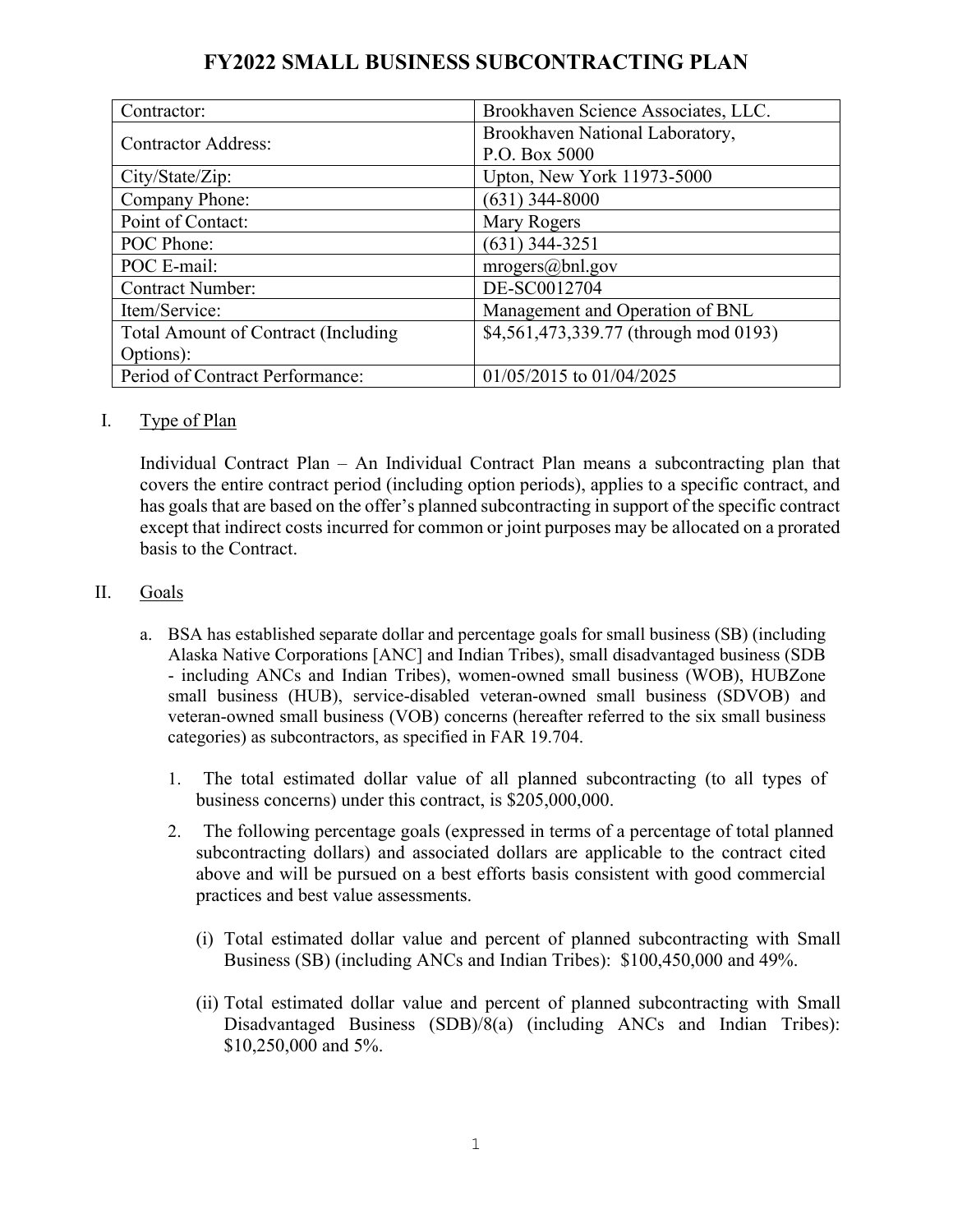- (iii)Total estimated dollar value and percent of planned subcontracting with Woman-Owned Small Business (WOB): \$10,250,000 and 5%.
- (iv)Total estimated dollar value and percent of planned subcontracting with Historically Underutilized Small Business (HUBZone): \$6,150,000 and 3%.
- (v) Total estimated dollar value and percent of planned subcontracting with Service-Disabled Veteran-Owned Small Business (SDVOB): \$6,150,000 and 3%.
- (vi)Total estimated dollar value and percent of planned subcontracting with Veteran-Owned Small Business (VOB): \$6,150,000 and 3%.

| <b>Small Business</b> | <b>BSA Dollar</b> | <b>BSA Percent</b> |
|-----------------------|-------------------|--------------------|
| Category              | Commitment        | Commitment         |
| SB                    | \$100,450,000     | 49%                |
| <b>SDB</b>            | \$10,250,000      | $5\%$              |
| <b>WOB</b>            | \$10,250,000      | $5\%$              |
| <b>HUBZone</b>        | 6,150,000         | 3%                 |
| <b>VOB</b>            | 6,150,000<br>\$   | 3%                 |
| <b>SDVOB</b>          | 6,150,000         | 3%                 |

The following is an indication of the supplies and services to be subcontracted under this Contract, the six categories of small business (including ANCs and Indian Tribes) and large business.

| <b>Subcontracted</b>     | SB                | <b>SDB</b> | <b>WOB</b> | <b>HUB</b> | <b>SDVOB</b> | <b>VOB</b> | LB                        |
|--------------------------|-------------------|------------|------------|------------|--------------|------------|---------------------------|
| <b>Supplies/Services</b> |                   |            |            |            |              |            |                           |
| A & E                    | X                 |            |            |            | X            | X          | X                         |
| Construction             | X                 | X          | X          |            | X            | X          | $\boldsymbol{\mathrm{X}}$ |
| R & D                    | X                 |            |            |            |              |            | X                         |
| Services                 | X                 | X          | X          | X          | X            | X          | X                         |
| Materials & Supplies     | X                 | X          | X          | X          | X            | X          | X                         |
| Electrical               | X                 | X          | X          | X          | Χ            | X          | X                         |
| IT (Computer)            | $\rm\overline{X}$ | X          | X          | X          | X            | X          | X                         |
| Equipment (Major)        | $\rm\overline{X}$ |            |            |            |              |            | X                         |

b. The goals for the six small business categories are based on consultations with the DOE. Potential suppliers will be identified using BSA's current vendor base, and various directories including: System for Award Management (SAM), the DOE-OSDBU Small Business Contacts Database, Women's Chamber of Commerce, New York U.S. Small Business Administration Long Island, New York U.S. Small Business Administration, The Suffolk County Women's Business Enterprise Coalition (SCWBEC), The Procurement Technical Assistance Center's (PTAC) Database, the Small Business Administration-Small Business Development Center (SBA-SBDC) databases, Hauppauge Industrial Association (HIA-LI) and sharing the small business databases from the other DOE National Labs, etc. The areas to be subcontracted to each target small business group have been determined by historic references and current needs. Capabilities to provide goods and services are determined on an individual basis.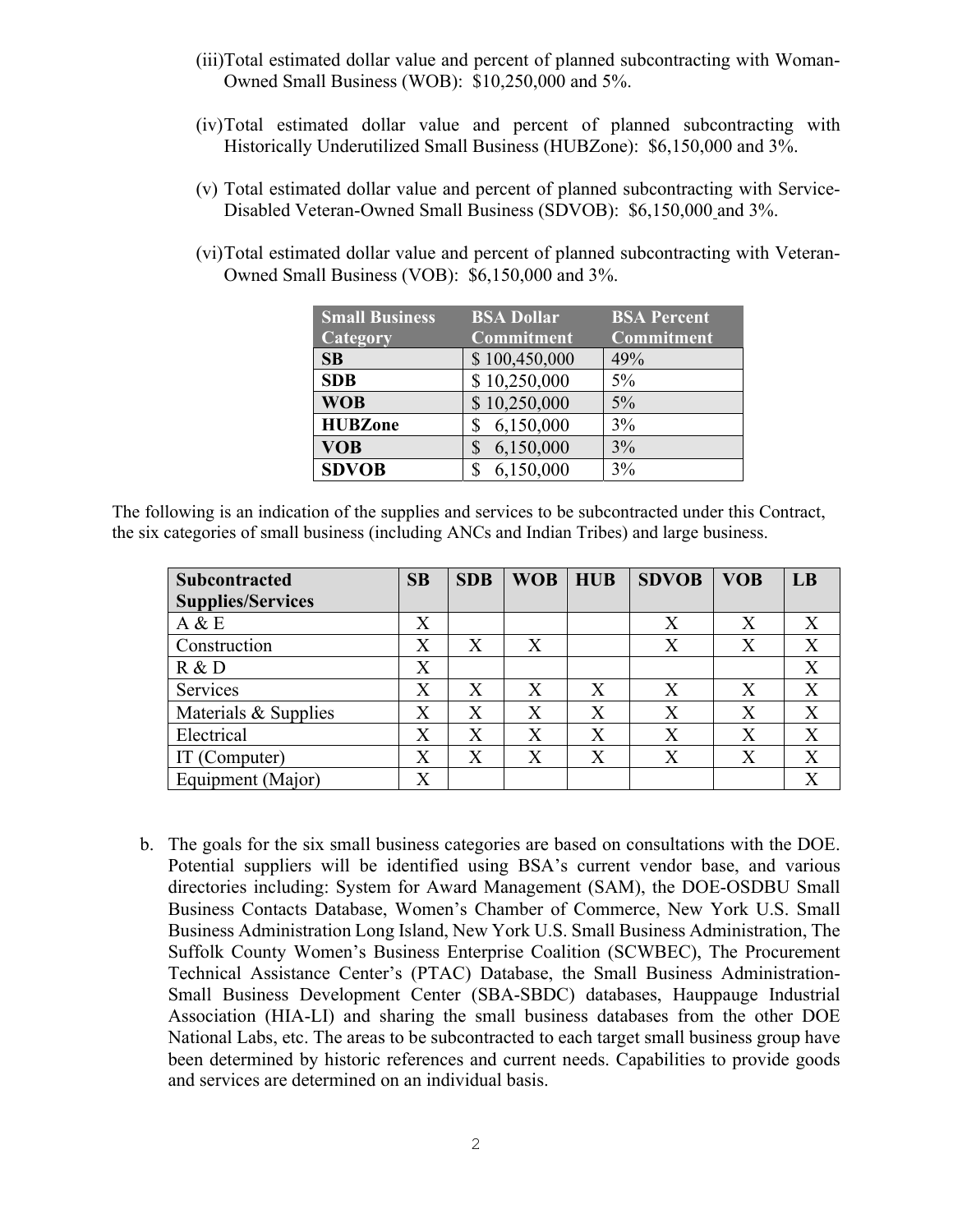## c. Timely Payment to Subcontractors:

BSA will ensure timely payment of amounts due pursuant to the terms of its subcontracts with the six small business concerns.

### d. Small Business Set-Asides Types:

BSA will use Small Business Set Asides to support the small business goals stated above.

1. Small Business Set-Aside:

Each acquisition of supplies or services with an anticipated dollar value exceeding the Micro-Purchase Limit but not over the Simplified Acquisition Threshold (FAR 2.101) will be reserved exclusively for small business concerns and shall be set aside for small business unless there is not a reasonable expectation of obtaining offers from two or more responsible small business concerns that are competitive in terms of market prices, quality, and delivery.

2. Construction Set-Asides:

Acquisition of construction estimated to cost \$4 million or less, including new construction, and repair and alteration of structures, shall be a small business set-aside. For acquisition in excess of \$4 million, small business will be considered on a case-bycase basis.

III. Sole Source Procurements:

BSA may award contracts on a sole-source basis to these types of small Businesses:

- a. Small Business Administration (SBA) certified 8(a) small businesses; in accordance with FAR 19.805 (2) for purchases valued at: (A) \$7 million or less for 8(a) small business within North American Industry Classification System (NAICS) codes for manufacturing or \$4 million or less for small business within any other NAICS codes. There will be no limit on the anticipated value of contracts awarded on a sole-source basis to ANC; and
- b. SBA certified Historically Underutilized Small Businesses (HUB) Zone small businesses in accordance with FAR 19.1306 (2) for purchases valued at: (A) \$7 million or less for HUBZone small business within North American Industry Classification System (NAICS) codes for manufacturing or \$4 million or less for HUBZone small business within any other NAICS codes. There will be no limit on the anticipated value of contracts awarded on a sole-source basis to ANC; and
- c. Service-Disabled Veteran-Owned Small Business (SDVOB) small businesses in accordance with FAR 19.1406 (2) sole-source awards to service-disabled veteran-owned small business concerns for \$6.5 million or less for requirement within the NAICS codes for manufacturing; or \$4 million for a requirement within any other NAICS codes. There will be no limit on the anticipated value of contracts awarded on a sole-source basis to ANC.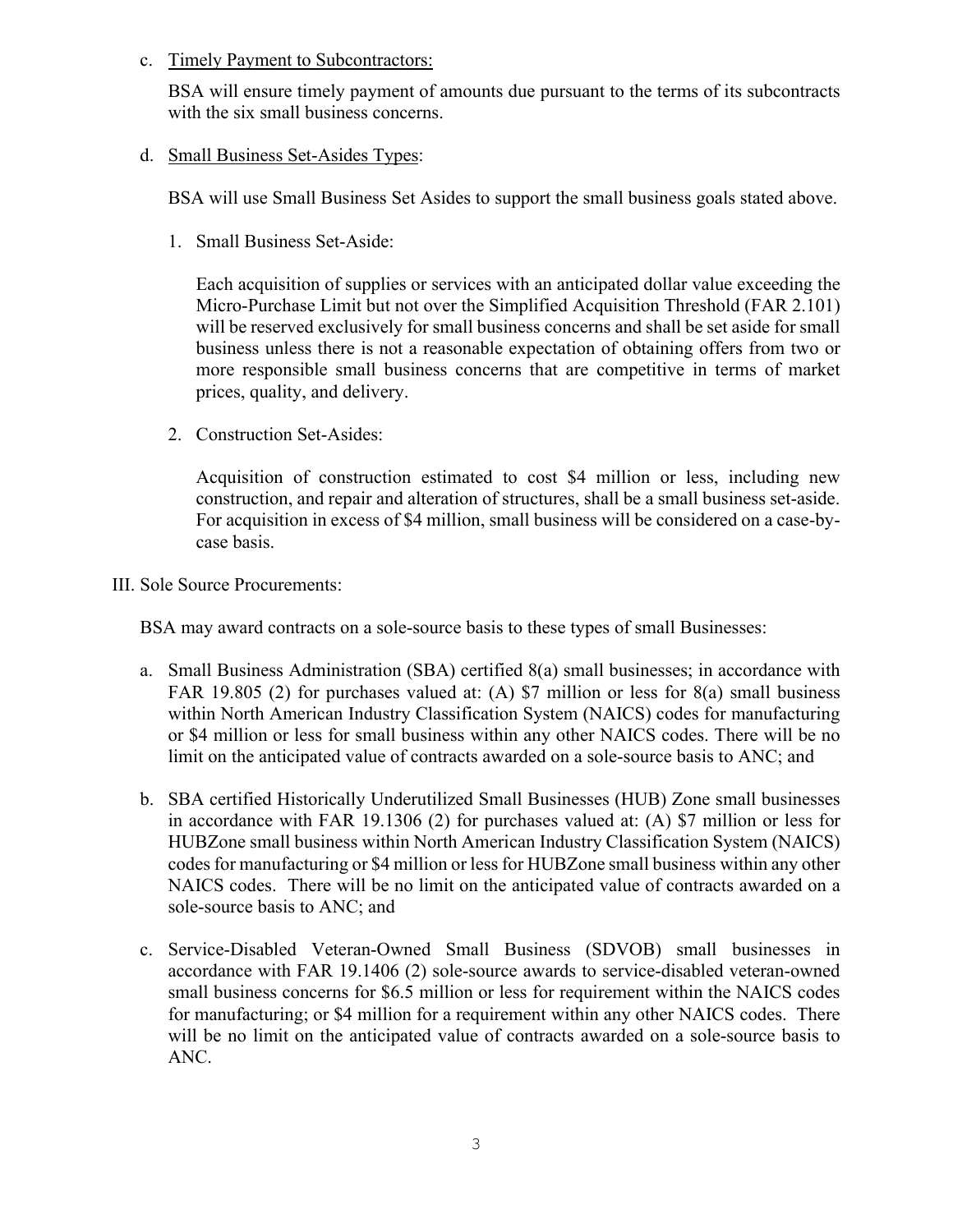d. Set Asides to Small Business for procurements less than the Simplified Acquisition Threshold (SAT).

To further facilitate Brookhaven National Laboratory Small Business Program, BSA will, without further documentation to the file, and based on its unilateral decision, utilize the option of making awards without competition up to the simplified acquisition threshold to small business concerns;

- e. A Protégé under a DOE Prime Contractor Mentor-Protégé Program can be awarded a contract on a noncompetitive basis, without the need for a sole source justification for any value.
- f. Indirect costs have not been included in the dollar and percentage subcontracting goals stated above.
- IV. Program Administrator

The Contractor's subcontracting program administrator is:

| Name:  | Mary Rogers                                |
|--------|--------------------------------------------|
| Title: | <b>Small Business Liaison Officer</b>      |
|        | Address: Brookhaven National Laboratory    |
|        | Procurement & Property Management Division |
|        | Building 902B                              |
|        | Upton, New York 11973                      |

Telephone: $(631)$  344-3251 Email: [mrogers@bnl.gov](mailto:mrogers@bnl.gov)

Duties: General overall responsibility for Brookhaven Science Associates (BSA) subcontracting program, i.e., developing, preparing, and executing subcontracting plans and monitoring performance relative to the requirements of this particular plan. These duties include, but are not limited to, the following activities:

- a. Developing and promoting laboratory-wide policy initiatives that demonstrate BSA's support for awarding contracts and subcontracts to the six small business categories.
- b. Making arrangements for the utilization of various sources for the identification of the six small business categories through some of the following resources: System for Award Management (SAM), the DOE-OSDBU Small Business Contacts Database, GSA Office of Small Business, Women's Chamber of Commerce Database, the Procurement Technical Assistance Center's Database, the SBA-SBDC databases, sharing the Small Business databases from the other DOE National Labs, the National Minority Business Directory, etc. This effort will be focused on identification of reliable, competitive suppliers in the areas where achieving small business goals has been a challenge.
- c. Ensuring small businesses are made aware of subcontracting opportunities and basic prerequisites for the preparation of a responsive bid.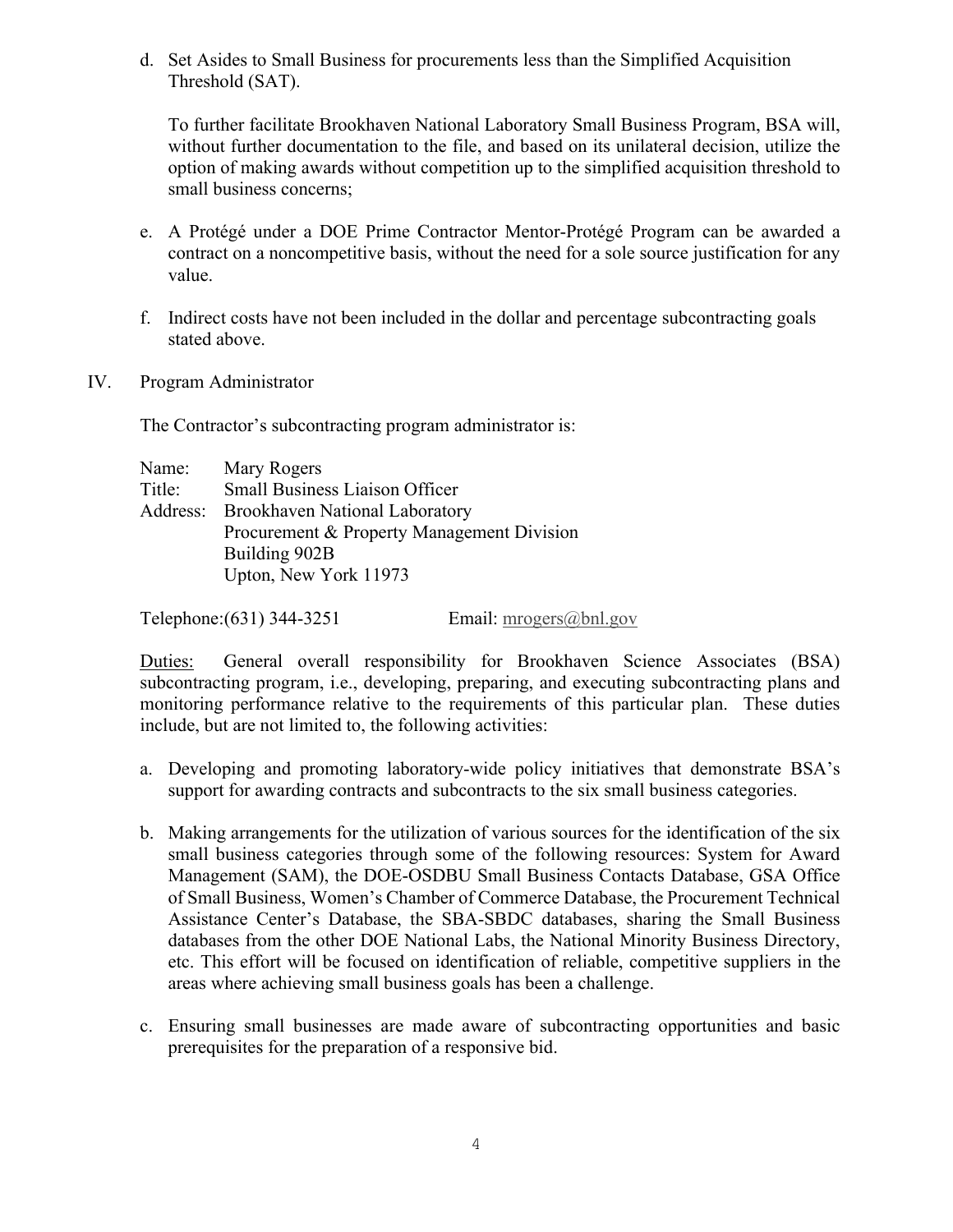- d. Conducting or arranging for training for procurement personnel regarding the intent and impact of Public Law 95-507 on purchasing procedures.
- e. Monitoring the over \$700,000 (\$1,500,000 for construction) large business subcontractors' performance and making suggestions for the utilization of small business, where applicable, so that any adjustments necessary to achieve the subcontracting plan goals can be made.
- f. Preparing, inputting and submitting timely subcontracting reporting through the eSRS and MOSRC.
- g. Coordinating BSA's activities during compliance reviews by Federal agencies.
- V. Equitable Opportunity

BSA will ensure that small businesses have an equitable opportunity to compete for subcontracts. The various efforts include, but are not limited to, the following activities:

- (i) Utilization of the Internet to obtain new sources.
- a. Internal efforts to guide and encourage purchasing personnel:
	- (i) Presenting workshops, seminars, and/or training programs including training in the use of the SAM.
	- (ii) Establishing, maintaining, and using small business source lists, guides, and other data for soliciting subcontracts, and encouraging procurement staff to utilize this data.
	- (iii) Monitoring activities to evaluate compliance with the subcontracting plan.
- b. Outreach efforts to promote small business development will include:
	- (i) Maintaining an annual list of outreach events and activities to attend and participate in.
	- (ii) Providing contact information for 8(a) and HUB-Zone small businesses to assist them in achieving SBA certification.
	- (iii) Maintaining an internal Small Business Policy.
	- (iv) Participating in DOE Small Business Program Manager conference calls.
- VI. Flow-Down Clauses

BSA will continue to include the provisions under FAR 52.219-8, "Utilization of Small Business Concerns", in all subcontracts that offer further subcontracting opportunities. BSA will also require all subcontractors, except small business concerns and foreign suppliers, that receive subcontracts in excess of \$700,000 (\$1,500,000 for construction) to adopt a plan that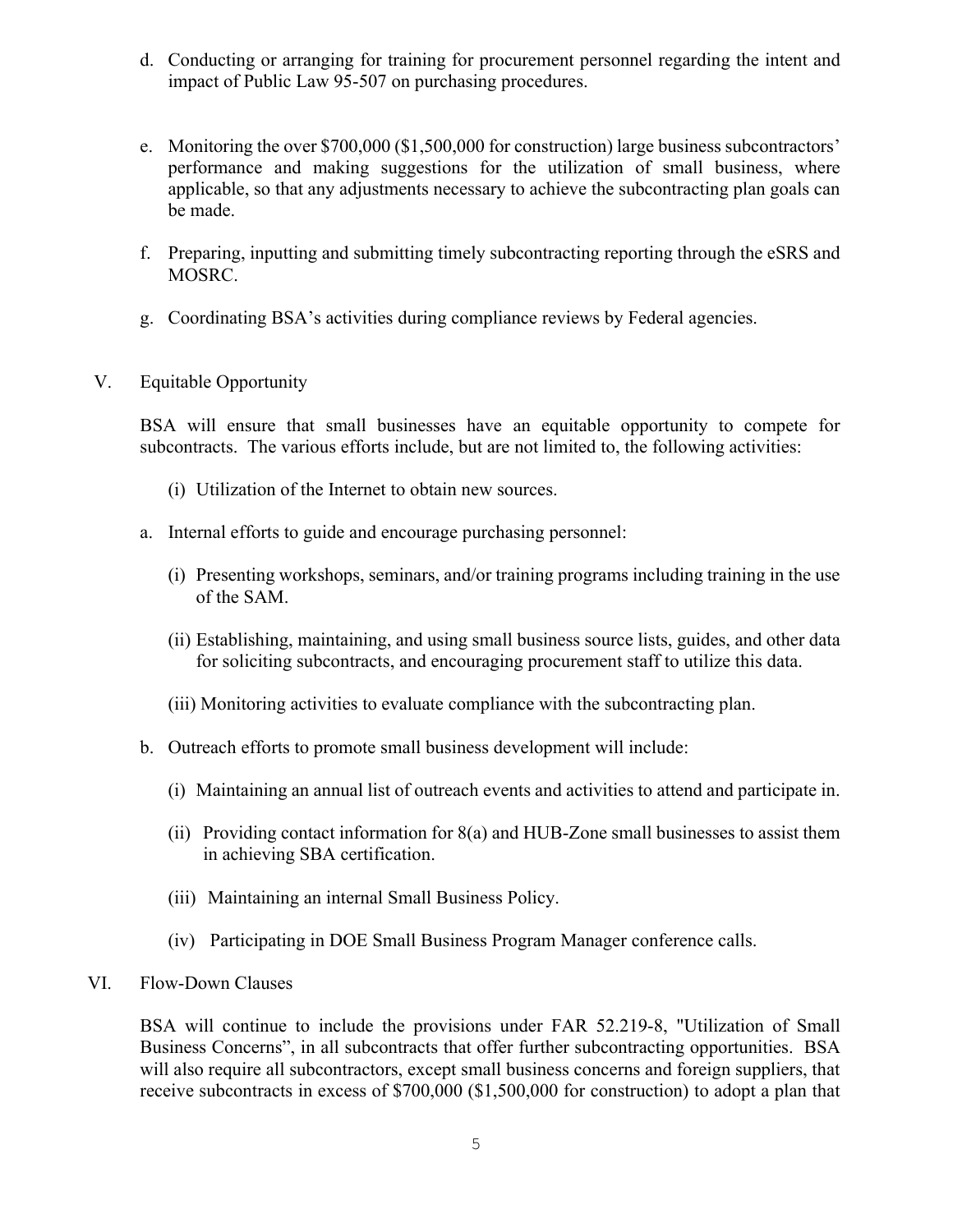complies with the requirements of the clause at FAR 52.219-9, "Small Business Subcontracting Plan."

These plans will be reviewed against the provisions of Public Law 95-507 to assure that all minimum requirements of an acceptable subcontracting plan have been satisfied. The acceptability of percentage goals will be determined on a case-by-case basis depending on the supplies/services involved, the availability of the six potential small business categories and prior experience. Once approved and implemented, plans will be monitored through the submission of periodic reports, and/or, as time and availability of funds permit, periodic visits to subcontractors' facilities to review applicable records and subcontracting program progress.

VII. Reporting and Cooperation

BSA will (1) cooperate in any studies or surveys that may be required by the contracting agency or the Small Business Administration; (2) submit any periodic reports required under its Prime Contract, such as utilization reports, which show compliance with the subcontracting plan; (3) submit timely "Subcontracting Report for Individual Contracts," (ISR) and "Summary Subcontract Report," (SSR) in accordance with the instructions identified on the eSRS website [\(www.esrs.gov\)](http://www.esrs.gov/); (4) and ensure that large business subcontractors with subcontracting plans provide electronic input to the eSRS as required.

| <b>Reporting Period</b>  | <b>Report Type</b> | <b>Due Date</b>      |
|--------------------------|--------------------|----------------------|
| Oct $1 - \text{Mar } 31$ | <b>ISR</b>         | 04/30                |
| Apr $1 -$ Sep 30         | <b>ISR</b>         | 10/31                |
| Oct $1 -$ Sep 30         | <b>SSR</b>         | 10/31                |
| Monthly                  | <b>MOSRC</b>       | $20th$ of each month |

#### VIII. Document Retention

Records will be maintained to demonstrate the procedures adopted to comply with the requirements and goals in the subcontracting plan. These records will include, but not be limited to, the following:

- a. A list of sources, guides and other data used to identify suppliers and vendors.
- b. Documents to support internal guidance and encouragement, provided to buyers through:
	- (i) Workshops, seminars, training programs
	- (ii) Monitoring of activities to evaluate compliance
- c. The procurement files for all subcontract solicitations over the Simplified Acquisition Threshold will contain AMS-Form-002 which indicates for each solicitation whether small businesses were solicited, and if any of the solicited the small business concerns received a subcontract award, as well as a justification for not soliciting small businesses or failure to award a subcontract to a solicited small business.
- d. Representations and Certifications Information
	- (i) 8(a) certification approvals through copies of their SBA certification letter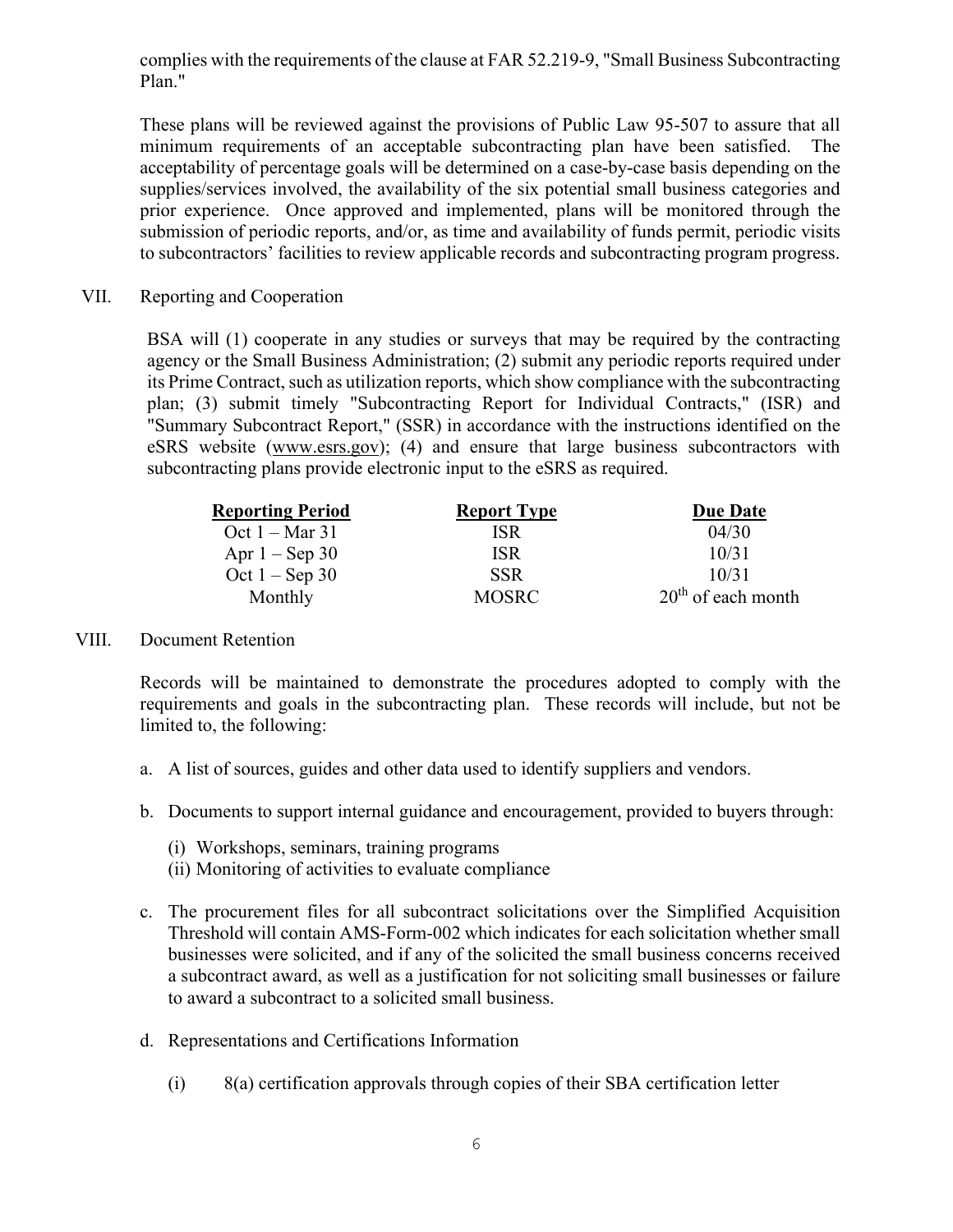- (ii) Confirmation of HUB-Zone certification will be verified by searching the companies profile in the System for Award Management (SAM) database.
- IX. Mentor-Protégé Program

BSA agrees to establish and implement an official DOE approved "Mentor-Protégé" in accordance with U.S. Department of Energy acquisition regulation (DEAR Part 19). The Small Business Liaison Officer is the individual designated to administer this program.

X. Description of Good Faith Effort

BSA intends to use all reasonable and good faith efforts as described in this Plan to award the stated percentages of the final actual subcontract base amount to the six small businesses concerns. The following steps will be taken:

- a. Issue and promulgate company-wide policy statements in support of small businesses. Develop written procedures and work instructions and assign specific responsibilities regarding requirements of the applicable Public Law.
- b. Review specific procurement actions for possible acquisition from eligible small businesses.
- c. Demonstrate continuing management interest and involvement in support of this effort through such actions as regular reviews of progress.
- d. Train and motivate the procurement personnel regarding the need for the support of small businesses.
- e. Assist small businesses by helping with questions on solicitations, quantities, specifications, and delivery requirements.
- f. Counsel and discuss subcontracting opportunities with small businesses.
- g. Execute Service Agreements, Teaming Agreements, and Basic Ordering Agreements with small business from the six qualified small business categories, as required, in an attempt to ensure availability and usage of subcontractor personnel to support work efforts when required.
- h. Establish and maintain a categorized list of potential subcontractors, including name, address, telephone number, email address, product/service sold, initials of the Buyer and/or Contract Specialist lead given to, and identification of the social economic small business category.

This FY2022 subcontracting plan was submitted by: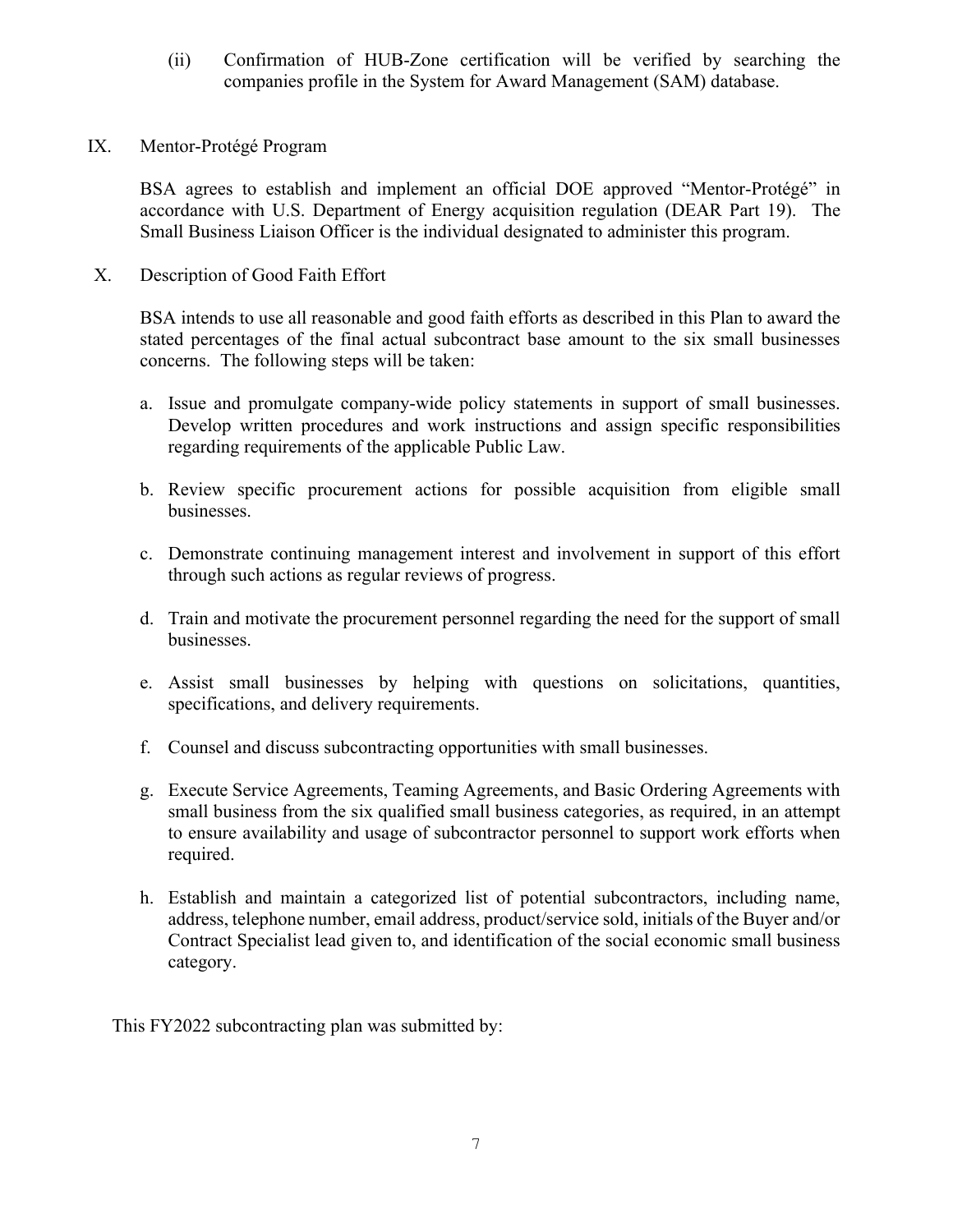Kevin J. Fox Interim Procurement and Property Division Manager

Approval:

encint

Fausto R. Fernandez | Contracting Officer

**Director, Business Division** 

Signature: U.S. Department of Energy | Brookhaven Site Office  $15:05$  to  $\Omega$  :  $04'00'$ Digitally signed by FAUSTO FERNANDEZ Date: 2022.04.12

Fausto Fernandez Contracting Officer Director, Business Division U.S. Department of Energy Brookhaven Site Office

8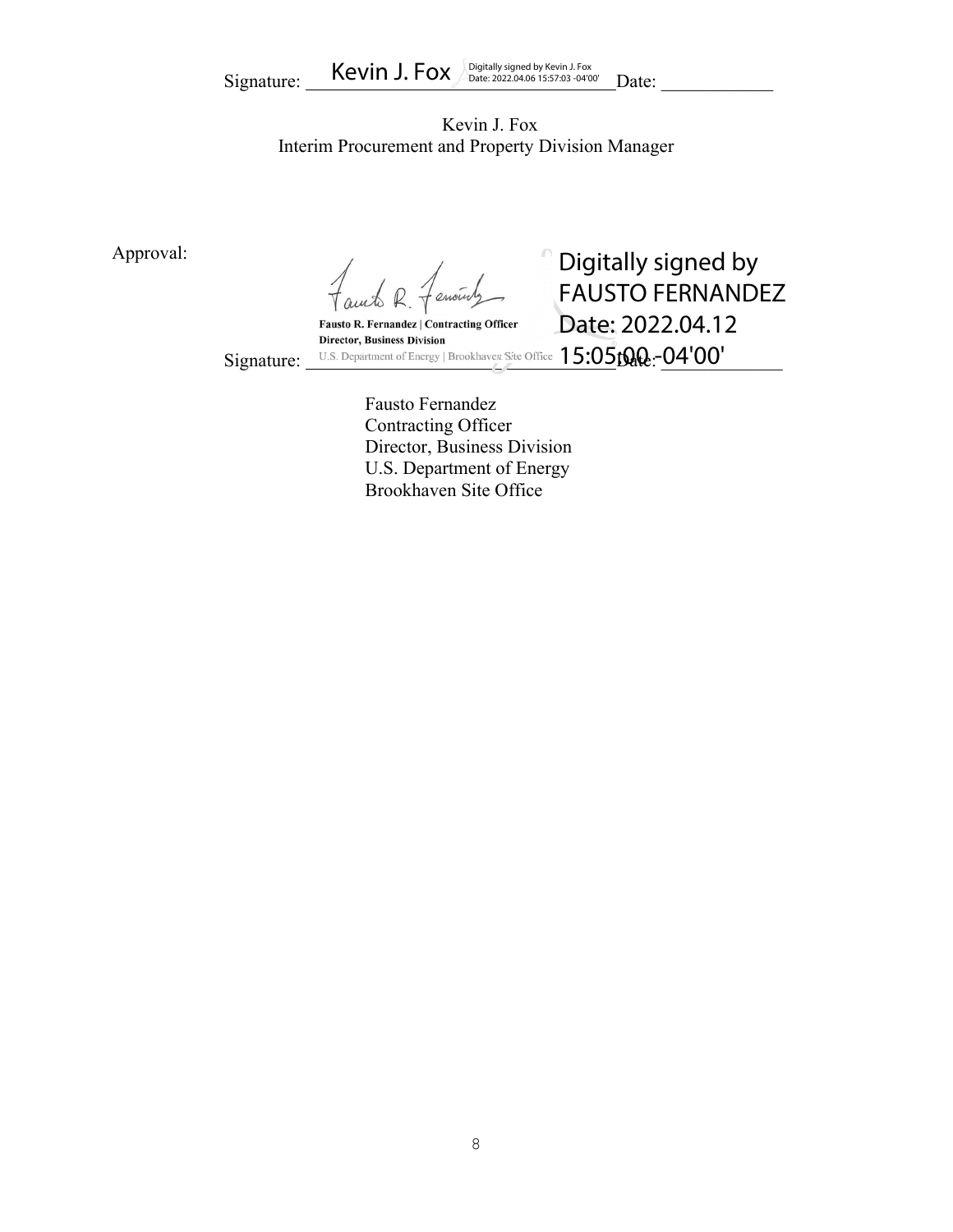**Contract No. DE-SC0012704 Section J | Appendix I Modification No. 0209**

# **APPENDIX I**

**DOE Directives/List B**

**Brookhaven National Laboratory Applicable to the Operations of**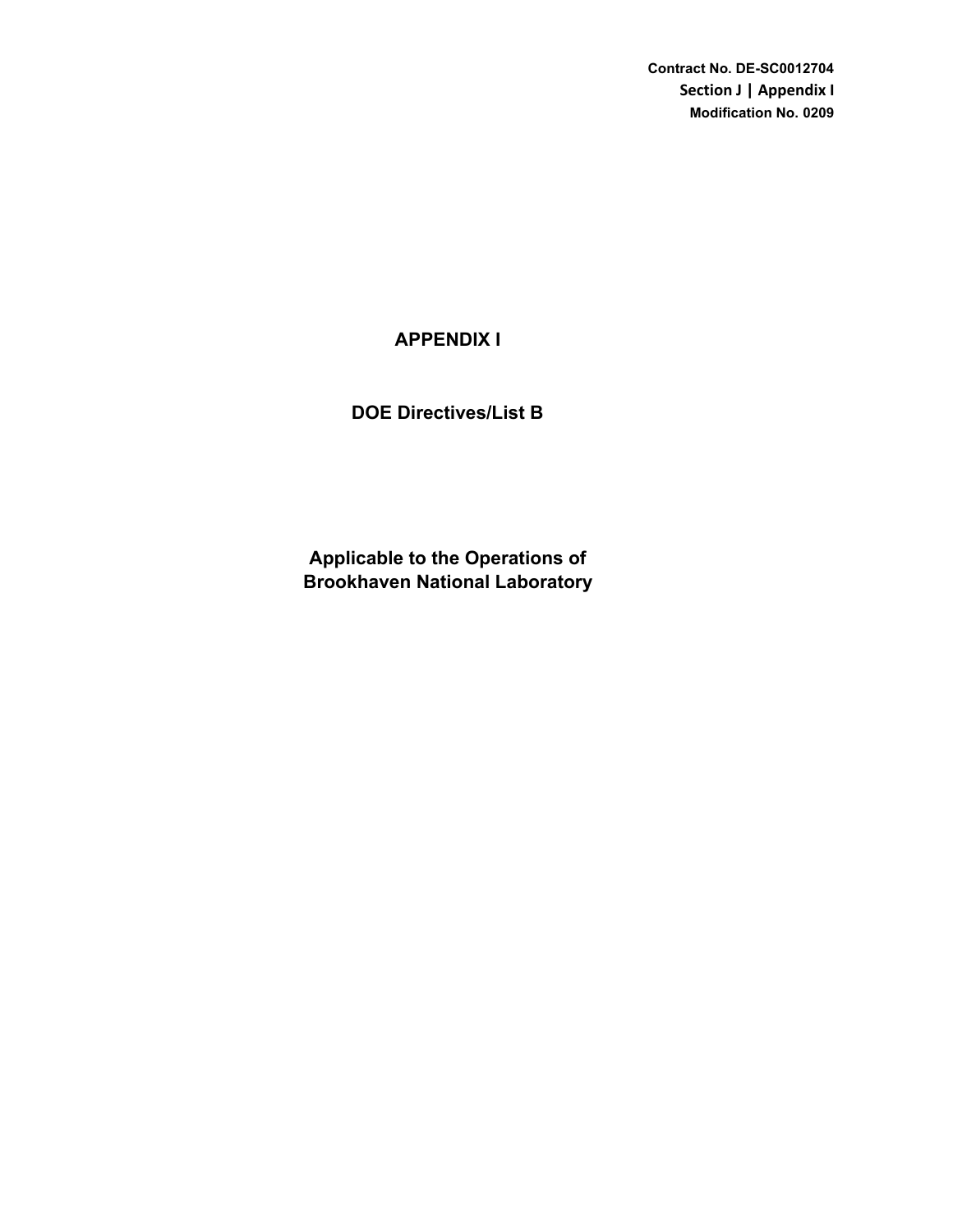There is no List A to this Appendix.

List B to this Appendix contains the following:

Part I: "Directives List"

This section contains a list of Directives that are considered by DOE as applicable to the BNL contract.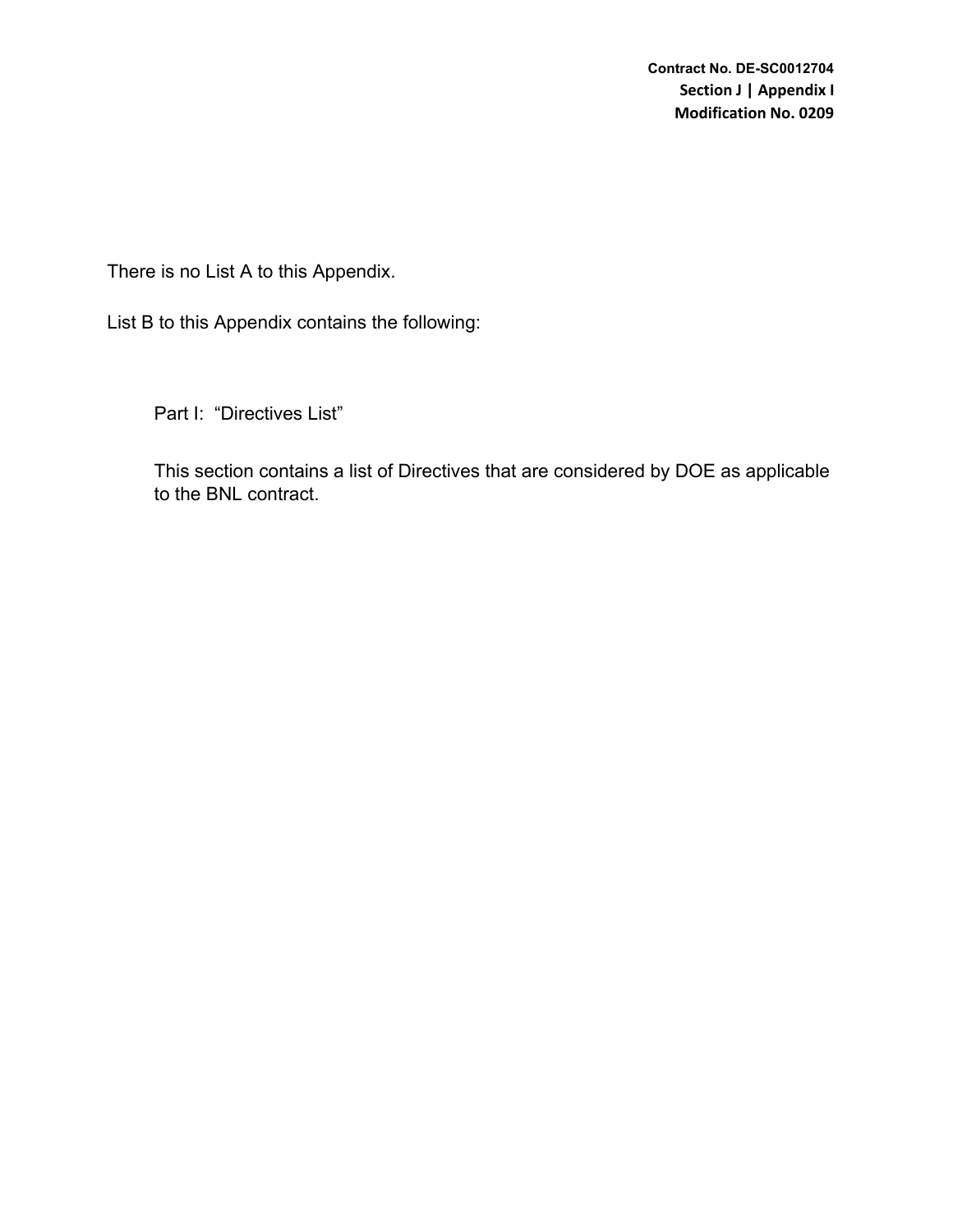| <b>ISSUED</b> | <b>TYPE</b> | <b>NUMBER</b> | <b>THROUGH</b><br><b>CHANGE</b>     | <b>TITLE</b><br><b>Includes Compliance Notes as Necessary</b>                                                                                          |
|---------------|-------------|---------------|-------------------------------------|--------------------------------------------------------------------------------------------------------------------------------------------------------|
| 9/29/1995     | Order       | 130.1         |                                     | <b>Budget Formulation</b>                                                                                                                              |
| 9/4/2008      | Manual      | 142.2-1       | Chg. 1<br>(Admin Chg.)<br>6/27/2013 | Manual for Implementation of the Voluntary Offer Safeguards<br>Agreement and Additional Protocol with the International Atomic<br><b>Energy Agency</b> |
| 12/15/2006    | Order       | 142.2A        | Chg. 1<br>(Admin Chg.)<br>6/27/2013 | Voluntary Offer Safeguards Agreement and Additional Protocol<br>with the International Atomic Energy Agency                                            |
| 1/15/2021     | Order       | 142.3B        |                                     | Unclassified Foreign National Access Program                                                                                                           |
| 12/21/2021    | Order       | 150.1B        |                                     | <b>Continuity Programs</b>                                                                                                                             |
| 8/11/2016     | Order       | 151.1D        | Chg.1<br>(Minor Chg.)<br>10/4/2019  | Comprehensive Emergency Management System                                                                                                              |
| 6/27/2007     | Order       | 153.1         |                                     | Departmental Radiological Emergency Response Assets                                                                                                    |
| 12/23/2008    | Order       | 200.1A        | Chg.1<br>(Minor Chg.)<br>01/13/2017 | <b>Information Technology Management</b>                                                                                                               |
| 1/7/2005      | Order       | 203.1         |                                     | Limited Personal Use of Government Office Equipment Including<br>Information Technology                                                                |
| 5/15/2019     | Order       | 205.1C        | Chg. 1<br>(LtdChg)<br>2/3/2022      | Department of Energy Cybercecurity Program                                                                                                             |
| 1/16/2009     | Order       | 206.1         | Chg.1<br>(Minor Chg.)<br>11/1/2018  | Department of Energy Privacy Program                                                                                                                   |
| 2/19/2013     | Order       | 206.2         |                                     | Identity, Credential and Access Management (ICAM)                                                                                                      |
| 4/8/2011      | Order       | 210.2A        |                                     | DOE Corporate Operating Experience Program                                                                                                             |
| 9/27/2016     | Order       | 221.1B        |                                     | Reporting Fraud, Waste, and Abuse to the Office of Inspector<br>General                                                                                |
| 2/25/2008     | Order       | 221.2A        |                                     | Cooperation with the Office of Inspector General                                                                                                       |
| 3/4/2011      | Order       | 225.1B        |                                     | <b>Accident Investigations</b>                                                                                                                         |
| 12/21/2015    | Order       | 227.1A        | Chg. 1<br>(Admin Chg.)<br>1/21/2020 | Independent Oversight Program                                                                                                                          |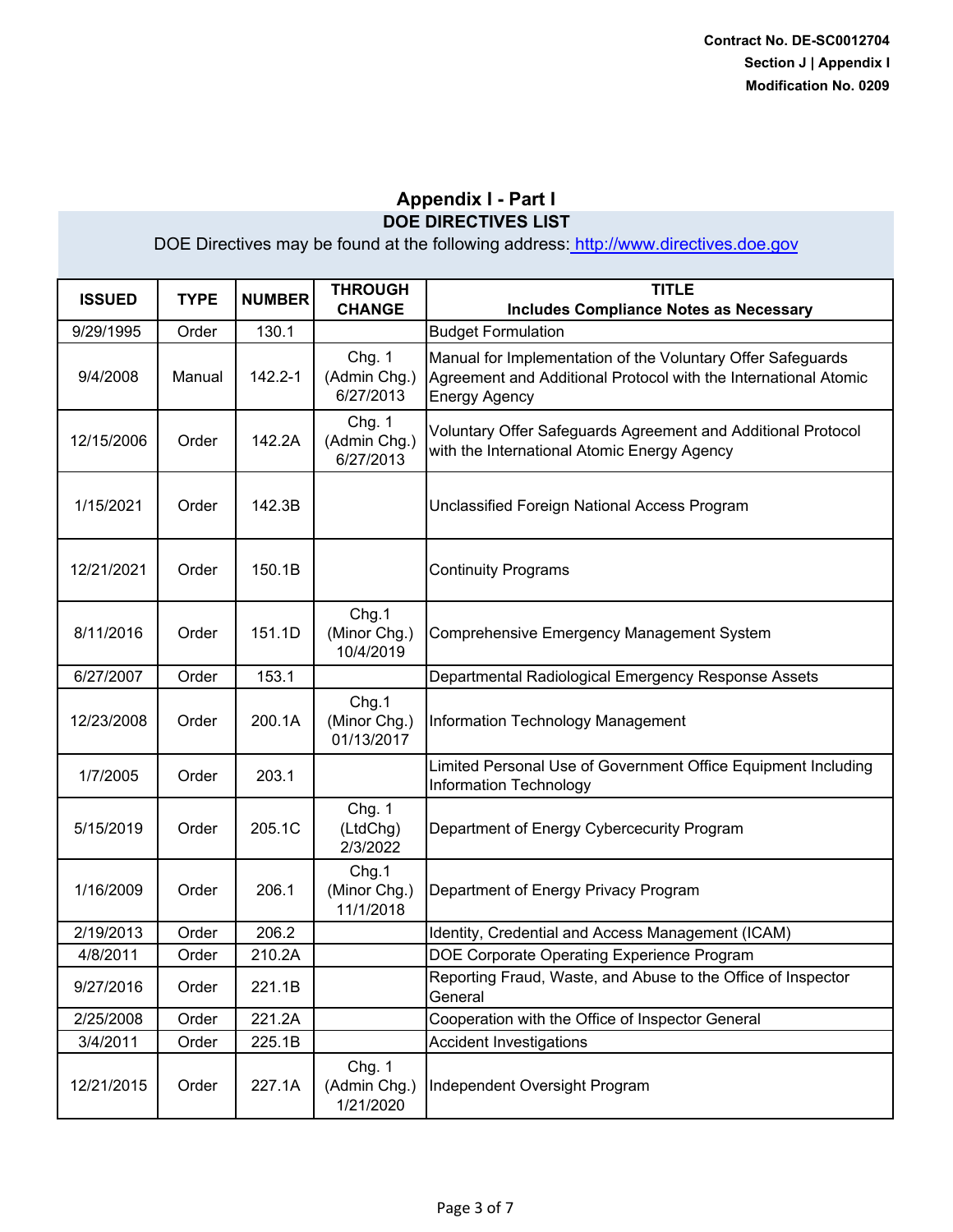| <b>ISSUED</b> | <b>TYPE</b> | <b>NUMBER</b>                                                | <b>THROUGH</b><br><b>CHANGE</b>        | <b>TITLE</b><br><b>Includes Compliance Notes as Necessary</b>           |
|---------------|-------------|--------------------------------------------------------------|----------------------------------------|-------------------------------------------------------------------------|
| 6/27/2011     | Order       | 231.1B                                                       | Chg. 1<br>(Admin Chg.)<br>11/28/2012   | Environment, Safety and Health Reporting                                |
| 1/17/2017     | Order       | 232.2A                                                       | Chg.1<br>(Minor Chg.)<br>10/04/2019    | Occurrence Reporting and Processing of Operations Information           |
| 12/13/2010    | Order       | 241.1B                                                       | Chg. 1<br>(Admin Chg)<br>4/26/2016     | Scientific and Technical Information Management                         |
| 2/7/2022      | Order       | 243.1C                                                       |                                        | Records Management Program                                              |
| 2/23/2011     | Order       | 252.1A                                                       | Chg. 1<br>(Admin Chg.)<br>3/12/2013    | <b>Technical Standards Program</b>                                      |
| 11/19/2009    | Order       | 313.1                                                        |                                        | Management and Funding of the Department's Overseas Presence            |
| 10/18/2007    | Order       | 341.1A<br>Parts: 1.(a-<br>b) $2.a(1-3)$<br>$2.a(4)(a-$<br>h) |                                        | <b>Federal Employee Health Services</b>                                 |
| 9/30/1996     | Order       | 350.1                                                        | Chg. 7<br>(LtdChg.)<br>2/19/2020       | Contractor Human Resource Management Programs                           |
| 8/17/2009     | Order       | 410.2                                                        | Chg. 1<br>(Admin Chg.)<br>4/10/2014    | <b>Management of Nuclear Materials</b>                                  |
| 1/4/2017      | Order       | 411.2                                                        |                                        | Scientific Integrity                                                    |
| 1/4/2017      | Policy      | 411.2A                                                       |                                        | <b>Scientific Integrity Policy</b>                                      |
| 10/22/2015    | Order       | 413.2C                                                       | Chg.1<br>(Minor<br>Chg.) 8/2/2018      | Laboratory Directed Research and Development                            |
| 11/29/2010    | Order       | 413.3B                                                       | Chg. 6<br>(Minor<br>Chg.)<br>1/12/2021 | Program and Project Management for the Acquisition of Capital<br>Assets |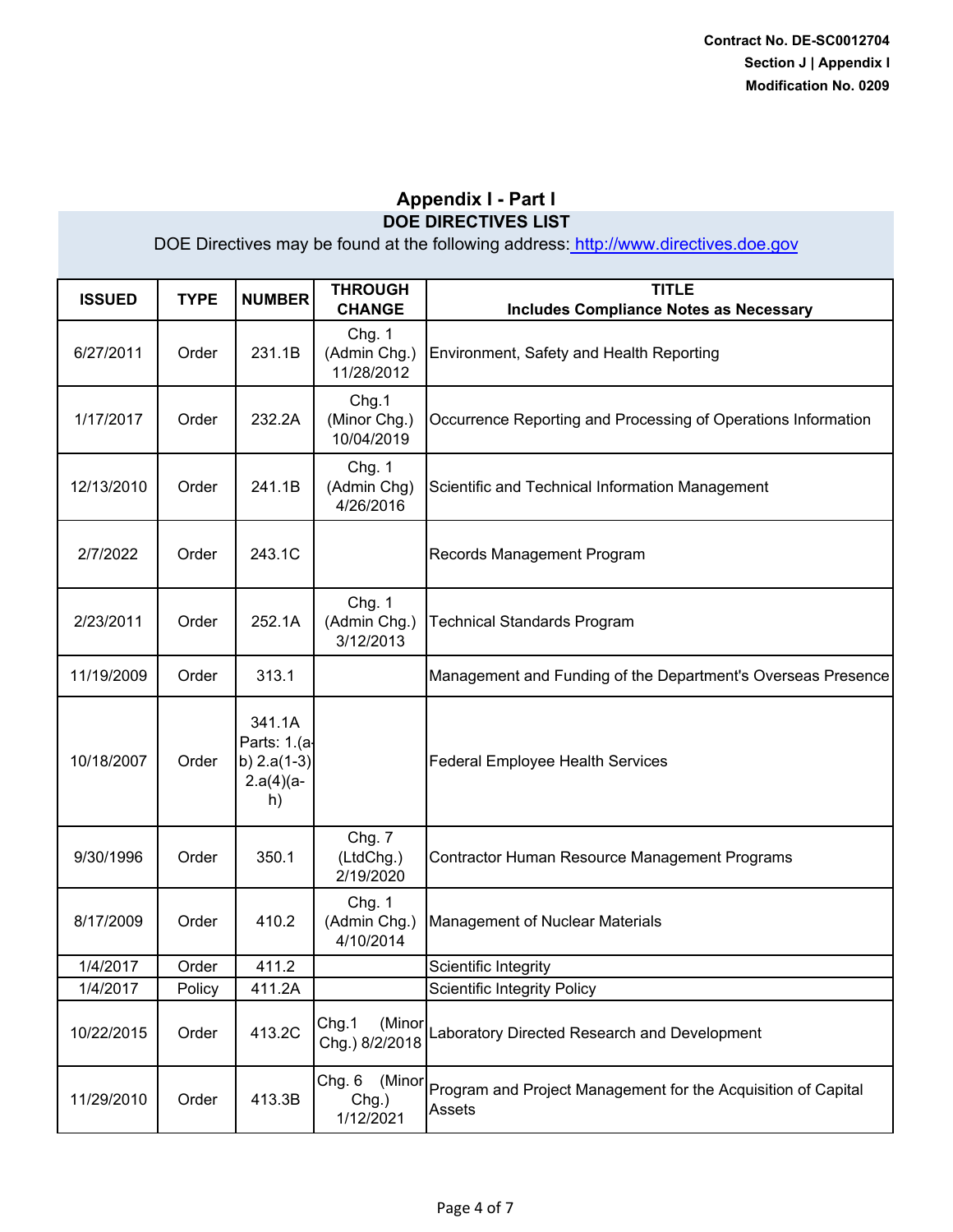| <b>ISSUED</b> | <b>TYPE</b> | <b>NUMBER</b> | <b>THROUGH</b><br><b>CHANGE</b>     | <b>TITLE</b><br><b>Includes Compliance Notes as Necessary</b>                                                                                                                                                                                                                                                                                                                                                                                                                                                                                                                                 |
|---------------|-------------|---------------|-------------------------------------|-----------------------------------------------------------------------------------------------------------------------------------------------------------------------------------------------------------------------------------------------------------------------------------------------------------------------------------------------------------------------------------------------------------------------------------------------------------------------------------------------------------------------------------------------------------------------------------------------|
| 4/25/2011     | Order       | 414.1D        | Chg. 2<br>(LtdChg.)<br>9/15/2020    | <b>Quality Assurance</b>                                                                                                                                                                                                                                                                                                                                                                                                                                                                                                                                                                      |
| 12/3/2012     | Order       | 415.1         | Chg. 2<br>(Minor Chg.)<br>1/17/2017 | Information Technology Project Management                                                                                                                                                                                                                                                                                                                                                                                                                                                                                                                                                     |
| 12/4/2012     | Order       | 420.1C        | Chg.3<br>(LtdChg.)<br>11/14/2019    | <b>Facility Safety</b><br><b>Compliance Note: CRD Chapters 1, 3, and 5 only are applicable to</b><br>BNL Hazardous Category 1, 2, or 3 nuclear facilities. Currently<br>these type of nuclear facilities do not exist at BNL. The<br>requirements of DOE O 420. 1C Chg. 2 CRD Chapters 2 (Fire<br>Protection) and 5 (Natural Phenomena Hazards Mitigation) apply to<br><b>BNL</b>                                                                                                                                                                                                             |
| 7/21/2011     | Order       | 420.2C        |                                     | Safety of Accelerator Facilities                                                                                                                                                                                                                                                                                                                                                                                                                                                                                                                                                              |
| 6/29/2010     | Order       | 422.1         | Chg. 4<br>(LtdChg.)<br>2/3/2022     | <b>Conduct of Operations</b><br>Compliance Note: DOE Order 422.1 Chg. 4 and the CRD are<br>applicable to Hazardous Category 1, 2, or 3 nuclear facilities and<br>the following BNL departments/divisions/facilities, including all<br>operating groups within each: Collider Accelerator Department (all<br>facilities), Energy and Utilities Division (Central Steam Facility,<br>Central Chilled Water facility, The Potable Water Treatment Facility<br>and the Waste Water Treatment Facility), the NSLS II Facility, the<br>Waste Management Facility and the Accelerator Test Facility. |
| 11/25/2016    | Policy      | 434.1B        |                                     | Conduct and Approval of Select Agent and Toxin Work at<br>Department of Energy Sites                                                                                                                                                                                                                                                                                                                                                                                                                                                                                                          |
| 7/9/1999      | Order       | 435.1         | Chg. 2<br>(Admin Chg.)<br>1/11/2021 | Radioactive Waste Management                                                                                                                                                                                                                                                                                                                                                                                                                                                                                                                                                                  |
| 7/9/1999      | Manual      | 435.1-1       | Chg.3<br>(LtdChg.)<br>1/11/2021     | Radioactive Waste Management Manual                                                                                                                                                                                                                                                                                                                                                                                                                                                                                                                                                           |
| 5/2/2011      | Order       | 436.1         |                                     | Departmental Sustainability                                                                                                                                                                                                                                                                                                                                                                                                                                                                                                                                                                   |
| 12/11/2020    | Order       | 437.1         |                                     | <b>Bridge and Tunnel Management</b>                                                                                                                                                                                                                                                                                                                                                                                                                                                                                                                                                           |
| 6/15/2011     | Order       | 440.2C        | Chg. 2<br>(LtdChg.)<br>9/15/2020    | Aviation Management and Safety                                                                                                                                                                                                                                                                                                                                                                                                                                                                                                                                                                |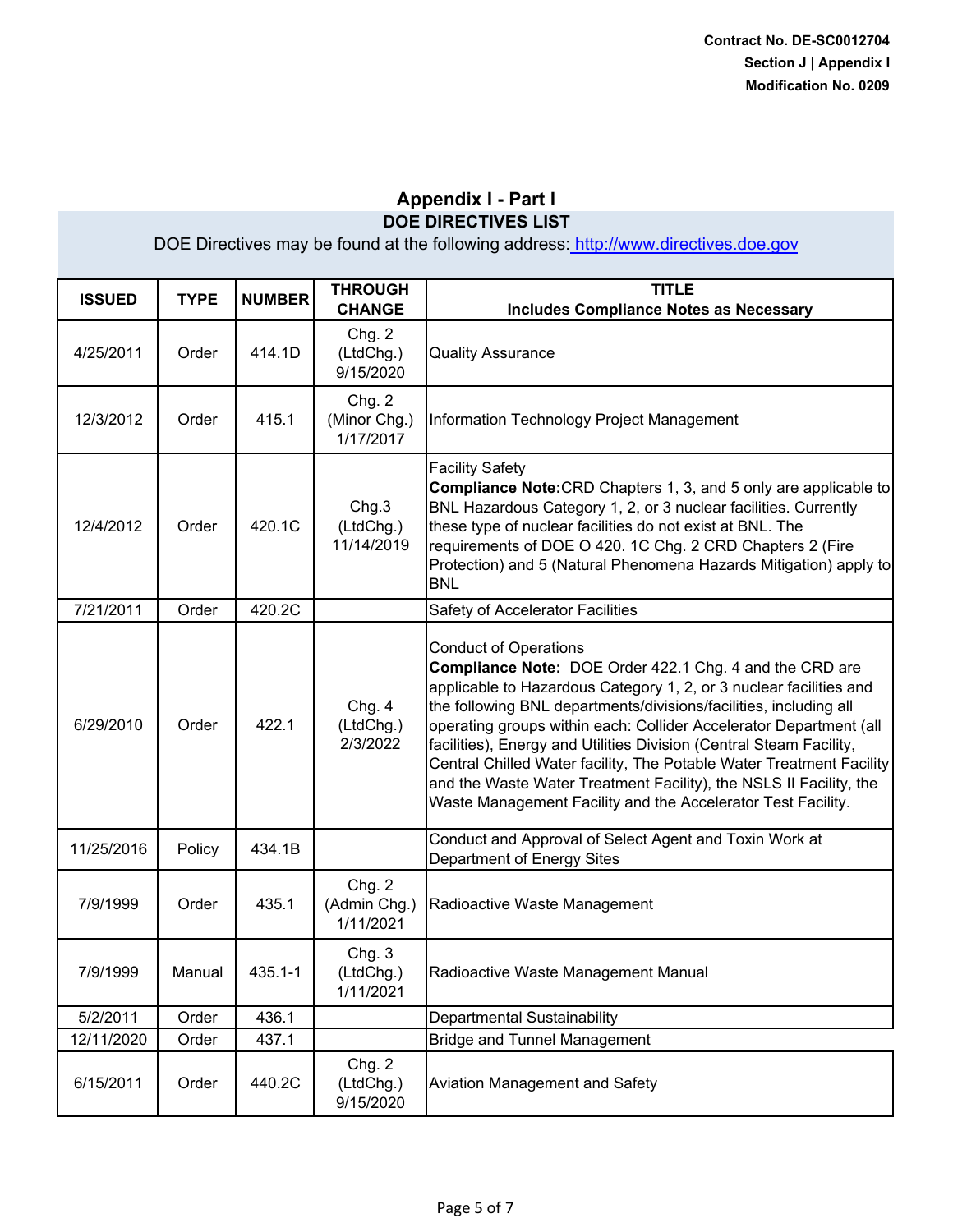| <b>ISSUED</b> | <b>TYPE</b> | <b>NUMBER</b> | <b>THROUGH</b><br><b>CHANGE</b>       | <b>TITLE</b><br><b>Includes Compliance Notes as Necessary</b>                                    |
|---------------|-------------|---------------|---------------------------------------|--------------------------------------------------------------------------------------------------|
| 3/7/2008      | Manual      | 441.1-1       | Chg. 1<br>(Admin Chg.)<br>02/24/2016  | Nuclear Material Packaging Manual                                                                |
| 1/31/2019     | Order       | 442.1B        |                                       | Department of Energy Employee Concerns Program                                                   |
| 7/29/2011     | Order       | 442.2         | Chg.1<br>(Pg.Chg.)<br>10/5/2016       | Differing Professional Opinions for Technical Issues Involving<br>Environment, Safety and Health |
| 11/26/2019    | Order       | 443.1C        |                                       | Protection of Human Research Subjects                                                            |
| 7/21/2011     | Order       | 452.8         |                                       | Control of Nuclear Weapon Data                                                                   |
| 7/15/2016     | Order       | 456.1A        |                                       | The Safe Handling of Unbound Engineered Nanoparticles                                            |
| 2/11/2011     | Order       | 458.1         | Chg. 4<br>(LtdChg.)<br>9/15/2020      | Radiation Protection of the Public and the Environment                                           |
| 12/20/2016    | Order       | 460.1D        |                                       | Hazardous Materials Packaging and Transportation Safety                                          |
| 12/22/2004    | Order       | 460.2A        |                                       | Departmental Material Transportation and Packaging Management                                    |
| 6/4/2008      | Manual      | 460.2-1A      |                                       | Radioactive Material Transportation Practices Manual                                             |
| 11/23/2016    | Order       | 470.3C        | Chg. 1<br>(LtdChg.)<br>9/9/2020       | Design Basis Threat (DBT) Order                                                                  |
| 7/21/2011     | Order       | 470.4B        | Chg. 3<br>(LtdChg.)<br>9/23/2021      | Safeguards and Security Program                                                                  |
| 6/2/2014      | Order       | 470.5         |                                       | Insider Threat Program                                                                           |
| 9/2/2015      | Order       | 470.6         | Chg.1<br>(Minor<br>Chg.)<br>1/11/2017 | <b>Technical Security Program</b>                                                                |
| 3/1/2010      | Order       | 471.1B        |                                       | Identification and Protection of Unclassified Controlled Nuclear<br>Information                  |